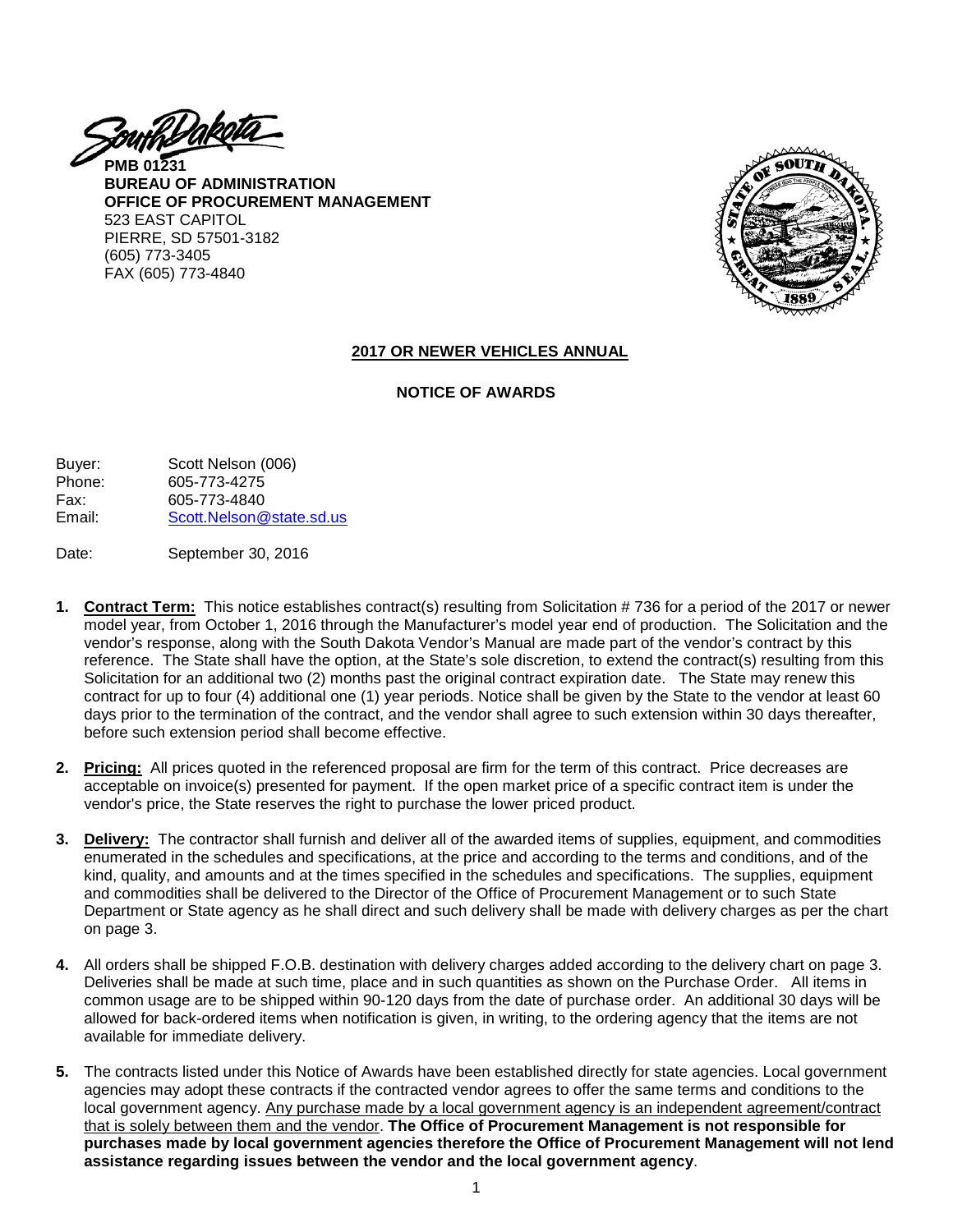**6.** All delivery tickets, invoices and statements shall show the purchase order number, brand or trade name and State Item Number when applicable as shown in this contract. Invoices must be submitted in duplicate to the State Agency ordering the merchandise. DO NOT SUBMIT STATEMENTS OR INVOICES TO THE OFFICE OF PROCUREMENT MANAGEMENT AS IT ONLY DELAYS PAYMENT.

Sta 2. Pa

Steven L. Berg, Director Office of Procurement Management

#### **CONTRACTORS**

**BECK MOTORS, INC. BOYER FORD IVERSON CHRYSLER** Pierre, SD 57501 Sioux Falls, SD 57104 Mitchell, SD 57301 Contact: Trace Beck 
Contact: Contact: Bruce Mutschler Contact: Kevin Flemmer<br>
Phone: 605-224-5912 Phone: 605-336-6100 Phone: 605-996-5683 Fax: 605-224-5925 Fax: 605-334-4855 Fax: 605-996-1539 Email: [Trace.Beck@Beckmtr.com](mailto:Trace.Beck@Beckmtr.com) Email:

Vendor #: 12032416 Vendor #: 12048868 Vendor #: 12032710<br>CONTRACT # 16992 CONTRACT # 16993 CONTRACT # 16994

#### **JERRY'S AUTOMOTIVE LAMB CHEVROLET LAMB MOTOR CO.**

PO Box 664 PO Box 27 PO Box 48 Beresford, SD 57004 Onida, SD 57564 Onida, SD 57564 Contact: Jim Morrison Contact: Dan Lamb Contact: Joey Lamb Phone: 605-763-6000 Phone: 605-258-2661 Phone: 605-258-2627 Fax: 605-763-5038 Fax: 605-258-2322 Fax: 605-258-2279 Email: [jmorrison@jerrysautosales.com](mailto:jmorrison@jerrysautosales.com)

Vendor #: 12025829 Vendor #: 12037702 Vendor #: 12052151<br>CONTRACT # 16995 CONTRACT # 16996 CONTRACT # 16997

#### **WEGNER AUTO CO.**

330 E. Sioux Pierre, SD 57501 Contact: Don Gordon Phone: 605-224-9900 Fax: 605-224-1659 Email: [dong@wegnerauto.com](mailto:dong@wegnerauto.com)

Vendor #: 12031818 CONTRACT # 16998

2101 E. Benson Rd. Phone: 605-336-6100 [bmutschler@boyertrucks.com](mailto:bmutschler@boyertrucks.com)

CONTRACT # 16993

Email: [lambchev@venturecomm.net](mailto:lambchev@venturecomm.net)

CONTRACT # 16996

Email: [kevinf@iversonchrysler.com](mailto:kevinf@iversonchrysler.com)

Email: [lambmotor@venturecomm.net](mailto:lambmotor@venturecomm.net)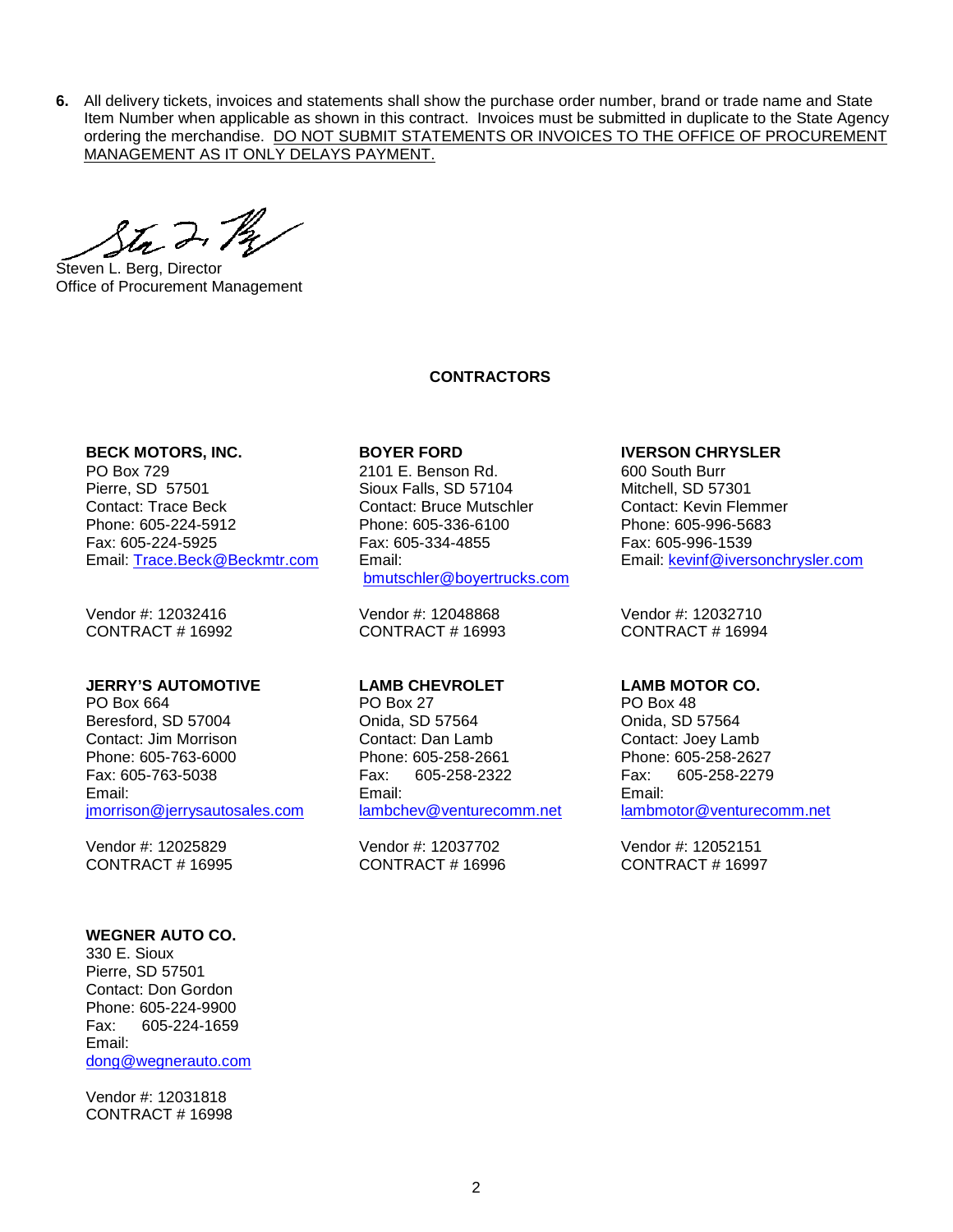# **Freight/Delivery Rates:**

Freight/delivery charges are for State of South Dakota vehicles only.

**All vehicle awards will be based on delivery to Pierre, South Dakota. Include delivery to Pierre in your base price. Below please enter any additional charges/deductions for delivery to the listed locations:**

| <b>DELIVERY</b> | <b>BECK</b><br><b>MOTORS</b> | <b>BOYER</b><br><b>FORD</b> | <b>IVERSON</b><br><b>CHRYSLER</b> | <b>JERRY'S</b><br><b>CHEVY</b> | <b>LAMB</b><br><b>CHEVY</b> | <b>LAMB</b><br><b>MOTORS</b> | <b>WEGNER</b><br><b>AUTO</b> |
|-----------------|------------------------------|-----------------------------|-----------------------------------|--------------------------------|-----------------------------|------------------------------|------------------------------|
|                 |                              |                             |                                   |                                |                             |                              |                              |
| Aberdeen        | \$250                        | \$0                         | \$200                             | \$150                          | \$150                       | \$150                        | \$180                        |
| Mitchell        | \$250                        | \$0                         | \$0                               | \$100                          | \$140                       | \$100                        | \$170                        |
| Rapid City      | \$250                        | \$100                       | \$300                             | \$250                          | \$150                       | \$200                        | \$180                        |
| Sioux Falls     | \$250                        | (-\$100)                    | \$100                             | \$0                            | \$150                       | \$150                        | \$200                        |

# **SOLICITATION SPECIFICATIONS**

Vendors must download the attached Terms\_Specs\_Submittal.doc, complete all required fields, re-attach it to your bid, or submit a copy of the paper document to the South Dakota Office of Procurement prior to the bids due by date. The "Base" price on the submitted paper document will supersede the online submittal, if utilized.

# **MOTOR VEHICLES**

# **GENERAL SPECIFICATIONS**

Prior to delivery, the selling dealer will notify the pre-delivery dealer and the ordering agency of the date the vehicle(s) will arrive at the shipping destination. The dealer will also furnish to the ordering agency the statement of origin and application for title. Invoices must be prepared in duplicate and furnished in accordance with the information shown on the purchase order. The dealer must furnish a paper plate license for each new car. Vehicle being bid must be new and the latest production model with all standard equipment and as specified below and all safety equipment required by Federal and State laws or advertised as standard equipment.

The selling dealer will notify and make arrangements with the pre-delivery dealer for all equipment that is not of standard manufacture (spot-lights and trailer hitches) to be installed by the pre-delivery dealer.

All vehicles in above referenced classes will be delivered via transport truck to the dealership. The selling dealer or predelivery dealer will be responsible for delivery of units to the receiving agency. The selling dealer may pre-deliver the units without the use of a pre-delivery dealer.

The pre-delivery dealer or selling dealer will perform a pre-delivery inspection check list and an odometer certificate for each vehicle. Pre-delivery does not include front-end alignment except as provided on the check list.

The pre-delivery dealer or selling dealer will be required to provide a minimum of 5 gallons of fuel for each vehicle at the time of delivery at the specified delivery location. All fuel costs are to be allowed under the terms of the contract. The pre-delivery dealer or selling dealer will notify the ordering agency and deliver the vehicle to the agency destination.

Arrangements for any pre-delivery charges will be made between the selling dealer and the pre-delivery dealer. Any such charges will be included in the bid price of the vehicle. No additional charges will be authorized.

All vehicles must be delivered clean and free of debris, dirt, insects, etc. at the final delivery point.

#### **All vehicles shall include a five (5) year / 100,000 mile Drive Train warranty.**

Warranty documents must be completed by the pre-delivery dealer. The pre-delivery dealer must notify the State Agency, and location on manufacturer's warranty record, to assure that defect or "call back" notices will be mailed to the agency where vehicles are domiciled.

The bidder may be required to provide a list of locations within South Dakota from which warranty work will be administered.

A purchase order(s) will be issued to the selling dealer for vehicles delivered to their location. Invoices in duplicate for predelivery service will be furnished in accordance with information shown on the purchase order.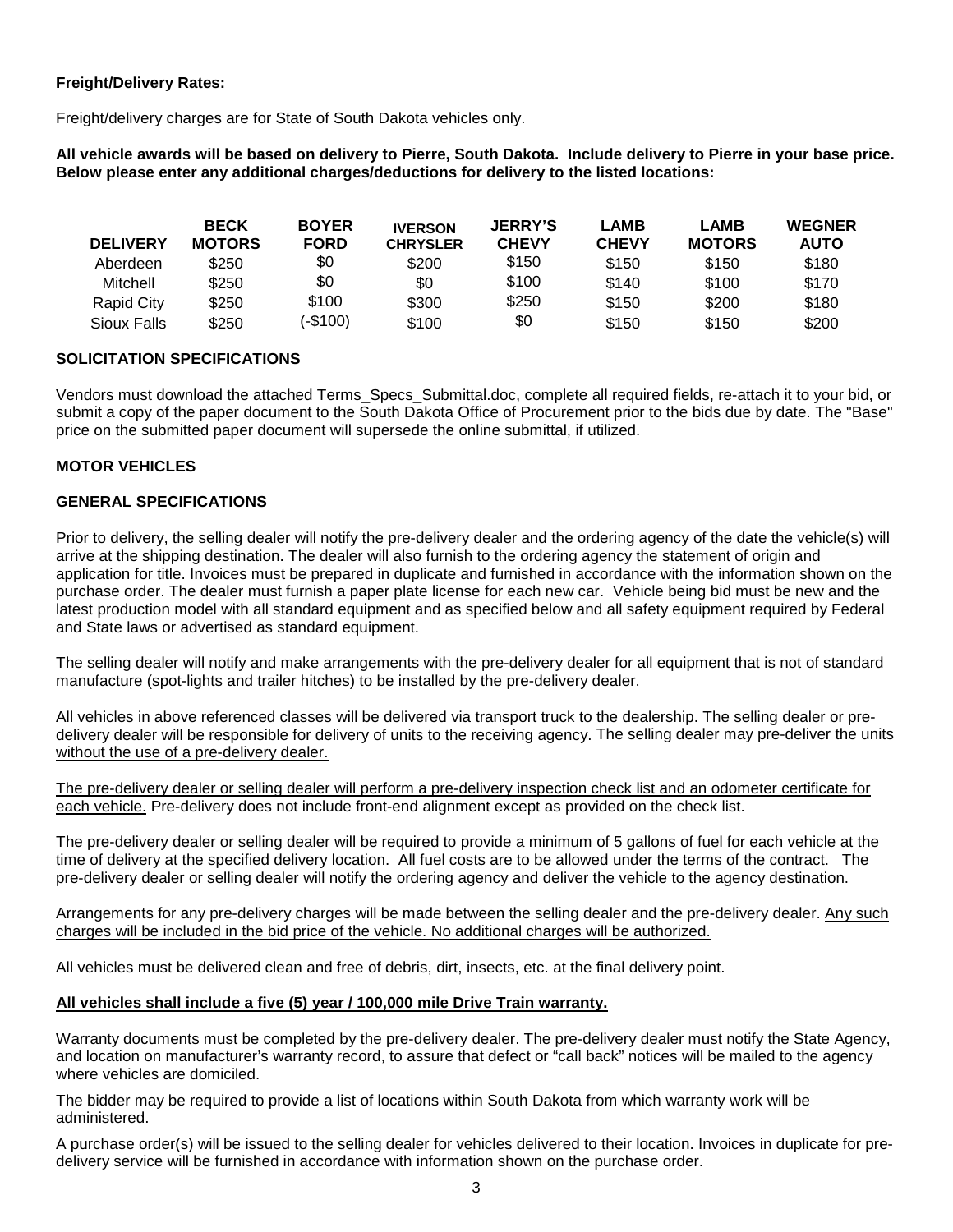If a vehicle or vehicle class is bid that has the availability of an E-85 Flex Fuel engine it is required to be listed as Standard or an Option. If it is listed as an Option the cost difference must be listed. "Contact Dealer for Pricing" will not be accepted.

All towing packages to include the receiving hitch, wiring harness and plug.

Spare tools, fill tube, and fill kit are required on all  $\frac{3}{4}$  ton box delete options.

All vehicles to have the following unless otherwise specified: Battery: MFG. Standard Paint: MFG. Standard Color Upholstery: MFG. Standard Air Bag: Driver Side or Passive Restraints

The names of truck cab configurations vary between manufacturers; therefore the State will classify cab configurations in following three categories:

Regular Cab: Any standard size cab.

Extended Cab: The following cabs; Quad Cab, Extended Cab, SuperCab, Access Cab, Double Cab, King Cab.

Crew Cab (4 full size doors with maximum rear interior space per model): The following cabs; Mega Cab, Crew Cab, SuperCrew, Crew Max.

- All units on this formal solicitation are to be bid and delivered in accordance with specifications and procedures outlined for 2016 or newer model year vehicles.
- All units in classes are F.O.B. destination. All other specifications are hereby made a part of this formal solicitation.
- Please list the MAKE, MODEL, TYPE, AND DELIVERY DATE offered for each item. Unless otherwise specified, all equipment and accessories are to be factory engineered and installed. All Vehicles bid by Dealers must list the Model that is being bid: (Examples: WT, LS, LT, S, SE, SEL, LTD, XLT, SXT, Summit, Laredo, etc.). A list of all colors available for the model unit bid must be sent along with the dealers bid package).
- All wheel rims shall be standard to permit use of tubeless or tube type tires unless specified otherwise.
- All interior colors shall harmonize. Vinyl interior not acceptable.
- All air-conditioned units must have tinted glass in all windows.
- All interior floor areas manufacturers standard or as specified. Trunk areas will be covered.
- TIRES: Unless otherwise specified, all vehicles shall have tires that are rated to perform up to the vehicle GVW.
- Satellite radios, if included, shall NOT be hooked up or in working order, with the antennas disconnected. (Exception for Highway Patrol vehicles.)
- Dealer decals will not be allowed on State purchased vehicles. If the dealer does install a decal, the dealer shall assume the responsibility of removing the decal, filling the holes and repainting the damaged area.
- All vehicles must include front and rear license plate brackets.
- Include five (5) hard copy paint guides
- Vehicles must be available in School Bus Yellow, High Visibility Red, and High Visibility Blue. If there are any special requirements or issues getting these colors please so indicate with your bid.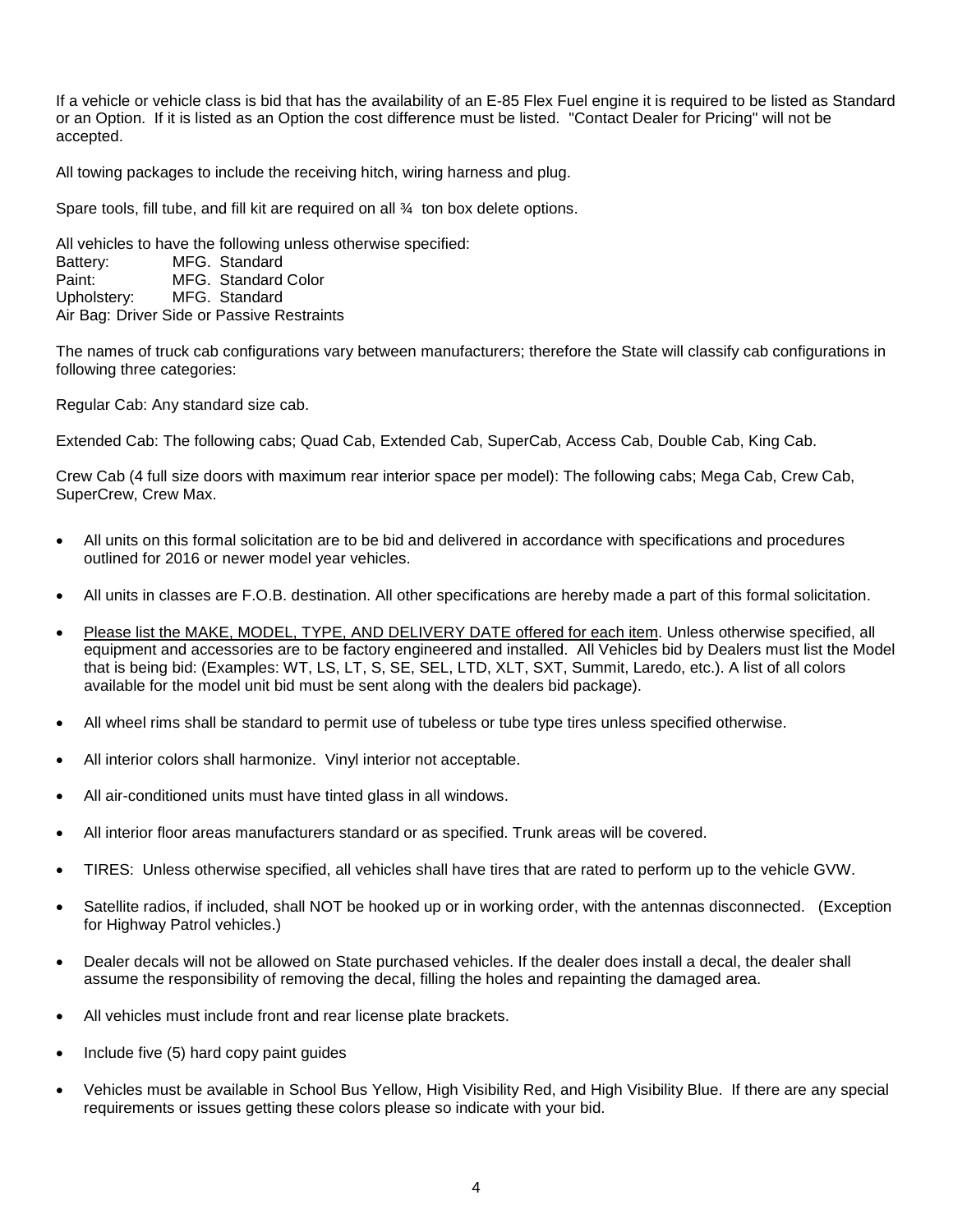- Fleet Management must be notified of all vehicle deliveries regardless of ordering agency (HP vehicles excluded). Fleet Management and the ordering agency shall be provided the VIN Number, Color, and Key Code at least 7 – 10 days prior to actual delivery.
- No deliveries will be accepted after 3:00 PM Central Time.
- Please indicate on the bid documents any differences for the vehicle being bid from the specifications. (EXAMPLE: spec indicates a 3.6 liter minimum engine. Vehicle being bid is a 4.0 liter engine. This would meet the spec but the vendor needs to indicate that the vehicle comes with a 4.0 liter engine by simply marking out the 3.6 and writing in the 4.0 engine on the bid submittal document.)
- PAYMENT: The State of South Dakota will issue a warrant for payment of the vehicle(s) within 45 days from the date of delivery and acceptance of the vehicle by a State Agency. If the vehicle has a deficiency and does not meet specifications, payment will be held up until the deficiency is corrected. Local Governments (Cities, Counties, School Districts, etc.) must make arrangements with selling dealer on payment terms and conditions prior to ordering vehicles from the State of South Dakota contract. The selling dealer may decline to sell a vehicle to local governments if satisfactory payment terms and conditions are not acceptable.

# **VEHICLE PURCHASE ORDER PENALTY CLAUSE**

A penalty of \$500.00 per vehicle per month may be assessed for each month that the delivery exceeds 120 calendar days from the receipt of purchase order.

# **SERVICE FOR HIGHWAY PATROL VEHICLES**

For highway patrol vehicles requiring service, the initial appointment and diagnosis is to be completed within 3 business days of initial contact made at the dealership. The repair is to be completed within 10 calendar days of initial appointment unless otherwise agreed upon by the agency and servicing dealer.

#### **PAST PERFORMANCE REVIEW**

The State reserves the right to take into account a bidder's previous performance that has occurred during the past three (3) years on any State and local government purchase orders and contracts when considering a bidder for a contract award under this solicitation.

## **AGENCY RESPONSIBILITIES**

Three (3) State of South Dakota check lists will be provided to the ordering agency for each unit. One completed copy will be retained by the pre-delivery dealer to attach to the invoice as proof of inspection. One copy will remain with the vehicle in the glove box. This copy will be sent to John DeLoache, Fleet Management Motor Pool. One copy will be forwarded to ordering agency for their files.

RE-CHECK OF PRE-DELIVERY INSPECTION:

Agencies will be allowed to return the vehicle to the pre-delivery dealer for a re-check according to the pre-delivery check list.

Agency personnel will note all deficiencies that require correction on the check list. Deficiencies not checked WILL NOT be corrected.

Agencies must have the unit in service for 500 miles (not including delivery miles), or 10 days, before returning the unit for deficiency correction. No charges will be made by the pre-delivery dealer for any check list corrections, however, do not expect this service to continue beyond the number of days specified. Any correction of check list deficiencies after 20 days will be at agency expense.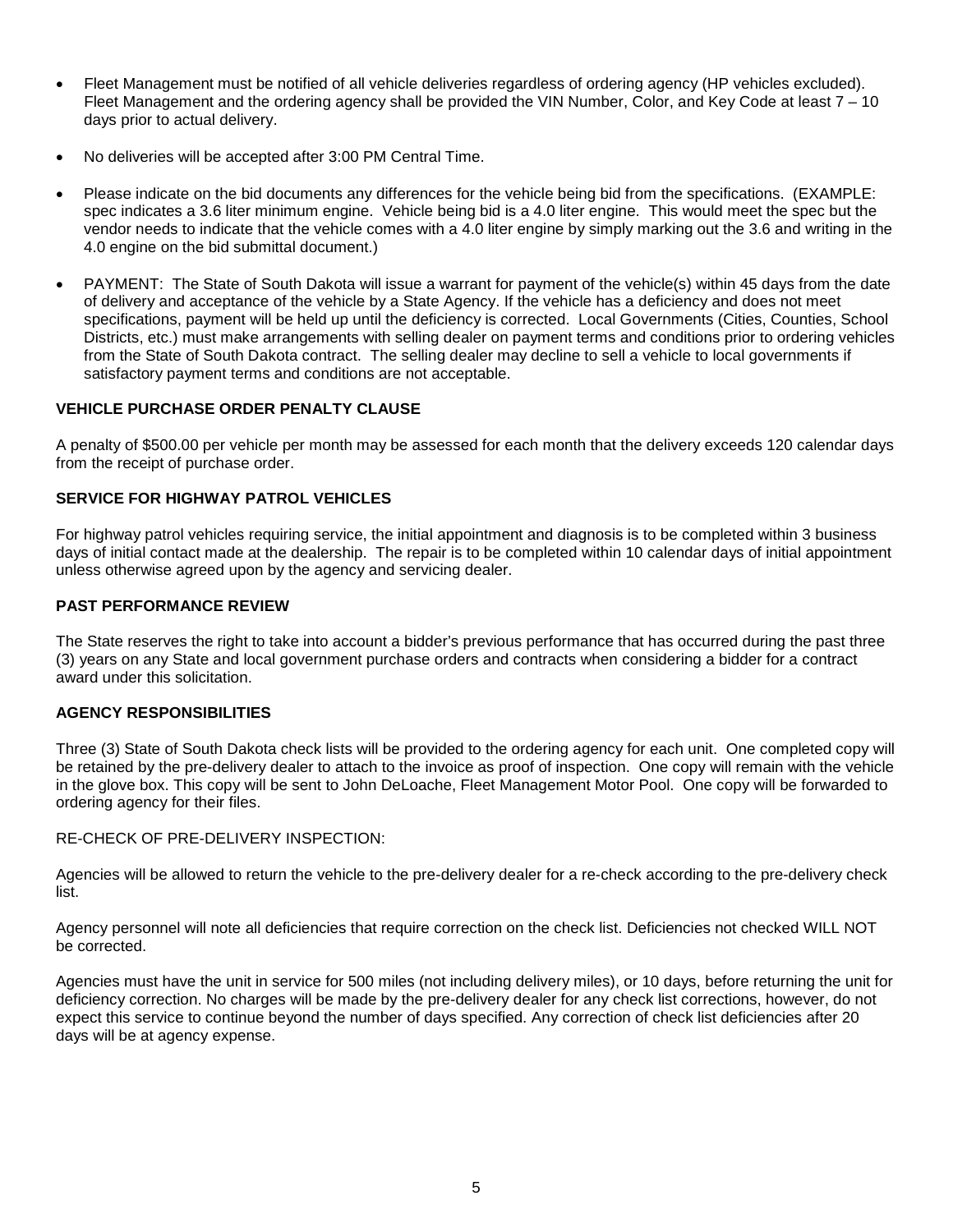# **SEDANS – SPORT UTILTY – VANS**

**Item numbers 1 through 9 below are for Non-Police sedans, sport utility vehicles and vans.**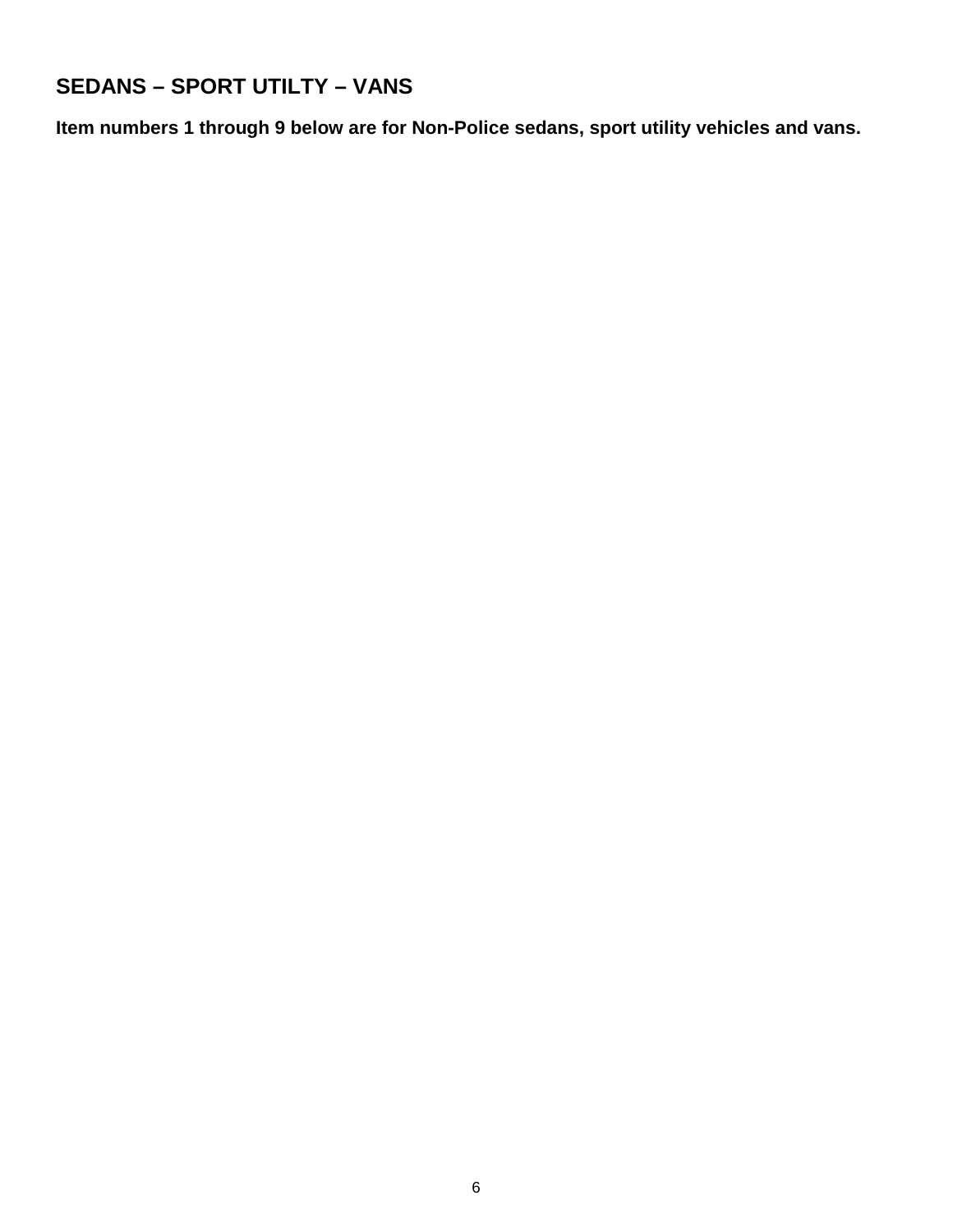1. CLASS: AE: EPA MID-SIZE SEDAN: FWD, 4 Cyl Gas Engine

#### **BECK MOTORS CHEVROLET MALIBU CONTRACT# 16992**

- Engine, Gas 1.5, 4-cyl, 160 HP
- Wheelbase 111"
- 5 Passenger Seating
- Cargo Volume: 15.8 Cubic Feet Trunk
- Passenger Volume: 102 Cubic Feet
- Transmission, Automatic 6-speed
- Bluetooth Capability
- Backup Camera
- Keyless entry, keyless Start
- Stability Control System,/ Traction control
- Daytime running lamps
- 16" Wheels
- 12 V Aux Power Point
- Power Door Locks
- Power Windows
- Tinted Windows
- Radio, AM/FM Stereo
- Air Conditioning
- ABS Brakes
- Body, 4 Door Sedan
- Cruise Control
- Floor Covering, Carpet Front & Rear
- Floor Mats, Front & Rear
- Engine Block Heater
- Outside power adjustable mirrors
- Rear Window Defroster
- Seats, Cloth
- Seats, Bucket Front
- Steering Wheel. Tilt
- Steering Elec Power Assist
- Wipers, Multiple Speed
- Airbags 8 Minimum
- Warranty Power Train 100K or 5 Years
- Spare tire, jack, and accessories
- Factory Freight

Delivery Date 60-90 days Base Cost \$18920

- Power Drivers Seat w/Lumbar Support \$400
- Manufacturer's Maintenance Plan \$67.50 (2 oil changes & tire rotations)
- 
- Promote Start<br>
Front & Rear Splash Guards
5200 • Front & Rear Splash Guards
- All Weather Floor Mats/Cargo Mat \$200
- Portable Media Connectivity Package \$115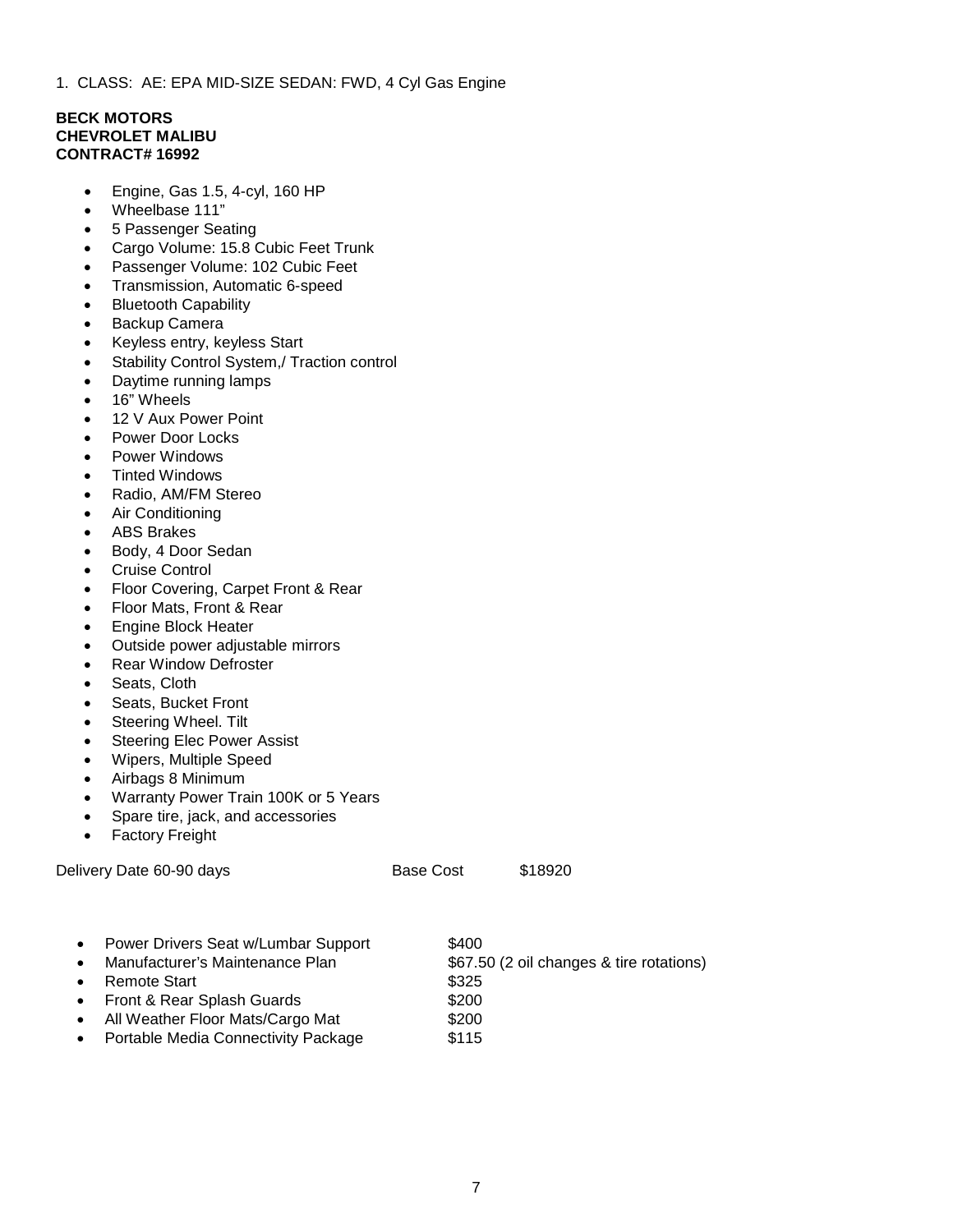### **LAMB MOTORS FORD TAURUS CONTRACT# 16997**

- Engine 3.5. liter V-6
- Wheelbase 112.9"
- Passengers 5
- Cargo Volume: 20.1 Cubic Feet
- Passenger Volume: 102.2 Cubic Feet
- Transmission, Automatic, O/D, 6-Sp
- Power Door Locks
- Brakes ABS
- Power Windows
- Radio, AM/FM
- Bluetooth Capability
- Backup Camera
- **Tinted Windows**
- Air Conditioning
- Air Bags, Side Impact
- Body 4 Door Sedan
- Cruise Control
- Floor Covering, Carpet
- Floor Mats, Front & Rear
- Engine Block Heater
- Outside power adjustable mirrors
- **Rear Window Defroster**
- Seats, Cloth
- Seats, Bucket Front
- Steering Wheel. Tilt
- Wipers, Multiple Speed
- Remote Keyless Entry
- 2 sets of keys w/Remotes
- Daytime Running Lights
- Stability Control System
- Power Drivers Seat
- Spare tire, jack, and accessories
- Factory Freight

Delivery Date 60-90 days Base Cost \$21076

• CD Player \$25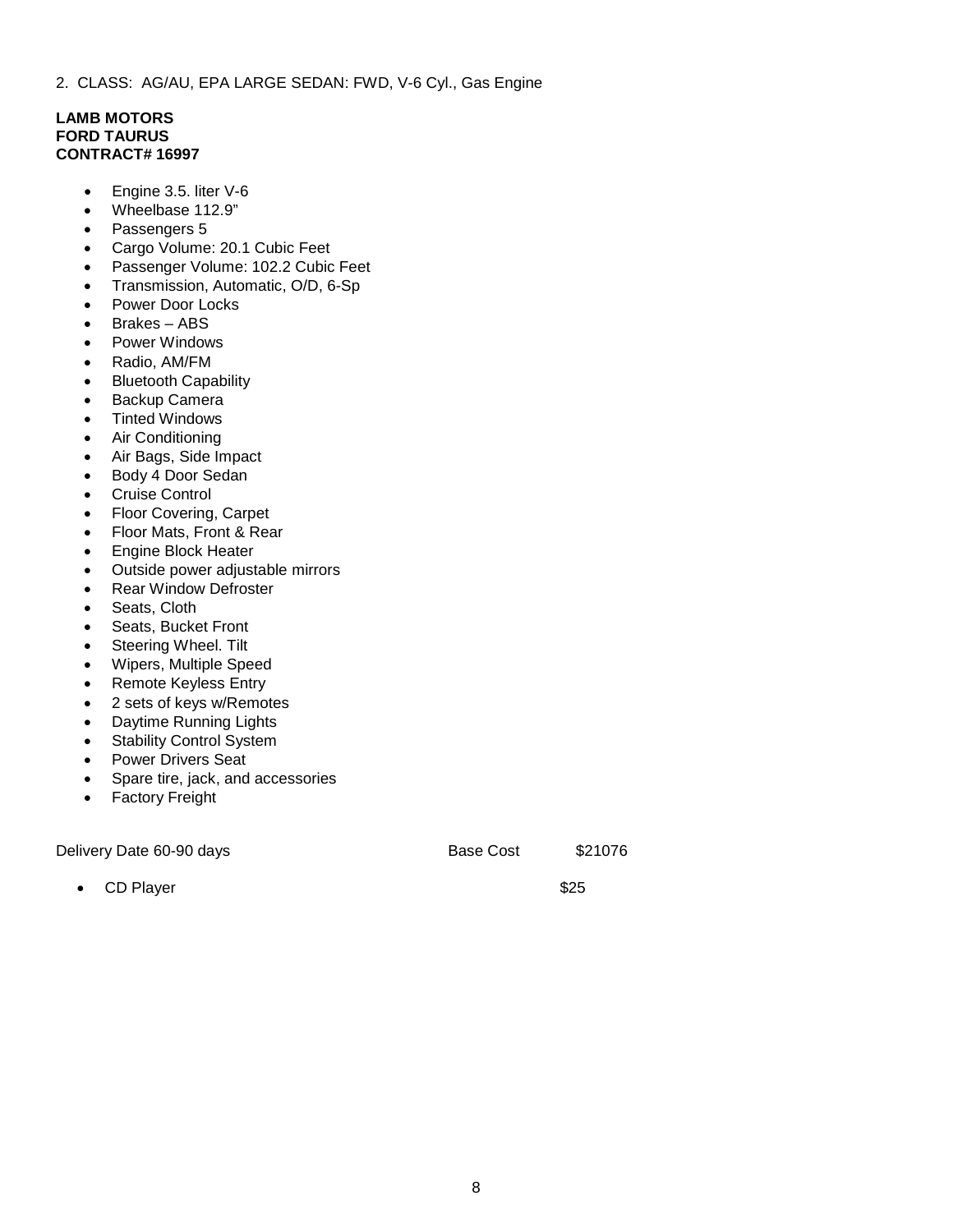3. CLASS: BC FULL SIZE UTILITY, 9-PASSENGER, 4X4 130" WB MINIMUM

# **LAMB CHEVROLET CHEVROLET SUBURBAN CONTRACT# 16996**

- Engine, 5.3 liter V8, 355 HP
- 9 Passenger Seating
- Transmission, Automatic, O/D
- Stability Enhancement System
- Power Door Locks
- Brakes ABS
- Power Windows
- Radio, AM/FM
- Bluetooth Capability
- Backup Camera
- Deep Tint Rear Windows
- Air Conditioning/Heat: Front/Rear
- Air Bags, Side Impact
- Bumper, Rear Step
- Cruise Control/Tilt
- **Liftgate**
- Floor Covering, Carpet
- Floor Mats, Front & Rear
- Guard, Skid Plate Package Manufacturer's Standard
- Headliner Interior, Full Length
- Engine Block Heater
- Trailer Tow pkg., Cooler, Engine Oil Cooler, Cooler, Transmission
- Hubs, Automatic Locking
- Mirrors, Electric/Heated
- **Rear Window Defrost**
- Cloth Seats, Bench
- Seat, Bench Type Second
- Seat, Bench Type Third
- Towing Capacity 8000 pounds
- Tow Hooks, 2 on Front
- Factory Full Length Cab Running Boards
- Wipers, Multiple Speed
- 2 Sets of Keys w/Remotes
- Spare tire, jack, and accessories
- Factory Freight

| Delivery Date 60-90 days                                                           | <b>Base Cost</b> | \$41157        |
|------------------------------------------------------------------------------------|------------------|----------------|
| CD Player<br>$\bullet$<br>110y Converter<br>$\bullet$                              |                  | NC.<br>\$50    |
| 8 Passenger Seating (front bucket seats with full size console)<br>$\bullet$       |                  | \$395          |
| Paint Upgrade Charge<br>$\bullet$<br>Manufacturer's Maintenance Plan<br>$\bullet$  |                  | \$695<br>\$125 |
| Remote Start<br>$\bullet$                                                          |                  | \$395          |
| Paint & Interior Protection Package<br>$\bullet$<br>Splash Guards (4)<br>$\bullet$ |                  | \$595<br>\$275 |
| <b>Rubber Vinyl Floor Covering</b><br>$\bullet$                                    |                  | $$(-100)$      |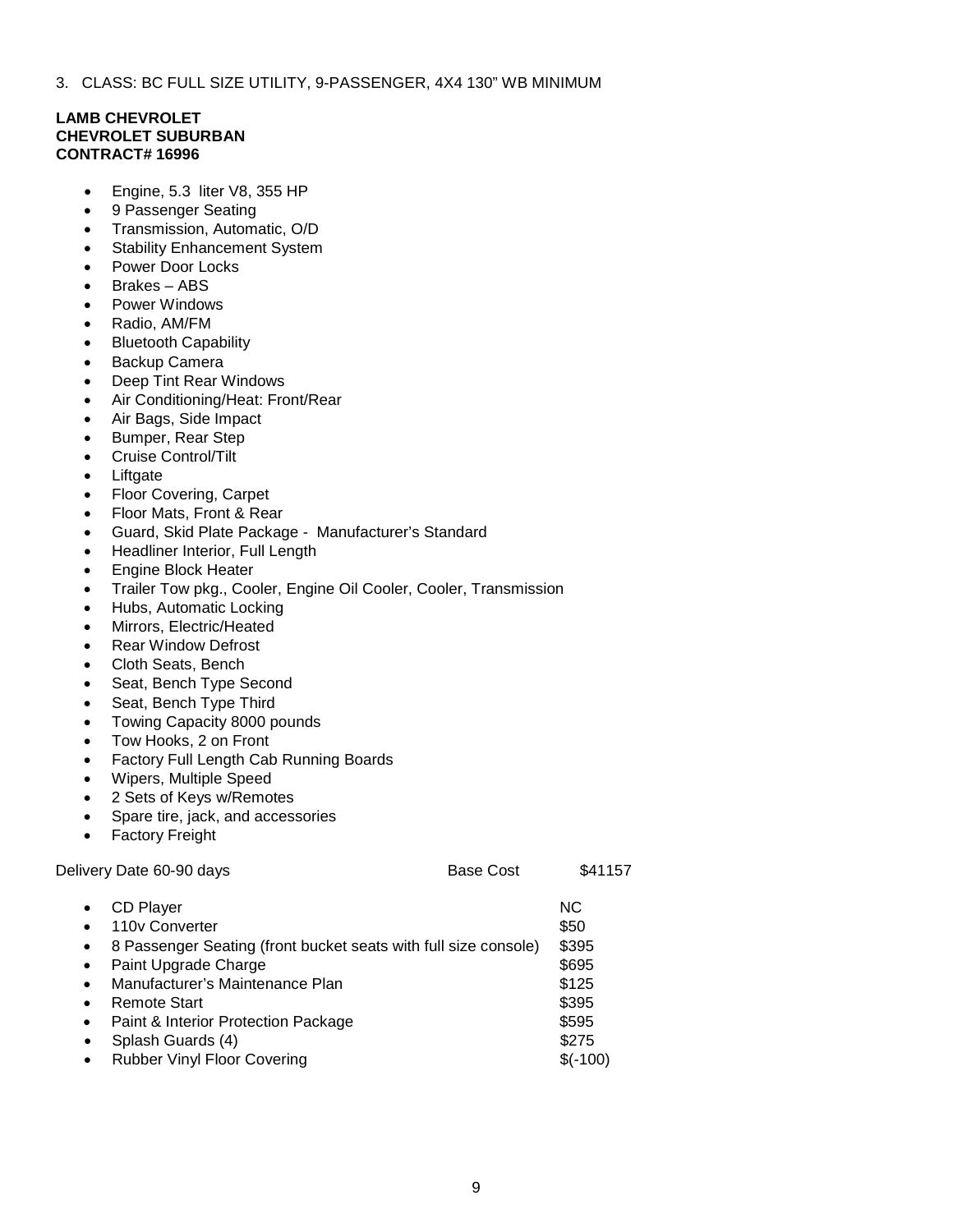4. CLASS BJ TRUCK UTILITY 4 X 4: 4WD, 4 DOOR. WHEELBASE 112 INCH MIN

## **WEGNER AUTO JEEP GRAND CHEROKEE CONTRACT# 16998**

- Engine, 3.6 Liter V-6 cyl. 290 HP
- Seating Capacity 5 Passengers
- Cargo Volume 68.3 Cubic Feet
- Overall Length 189.8"
- Transmission, Automatic, OD
- Shift on the fly via pushbutton or switch
- Power Door Locks
- Brakes ABS
- Power Windows
- Radio, AM/FM
- Bluetooth Capability
- Backup Camera
- Deep Tint Rear Windows
- Air Bags, Side Impact
- Dual Air/Heat including rear controls
- Cruise Control/Tilt
- Floor Covering, Carpet
- Floor Mats Front And Rear
- Guard, Skid Plate Package Manufacturer's Standard
- Engine Block Heater
- Towing Capacity 6200 pounds
- Trailer Tow pkg., Cooler, Engine Oil Cooler, Cooler, Transmission
- Mirrors, Electric/Heated
- **Rear Window Defroster**
- Seats, Front, Bucket, Cloth
- Seat, Bench Type Second, Cloth
- Tow Hooks, 2 on Front
- Factory Full Length Cab Running Boards
- Wipers, Multiple Speed
- Wiper, Rear Window
- 2 Sets of Keys w/Remotes
- Spare tire, jack, and accessories
- Factory Freight

Delivery Date 90-120 days Base Cost \$29100

• CD Player \$595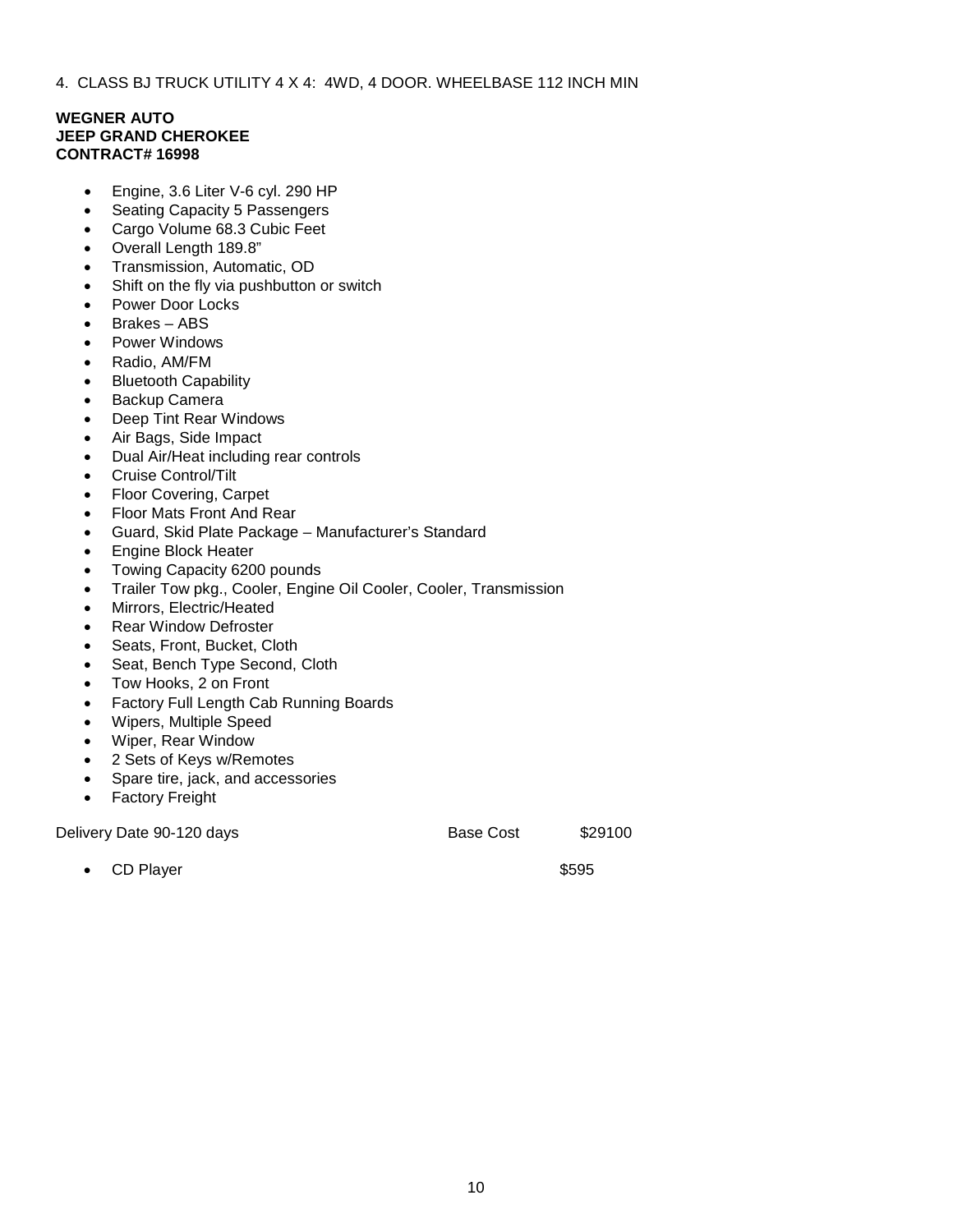5. CLASS BJ: SUV UTILITY ALL TIME ALL WHEEL DRIVE: 4 DOOR., 7-PASSENGER

#### **WEGNER AUTO DODGE DURANGO CONTRACT# 16998**

- Engine, 3.6 Liter V-6 cyl
- 293 HP
- Seating Capacity 7- Passengers
- Wheelbase 120"
- Cargo Volume 84.5 Cubic Feet
- Overall Length 202"
- Transmission, Automatic, OD
- Power Door Locks
- Brakes ABS
- Power Windows
- Radio, AM/FM
- Bluetooth Capability
- Backup Camera
- Deep Tint Rear Windows
- Air Bags, Side Impact
- Dual Air/Heat including rear controls
- Cruise Control/Tilt
- Floor Covering, Carpet
- Floor Mats Front And Rear
- Guard, Skid Plate Package Manufacturer's Standard
- Engine Block Heater
- Towing Capacity 6200 pounds
- Trailer Tow pkg., Cooler, Engine Oil Cooler, Cooler, Transmission
- Mirrors, Electric/Heated
- Rear Window Defroster
- Seats, Front, Bucket, Cloth
- Seat, Bench Type Second, Cloth
- Seat, Bench Type 3<sup>rd</sup>, Cloth
- Wipers, Multiple Speed
- Wiper, Rear Window
- 2 Sets of keys w/Remotes
- Daytime Running Lights
- Spare tire, jack, and accessories
- **Factory Freight**

Delivery Date 90-120 days **Base Cost** \$29011 **CD Player 6. CD Player 3. CD Player 3. CD Player 3. CD Player 3. CD Player 3. CO Player 3. CO Player 3. CO Player 3. CO Player 3. CO Player 3. CO Player 3. CO Player 3. CO Player 3. CO Player 3. CO Player 3. CO Player 3.** and 110v Converter \$120 **Paint Upgrade Charge**   $$595$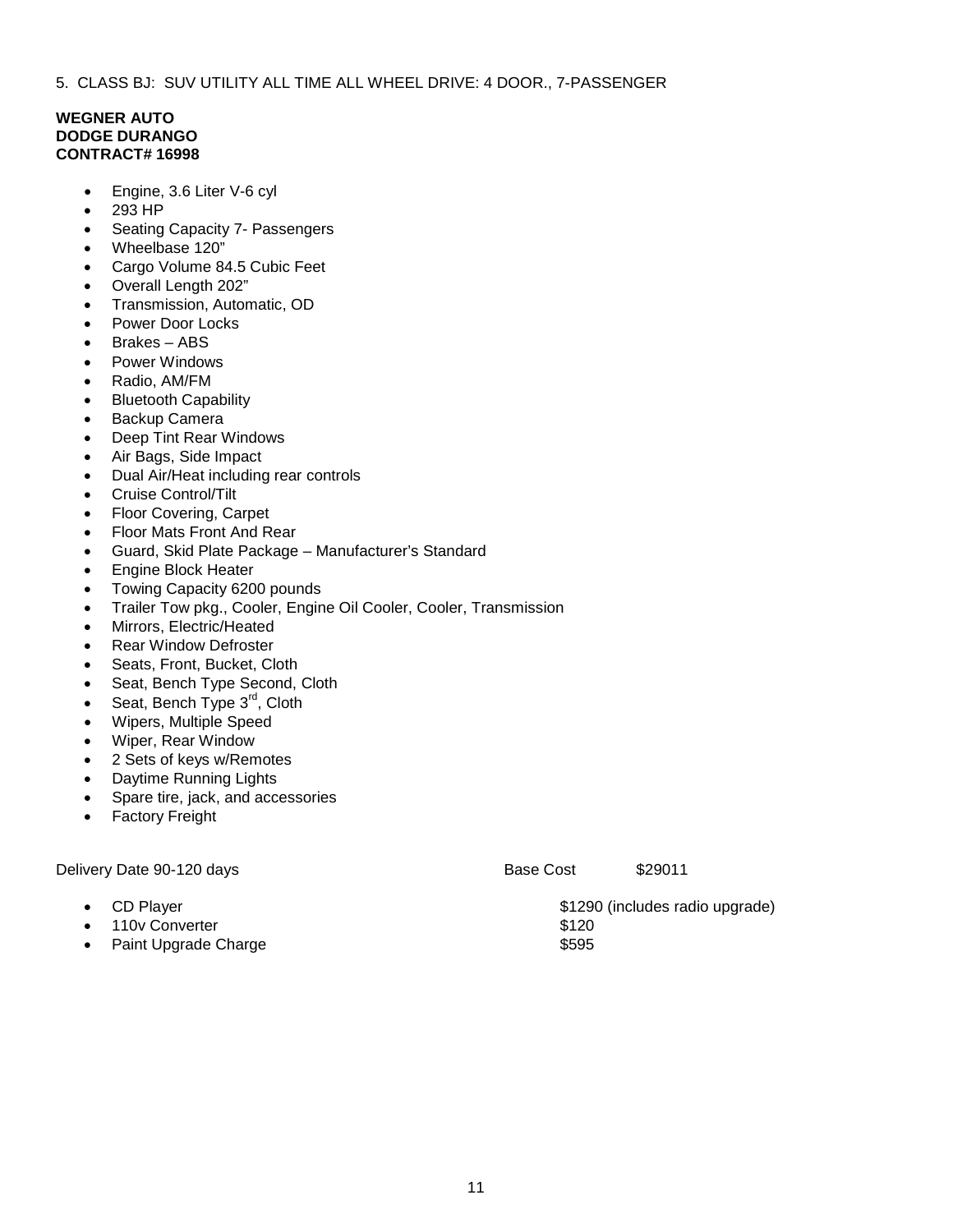6. CLASS BK : SUV TRUCK UTILITY 4 X 4: 4 DOOR. WHEELBASE 116 INCH MIN – 120 INCH MAX

### **LAMB CHEVROLET CHEVROLET TAHOE CONTRACT# 16996**

- Engine, 5.3 Ltr V-8, 325 HP
- Seating Capacity 8
- Vehicle Length 204"
- Cargo Volume 94.7 Cubic Feet
- Transmission, Automatic, OD
- Power Door Locks
- Brakes ABS
- Power Windows
- Radio, AM/FM
- Bluetooth Capability
- Backup Camera
- Deep Tint Rear Windows
- Air Bags, Side Impact
- Dual Air/Heat including rear controls
- Cruise Control/Tilt
- Floor Covering, Carpet
- Floor Mats, Front & Rear
- Guard, Skid Plate Package Manufacturer's Standard
- Engine Block Heater
- Trailer Tow pkg., Cooler, Engine Oil Cooler, Cooler, Transmission
- Mirrors, Electric/Heated
- Rear Window Defroster
- Seats, Front, Bucket, Cloth
- Seat, Bench Type Second, Cloth
- Seat, Bench Type Third, Cloth
- Towing Capacity 8400 pounds
- Tow Hooks, 2 on Front
- Factory Full Length Cab Running Boards
- Wipers, Multiple Speed
- Wiper, Rear Window
- Daytime Running Lights
- 8" Minimum Ground Clearance
- 2 Sets of Keys w/Remote
- Spare tire, jack, and accessories
- Factory Freight

| Delivery Date 60-90 days                                                                                                                                                                                                                                                                                                           | <b>Base Cost</b> | \$38907                                                                         |
|------------------------------------------------------------------------------------------------------------------------------------------------------------------------------------------------------------------------------------------------------------------------------------------------------------------------------------|------------------|---------------------------------------------------------------------------------|
| CD Player<br>$\bullet$<br>110y Converter<br>Manufacturer's Maintenance Plan<br>$\bullet$<br>Paint Upgrade Charge<br>$\bullet$<br>Paint & Interior Protection Package<br>$\bullet$<br>All Weather Floormats<br>$\bullet$<br>Remote Start<br>$\bullet$<br>Delete 3 <sup>rd</sup> Seat<br>$\bullet$<br>Splash Guards (4)<br>$\bullet$ |                  | NC.<br>\$125<br>\$160<br>\$995<br>\$495<br>\$275<br>\$395<br>$$(-200)$<br>\$230 |
|                                                                                                                                                                                                                                                                                                                                    |                  |                                                                                 |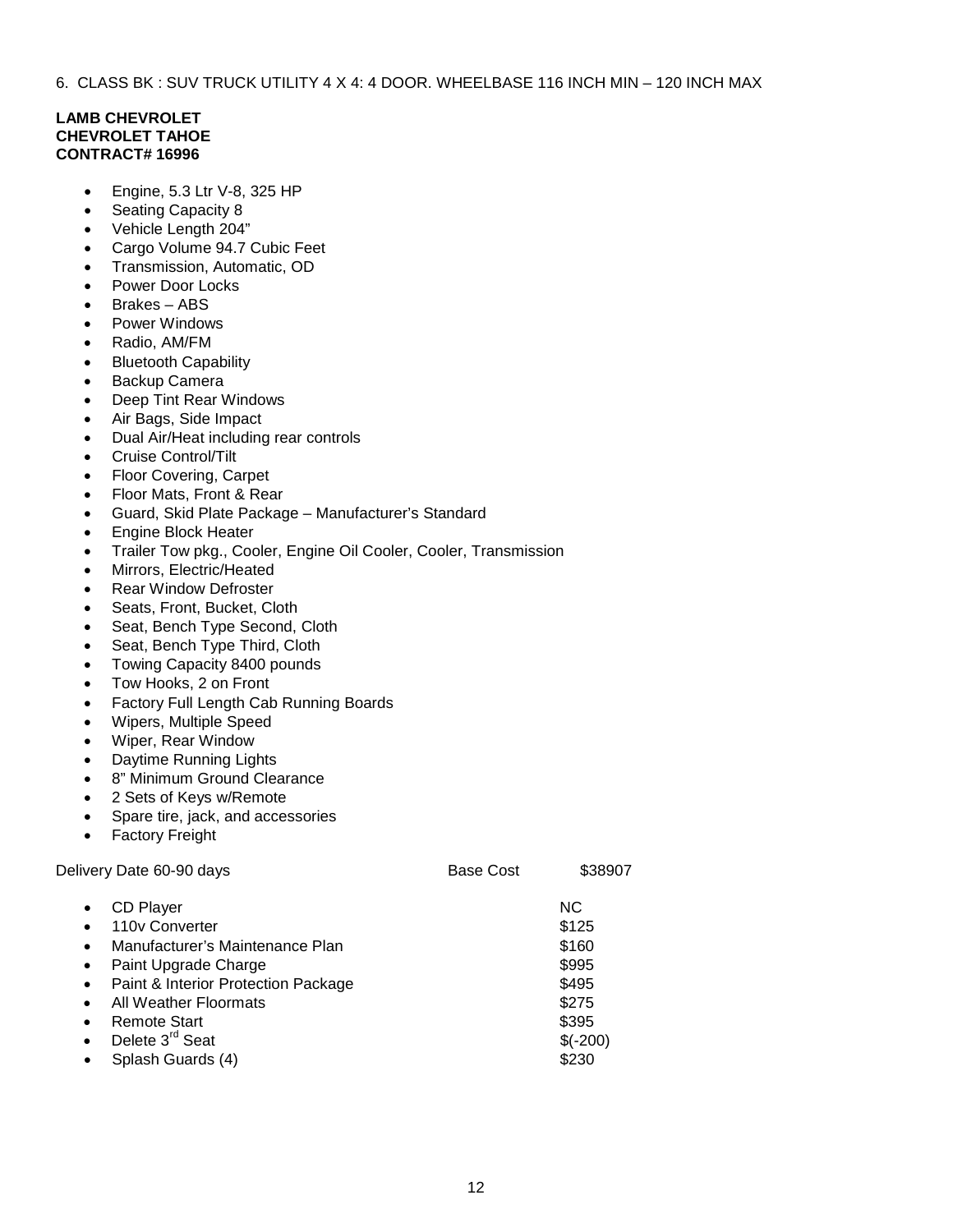7. CLASS: BX: EPA STANDARD SPORT UTILITY VEHICLE: AWD, V-6 Cyl,

#### **BECK MOTORS CHEVROLET TRAVERSE CONTRACT# 16992**

- Drivetrain, ALL WHEEL DRIVE
- Engine 3.6 ltr, V-6, 281 HP
- 4-Door, 8 Passengers
- Wheelbase 118.9"
- Cargo Volume 70.3 cu feet
- Transmission Automatic, 6-sp
- Towing Capacity 5200 lbs
- Trailer package
- Power Door Locks, Windows
- Tilt wheel, Cruise Control
- Brakes 4-wheel Disc, ABS
- Mirrors, Electric
- Radio, AM/FM
- Bluetooth Capability
- Backup Camera
- Deep Tint Rear Windows
- Airbags, Front, Head, Side Impact
- Floor Covering, Carpet
- Floor Mats Front & Rear
- Engine Block Heater
- Seating Cloth
- Front Bucket Seats
- Multiple Speed Wipers
- **Rear Window Defroster**
- Air Conditioning
- Remote Keyless Entry
- Daytime Running Lights
- **Stability Control System**
- Ground Clearance 7.2"
- 2-Sets of Keys w/Remotes
- Tire Monitoring & Oil Monitoring System
- Spare tire, jack, and accessories
- Factory Freight

Delivery Date 60-90 days **Base Cost** \$25624

| $\bullet$ | CD Player                       | <b>NC</b>                                |
|-----------|---------------------------------|------------------------------------------|
| $\bullet$ | Manufacturer's Maintenance Plan | \$67.50 (2 oil changes & tire rotations) |
| $\bullet$ | Rear Park Assist                | \$295                                    |
|           | • 8 way Power Driver's Seat     | \$550                                    |
| $\bullet$ | Assist Steps - Chrome or Molded | \$685                                    |
| $\bullet$ | <b>Trailer Package Delete</b>   | $$(-404)$                                |
|           |                                 |                                          |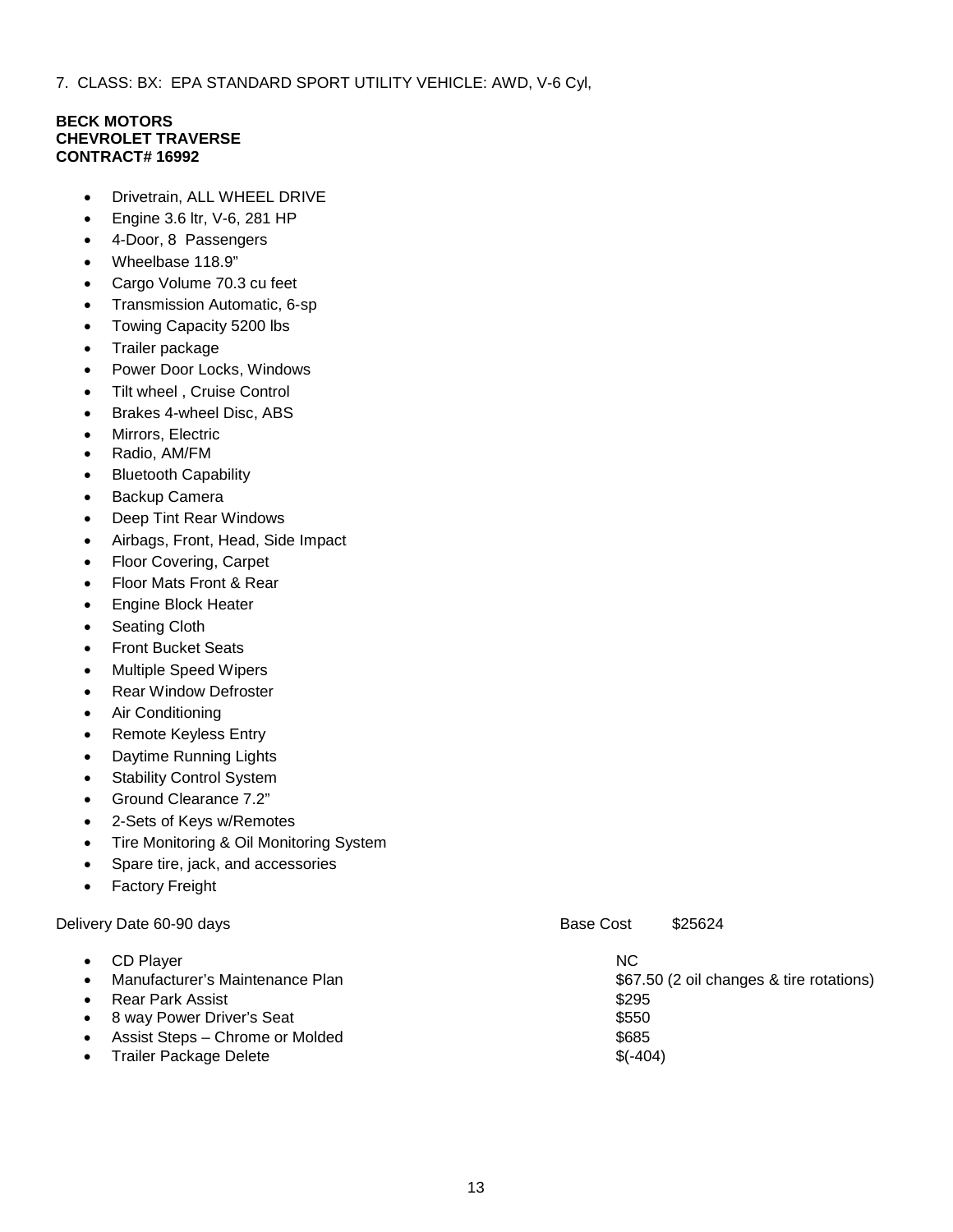# **WEGNER AUTO DODGE GRAND CARAVAN CONTRACT# 16998**

- Engine, 3.6 Liter V6 Cyl.
- 283HP
- 4-Door, 7-Passenger
- Front Bucket seats w/Console
- Wheelbase 121.2"
- Transmission, Automatic, OD
- Power Door Locks
- Brakes ABS
- Power Windows
- Radio, AM/FM
- Bluetooth Capability
- Backup Camera
- Deep Tint Rear Windows
- Air Conditioning
- Air Bags, Side Impact
- Air Conditioner Rear
- Bumpers Std Front & Rear
- Bumper Rear Step
- Cruise Control
- Door, Sliding Side
- Floor Covering, Carpet
- Floor Mats, Front and Rear
- Engine Block Heater
- Heater, Rear Compartment
- Locks, Keyed Side & Read Door
- Mirrors, Electric/Heated
- Rear Window Defroster
- Seats Cloth
- Steering Wheel, Tilt
- Wipers, Multiple Speed
- 2 Set of Keys w/Remotes
- Spare tire, jack, and accessories
- Factory Freight

| Delivery Date 90-120 days                                                        | Base Cost                     | \$20923 |
|----------------------------------------------------------------------------------|-------------------------------|---------|
| • 110y Converter<br>• Door: $4th$ , Sliding Drivers Side<br>• Seating, Stow & Go | \$120<br><b>STD</b><br>\$2295 |         |
|                                                                                  |                               |         |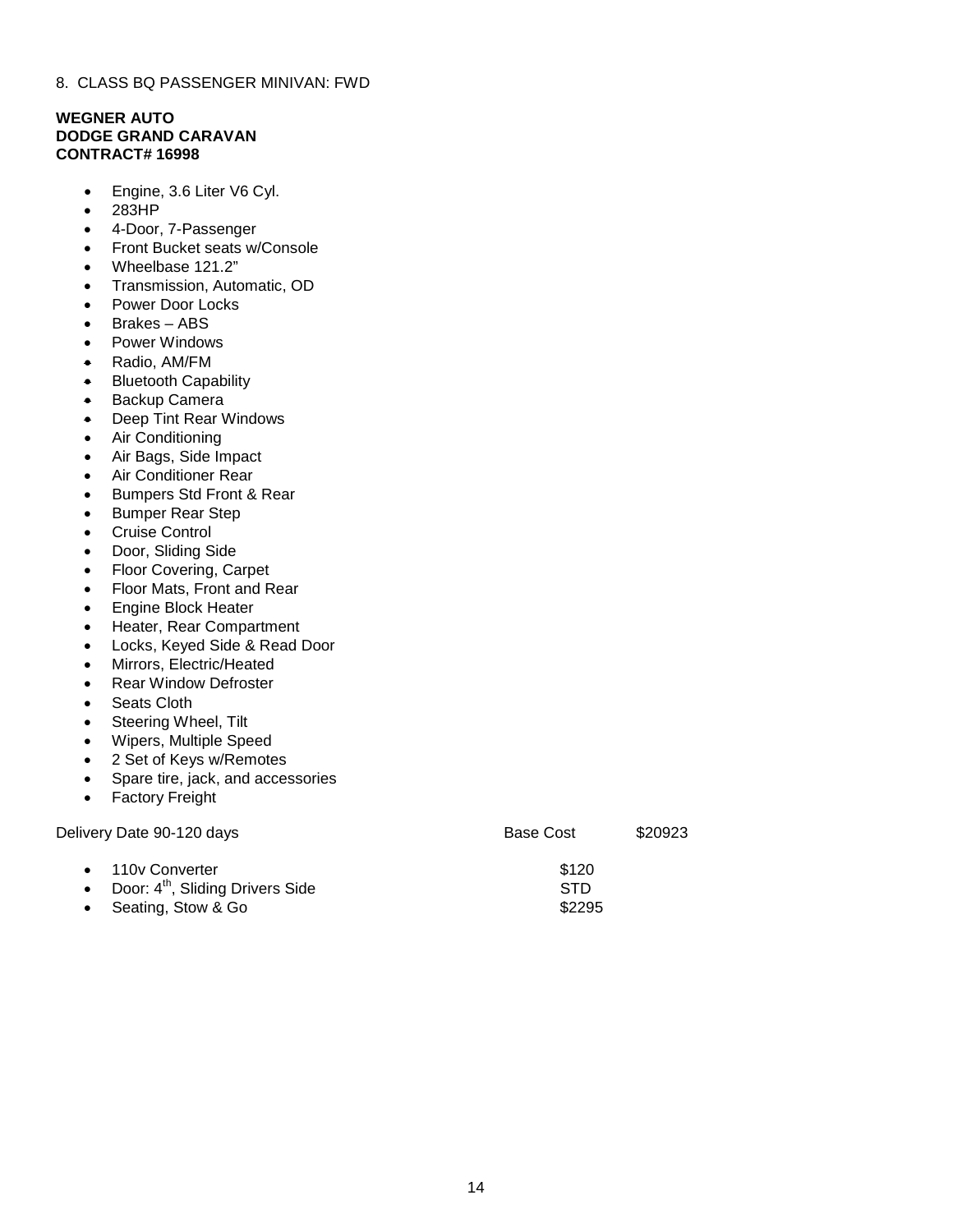9. CLASS BS PASSENGER VAN EXTENDED 1 TON 155 INCH WB MIN **NOTE: NOT TO BE USED AS SCHOOL BUS**

# **LAMB CHEVROLET CHEVROLET EXPRESS VAN CONTRACT# 16996**

- Gas Engine, 6.0 V8 342 HP
- Stability Control System
- Transmission, Automatic
- Power Door Locks
- Brakes ABS
- Power Windows
- Radio, AM/FM
- Bluetooth Capability
- Backup Camera
- Air Conditioning, Front & Rear
- Air Bags, Side Impact
- Armrests, Front Inboard
- Axle, Rear Limited Slip (example: Positrack)
- Bumpers Std Front
- Bumper, Rear Step
- Cruise Control
- Door, Double Side
- Door, Double Rear
- Floor Covering, Rubber
- Glass, Windows All Around
- Deep Tint Rear Windows
- Engine Block Heater
- Trailer Tow pkg., Cooler, Engine Oil Cooler, Cooler, Transmission
- Tow Capacity 9300 pounds with weight distribution hitch
- Heater, Front & Rear
- Locks, Keyed Side and Rear Door
- Mirrors, Electric/Heated
- **Rear Window Defroster**
- Seating, 12 Passengers
- Seats, Cloth
- Steering Wheel, Tilt
- Wipers, Multiple Speed
- Spare tire, jack, and accessories
- **Factory Freight**

| Delivery Date 60-90 days                                   | <b>Base Cost</b> | \$28941 |
|------------------------------------------------------------|------------------|---------|
| Door, Single Side<br>$\bullet$                             | \$450            |         |
| Floor Covering, Carpet/Mats<br>٠                           | \$485            |         |
| Seating 10 Passenger<br>$\bullet$                          | NC.              |         |
| CD Player<br>٠                                             | \$275            |         |
| 110y Converter<br>$\bullet$                                | \$150            |         |
| Trailer control package with a minimum of two<br>$\bullet$ |                  |         |
| additional power switches (no trailer brake)               | \$345            |         |
| Manufacturer's Maintenance Plan<br>$\bullet$               | \$125            |         |
| <b>Remote Keyless Entry</b><br>٠                           | \$270            |         |
| <b>Remote Start</b><br>$\bullet$                           | \$670            |         |
| <b>Power Driver Seat</b><br>$\bullet$                      | \$375            |         |
| Paint & Interior Protection Plan<br>$\bullet$              | \$595            |         |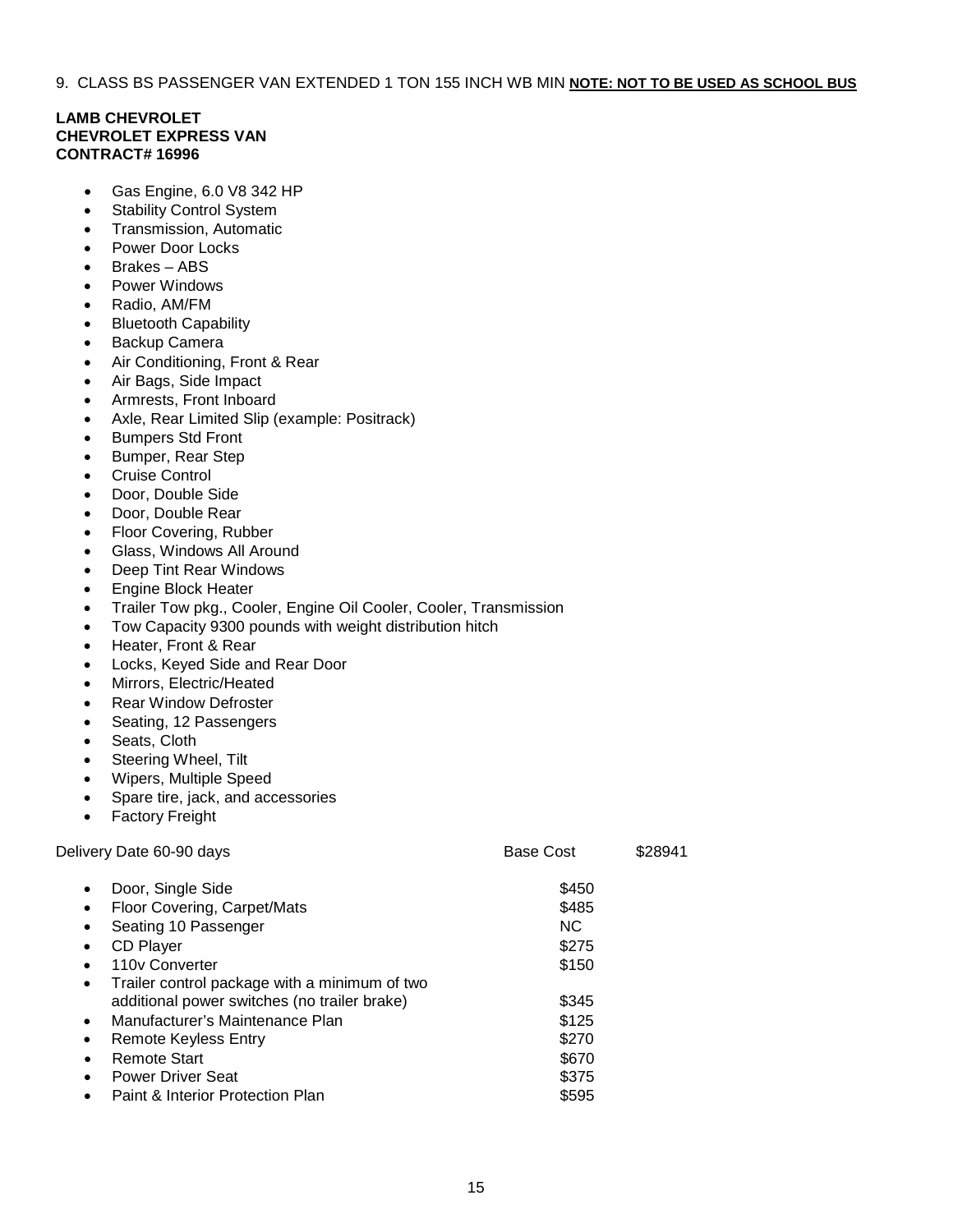# **PICKUP TRUCKS**

**Item numbers 10 through 22 below are for non-police pickup trucks.**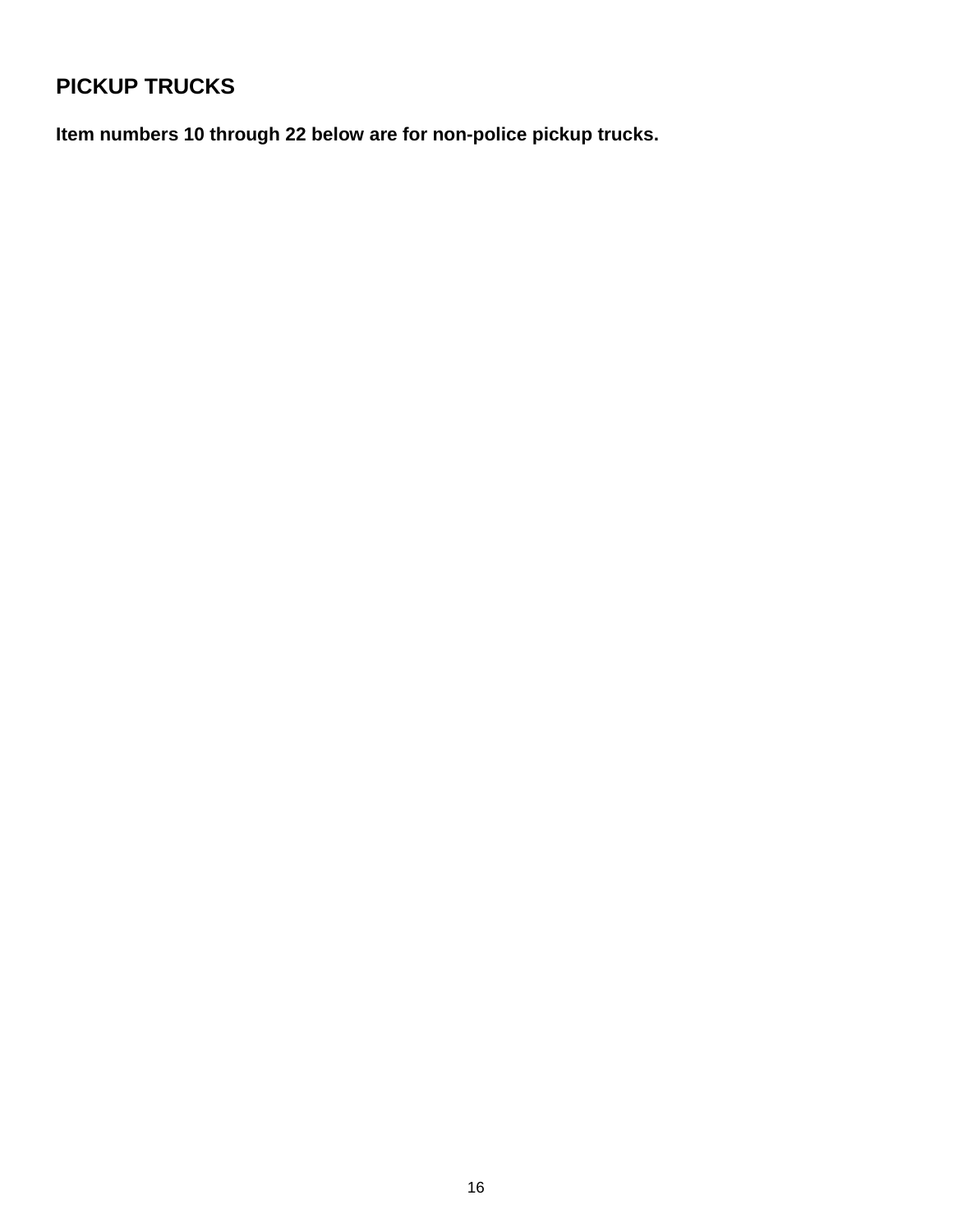# **LAMB CHEVROLET SILVERADO CONTRACT# 16996**

- Engine, 5.3 Liter V8 Minimum, 355 horsepower
- Transmission, Automatic O/D
- Power Door Locks / with FOB
- Brakes ABS
- Power Windows
- Deep Tint Rear Windows
- Radio, AM/FM
- Bluetooth Capability
- Backup Camera
- Armrest, Fold Down (Cloth Only)
- Air Conditioning
- Air Bags, Side Impact
- Bumper, Rear Step
- Box Length 6.5'
- Cruise Control
- Floor Covering, Rubber
- Doors, 4 Opening
- GVW, 7000 pounds
- Axle, Rear Limited Slip [example: Posi Track]
- Brake Controller, Integrated
- Engine Block Heater
- Trailer Tow pkg., Cooler, Engine Oil Cooler, Cooler, Transmission
- Tow Hooks, 2 on Front
- Factory Full Length Cab Running Boards
- Light, Rear Cargo
- Electric Mirrors, Right & Left Outside
- Seats, Cloth, Split Bench
- Seat, Bench Type, Second
- Tilt Steering
- Spare tire, full size, jack, and accessories
- Tire, Spare Wheel & Tire Mounted Outside Vehicle
- Wipers, Multiple Speed
- Factory Cab Headliner
- **Factory Freight**

|           | Delivery Date 60-90 days                      | <b>Base Cost</b> | \$25097                                                         |
|-----------|-----------------------------------------------|------------------|-----------------------------------------------------------------|
| $\bullet$ | Engines, Option V6                            | $$(-200)$        |                                                                 |
| ٠         | Axle Rear Ratio Option                        | NC.              |                                                                 |
| $\bullet$ | Floor Covering, Carpet/Mats                   | \$290            |                                                                 |
| ٠         | Seats, Vinyl                                  | NC.              |                                                                 |
| ٠         | Seats, Bucket                                 |                  | \$50 (40/20/40 bench seat with center removed, floor uncovered) |
| ٠         | Spray on Bed Liner                            | \$695            |                                                                 |
| $\bullet$ | 110y Converter                                | \$275            |                                                                 |
| $\bullet$ | Trailer control package with a minimum of two |                  |                                                                 |
|           | additional power switches                     | \$275            |                                                                 |
| $\bullet$ | Manufacturer's Maintenance Plan               | \$150            |                                                                 |
| ٠         | Tires, Spare Wheel & Tire Mounted Inside -    |                  |                                                                 |
|           | Vehicle Box, Left Rear                        | \$250            |                                                                 |
| $\bullet$ | Paint Upgrade Charge                          | \$695            |                                                                 |
| ٠         | Paint & Interior Protection Package           | \$595            |                                                                 |
| ٠         | Load Range C Tires                            | \$450            |                                                                 |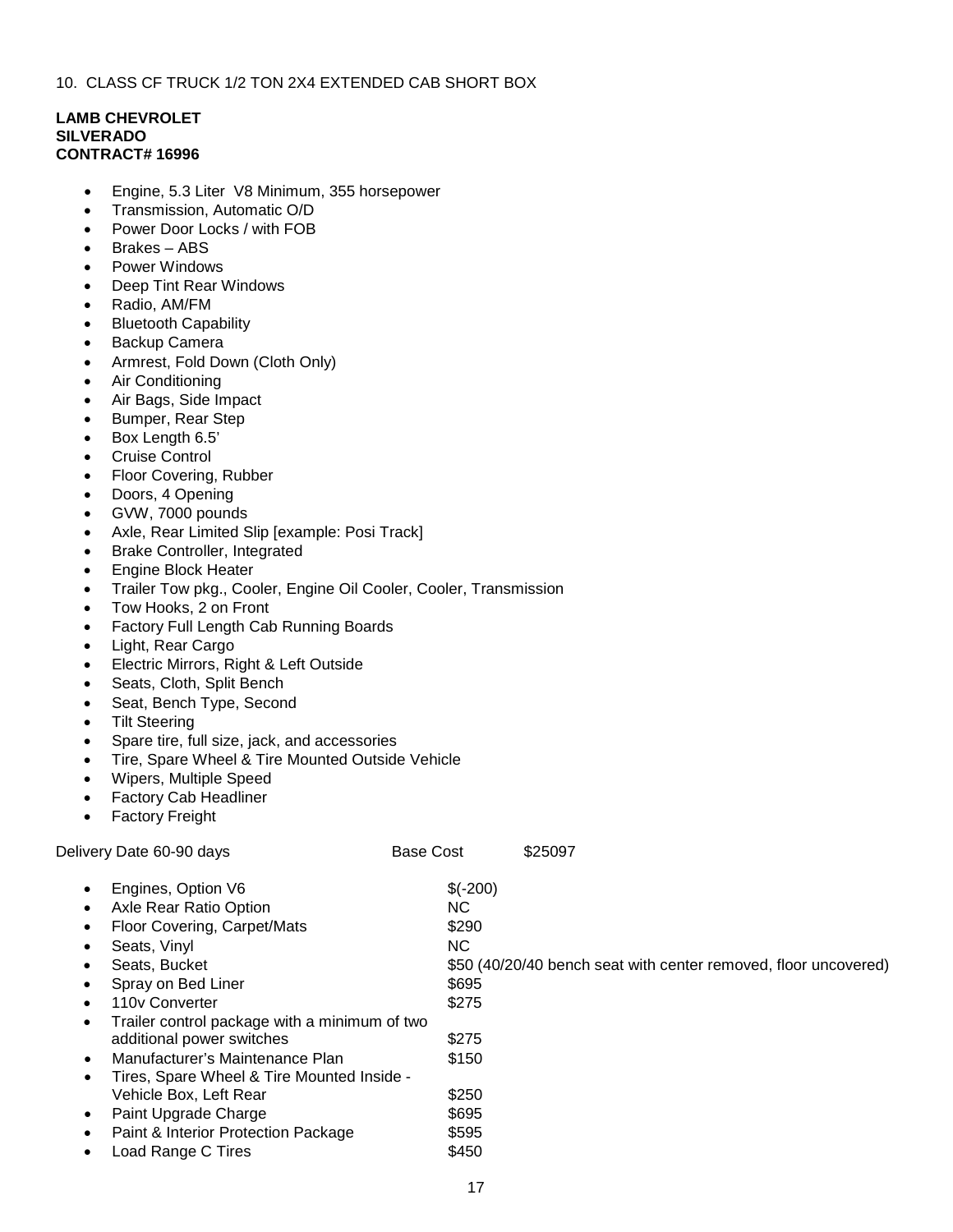| $\bullet$ E85 Flex Fuel | \$150 |
|-------------------------|-------|
| • Power Seat            | \$475 |
| • Trailer Mirrors       | \$395 |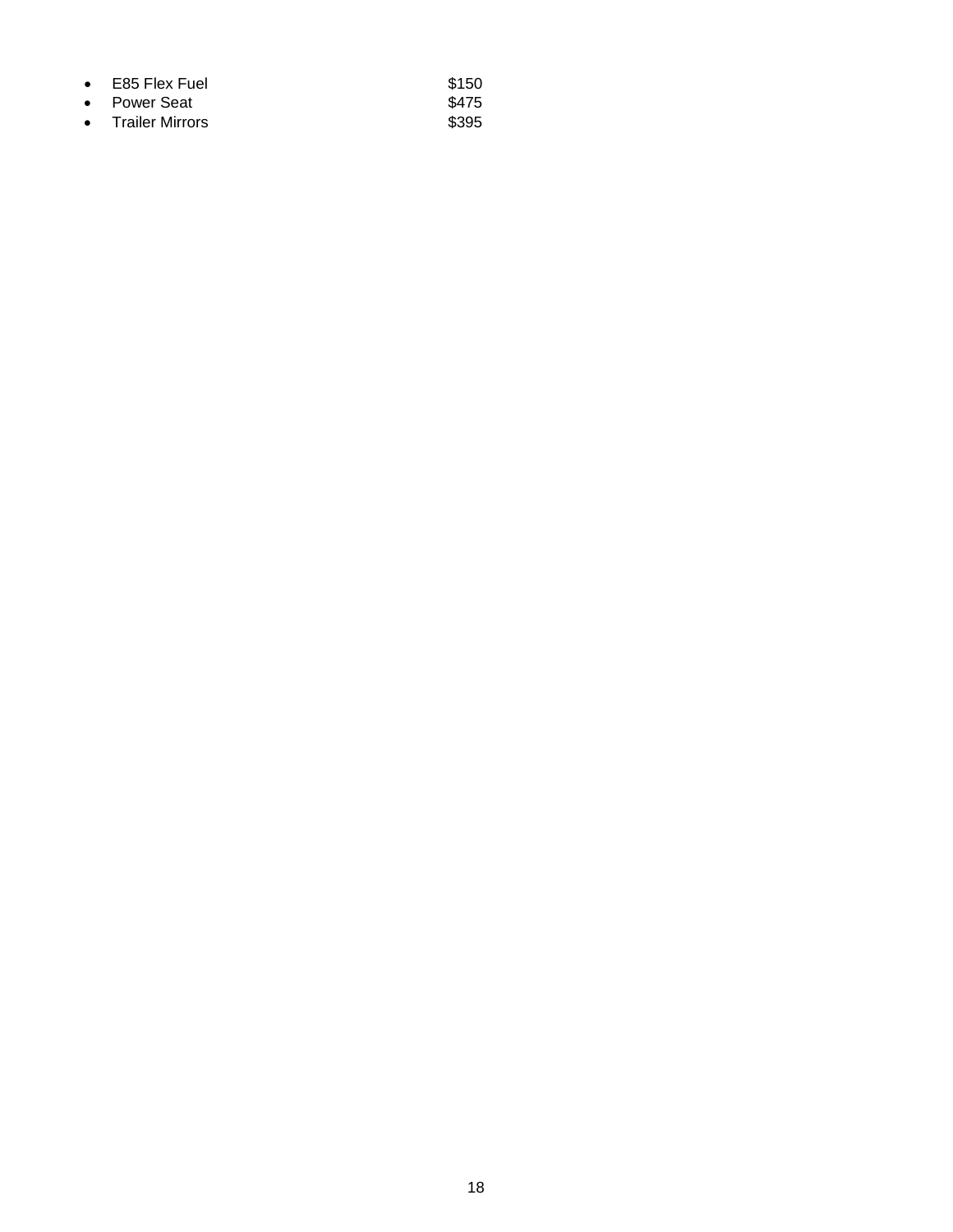11. CLASS CH TRUCK 1/2 TON 4 X 4 REGULAR CAB LONG BOX.

# **WEGNER AUTO DODGE RAM 1500 CONTRACT# 16998**

- Engine, 5.7 Liter V8
- Transmission, Automatic O/D
- Electronic 4 wheel drive selection
- Power Door Locks / with FOB
- Brakes ABS
- Power Windows
- Radio, AM/FM
- Bluetooth Capability
- Backup Camera
- Deep Tint Rear Windows
- Armrest, Fold Down (Cloth Only)
- Air Conditioning
- Air Bags, Side Impact
- Bumper, Rear Step
- Cruise Control
- Floor Covering, Rubber
- Box Length 8'
- Guard, Skid Plate Package Manufacturer's Standard
- GVW, 6600 pounds
- Engine Block Heater
- Trailer Tow pkg., Cooler, Engine Oil Cooler, Cooler, Transmission
- Brake Controller, Integrated
- Tow Hooks, 2 on Front
- Factory Full Length Cab Running Boards
- Light, Rear Cargo
- Electric Mirrors, Right & Left Outside
- Seats, Cloth, Split Bench
- Tilt Steering
- Spare tire, full size, jack, and accessories
- Tire, Spare wheel & Tire Mounted Outside Vehicle
- Wiper, Multiple Speed
- Factory Cab Headliner
- Factory Freight

| Delivery Date 90-120 days                                                                                                                                                                        | Base Cost                        | \$23389 |
|--------------------------------------------------------------------------------------------------------------------------------------------------------------------------------------------------|----------------------------------|---------|
| Engines, Option 3.6 V6<br>$\bullet$<br>Axle, Option Ratio Rear, (Contact Vendor)<br>٠<br>Floor Covering, Carpet/Mats<br>$\bullet$                                                                | $$(-700)$<br>\$395<br>\$365      |         |
| Light, Spot Light, Post Mounted 6"<br>$\bullet$<br>Light, Spot Light, Roof Mounted 6"<br>$\bullet$<br>Spray on Bed Liner<br>$\bullet$<br>Tires, Spare Wheel & Tire Mounted Inside -<br>$\bullet$ | \$690<br>\$690<br>\$490          |         |
| Vehicle Box, Left Rear<br>110y Converter<br>$\bullet$<br><b>CD Player</b><br>$\bullet$<br>Paint Upgrade Charge                                                                                   | \$390<br>\$120<br>\$473<br>\$595 |         |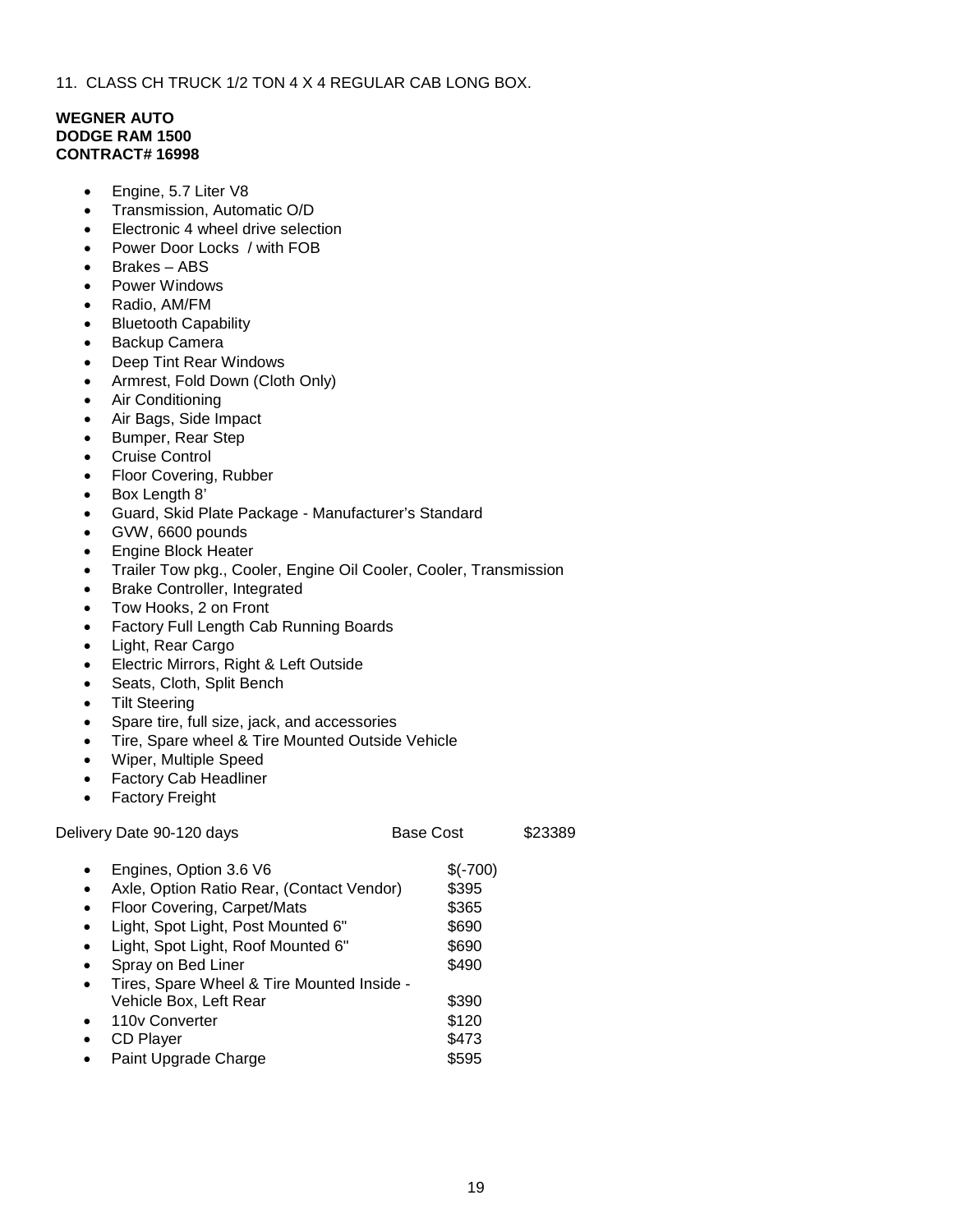# **WEGNER AUTO DODGE RAM 1500 CONTRACT# 16998**

- Engine, 5.7 Liter V8
- Transmission, Automatic O/D
- Electronic 4 wheel drive selection
- Power Door Locks
- Brakes ABS
- Power Windows
- Deep Tint Rear Windows
- Radio, AM/FM
- **Bluetooth Capability**
- Backup Camera
- Armrest, Fold Down (Cloth Only)
- Air Conditioning
- Air Bags, Side Impact
- Bumper, Rear Step
- Cruise Control
- Floor Covering, Rubber
- Doors, 4 Opening
- Box Length 6' 4"
- Guard, Skid Plate Package Manufacturer's Standard
- GVW, 6900 pounds
- Engine Block Heater
- Trailer Tow pkg., Cooler, Engine Oil Cooler, Cooler, Transmission
- Brake Controller, Integrated
- Tow Hooks, 2 on Front
- Factory Full Length Cab Running Boards
- Light, Rear Cargo
- Electric Mirrors, Right & Left Outside
- Seats, Cloth, Split Bench
- Seat, Bench Type, Second
- **Tilt Steering**
- Spare tire, full size, jack, and accessories
- Tire, Spare wheel & Tire Mounted Outside Vehicle
- Wiper, Multiple Speed
- Factory Cab Headliner
- Factory Freight

| Delivery Date 90-120 days                                                                                                                                                                                                                                                                                                                     | <b>Base Cost</b> | \$25767                                                |
|-----------------------------------------------------------------------------------------------------------------------------------------------------------------------------------------------------------------------------------------------------------------------------------------------------------------------------------------------|------------------|--------------------------------------------------------|
| Engines, Option 3.6 V6<br>$\bullet$<br>Axle, Option Ratio Rear, (Contact Vendor)<br>$\bullet$<br>Floor Covering, Carpet/Mats<br>$\bullet$<br>Light, Spot Light, Post Mounted 6"<br>$\bullet$<br>Light, Spot Light, Roof Mounted 6"<br>$\bullet$<br>Spray on Bed Liner<br>$\bullet$<br>Tires, Spare Wheel & Tire Mounted Inside -<br>$\bullet$ |                  | $$(-700)$<br>\$395<br>\$395<br>\$690<br>\$690<br>\$490 |
| Vehicle Box, Left Rear<br>110y Converter<br>$\bullet$<br>CD Player<br>$\bullet$<br>Paint Upgrade Charge<br>$\bullet$<br><b>Bed Lighting</b>                                                                                                                                                                                                   |                  | \$390<br>\$120<br>\$395<br>\$595<br>\$250              |

**Property** Remote Start  $\sim$  8495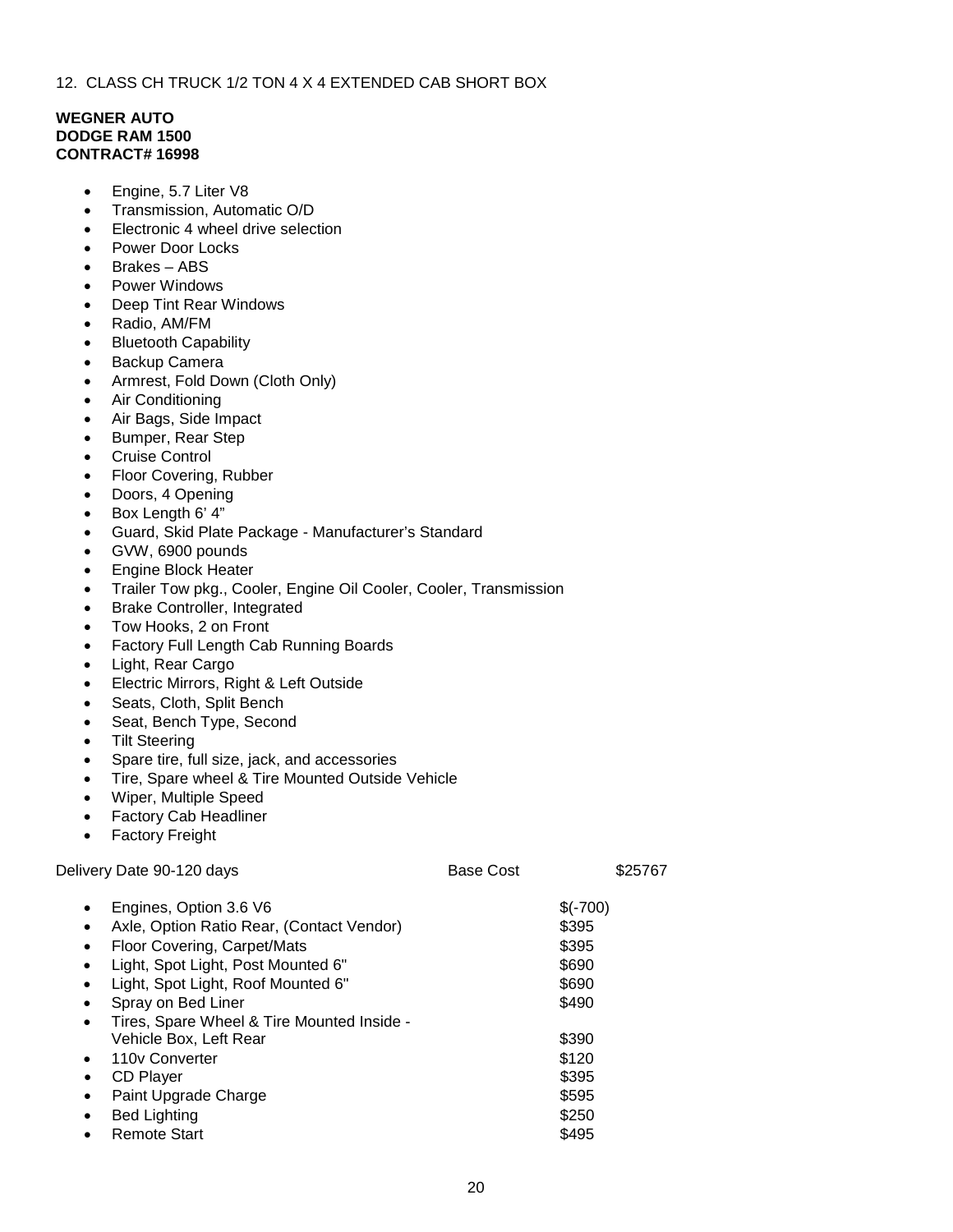# **WEGNER AUTO DODGE RAM 1500 CONTRACT# 16998**

- Engine, 5.7 Liter V8
- Transmission, Automatic O/D
- Electronic 4 wheel drive selection
- Power Door Locks w/ FOB
- Brakes ABS
- Power Windows
- Deep Tint Rear Windows
- Radio, AM/FM
- **Bluetooth Capability**
- Backup Camera
- Armrest, Fold Down (Cloth Only)
- Air Conditioning
- Air Bags, Side Impact
- Bumper, Rear Step
- Short Box Length 5'7"
- Cruise Control
- Floor Covering, Rubber
- Doors, 4 Full Rear Opening
- Floor Covering, Rubber
- Guard, Skid Plate Package Manufacturer's Standard
- GVW, 6900 pounds
- Engine Block Heater
- Trailer Tow pkg., Cooler, Engine Oil Cooler, Cooler, Transmission
- Brake Controller, Integrated
- Hubs, Automatic Locking
- Light, Rear Cargo
- Electric Mirrors, Right & Left Outside
- Seats, Cloth, Split Bench
- Seat, Bench Type, Second
- **Tilt Steering**
- Spare tire, full size, jack, and accessories
- Tire, Spare wheel & Tire Mounted Outside Vehicle
- Tow Hooks, 2 on Front
- Factory Full Length Cab Running Boards
- Wiper, Multiple Speed
- Factory Cab Headliner
- **Factory Freight**

| Delivery Date 90-120 days                                    | <b>Base Cost</b> | \$28108   |
|--------------------------------------------------------------|------------------|-----------|
| Engines, Option 3.6 V6<br>$\bullet$                          |                  | $$(-700)$ |
| Axle, Option Ratio Rear, (Contact Vendor)<br>$\bullet$       |                  | \$395     |
| Floor Covering, Carpet/Mats<br>$\bullet$                     |                  | \$395     |
| Min 6' box length if not standard, Length 6' 4"<br>$\bullet$ |                  | \$591     |
| Light, Spot Light, Post Mounted 6"<br>$\bullet$              |                  | \$690     |
| Light, Spot Light, Roof Mounted 6"<br>$\bullet$              |                  | \$690     |
| Spray on Bed Liner                                           |                  | \$490     |
| Tires, Spare Wheel & Tire Mounted Inside -<br>$\bullet$      |                  |           |
| Vehicle Box, Left Rear                                       |                  | \$390     |
| 110y Converter<br>$\bullet$                                  |                  | \$120     |
| <b>CD Player</b><br>$\bullet$                                |                  | \$395     |
| Paint Upgrade Charge                                         |                  | \$500     |
|                                                              |                  |           |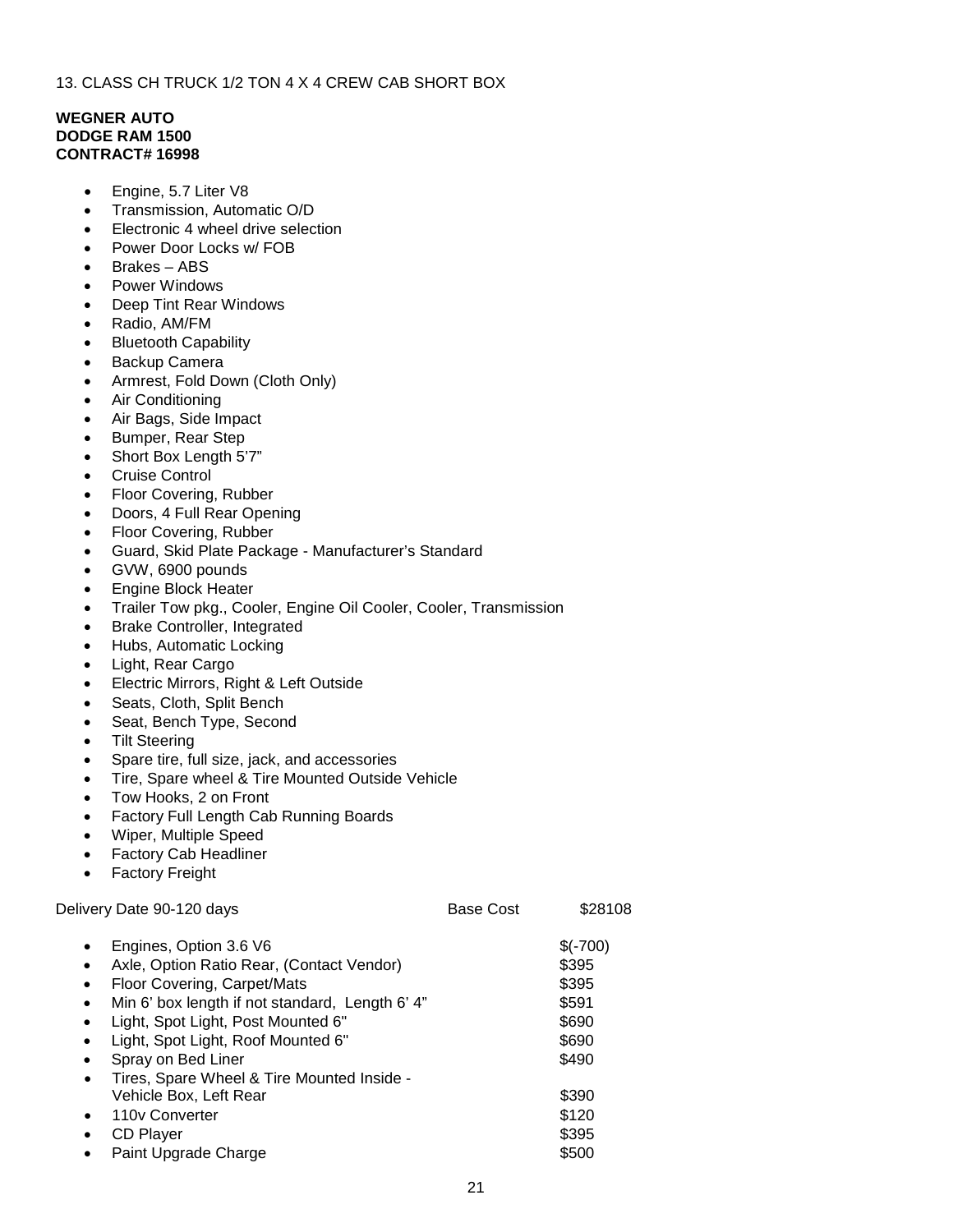- Bed Lighting the state of the state of the S200 state  $\sim$
- Remote Start **\$495** • Remote Start<br>• Ram Box \$1595<br>• Ram Box \$1595
-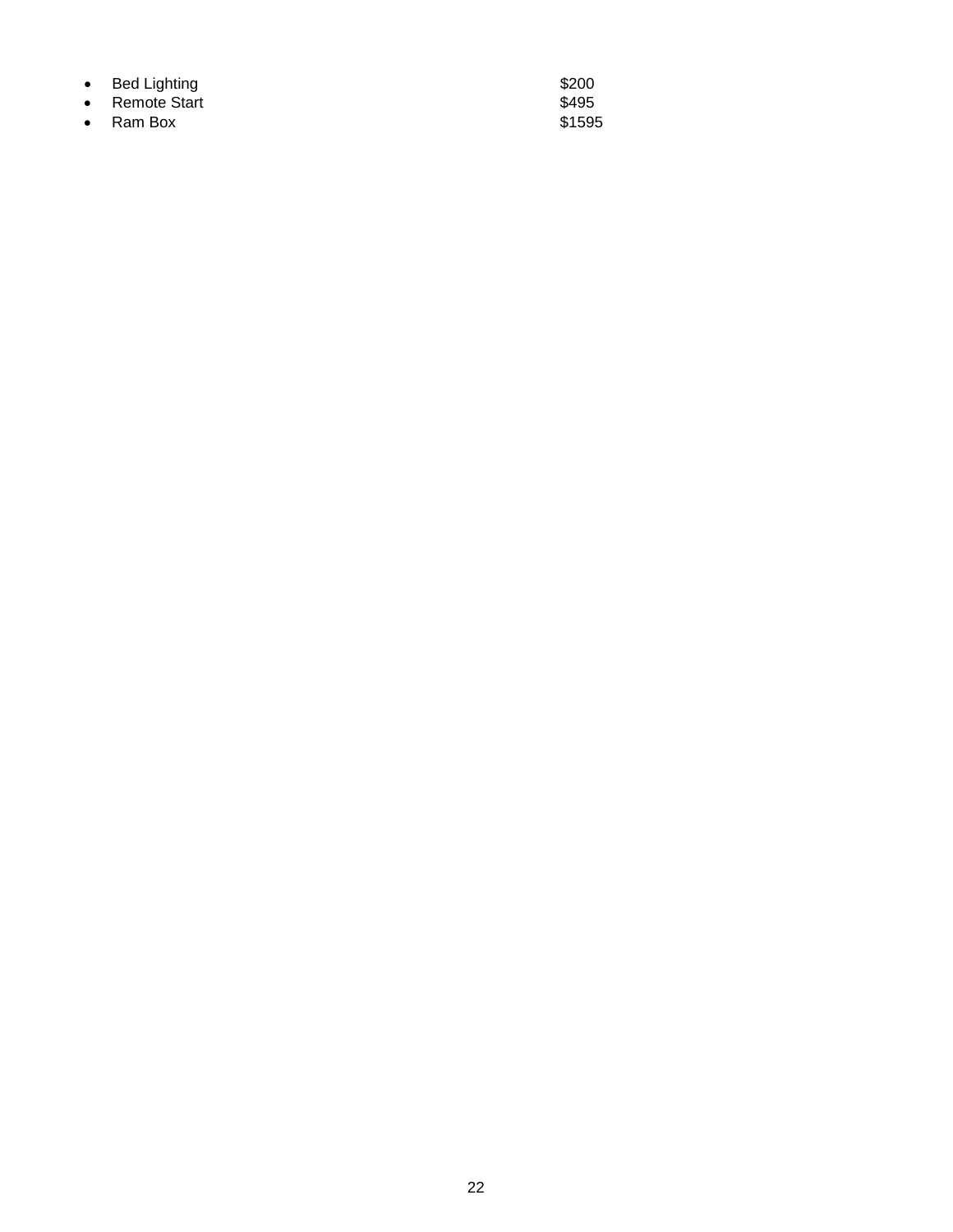14. CLASS CL TRUCK 3/4 TON 4 X4 REGULAR CAB LONG BOX

# **WEGNER AUTO DODGE RAM 2500 CONTRACT# 16998**

- Engine, 6.4 Liter V8
- Transmission, Automatic, OD
- Power Door Locks / with FOB
- Brakes ABS
- Power Windows
- Electronic 4 wheel drive selection
- Radio, AM/FM
- Bluetooth Capability
- Backup Camera
- Deep Tint Rear Windows
- Armrest, Fold Down (Cloth Only)
- Air Conditioning
- Air Bags, Side Impact
- Bumper, Rear Step
- Cruise Control
- Floor Covering, Rubber
- Box Length 8'
- Guard, Skid plate Package Manufacturer's Standard
- GVW, 10,000 pounds
- Engine Block Heater
- Trailer Tow pkg., Cooler, Engine Oil Cooler, Cooler, Transmission
- Hubs, Automatic Locking
- Light, Rear Cargo
- Lights, Clearance Roof 5 Amber Color
- Brake Controller, Integrated
- Trailer control package with a minimum of two additional power switches
- Mirrors, Trailer, Powered, Adjustable, Heated
- Seat, Cloth, Split Bench
- **Tilt Steering**
- Tow Hooks, 2 on Front
- Spare tire, full size, jack, and accessories
- Tire, Spare Wheel & Tire Mounted Outside, Vehicle MFG Standard Bracket
- Wipers, Multiple Speed
- Factory Cab Headliner
- Factory Full Length Cab Running Boards
- Factory Freight

Delivery Date 90-120 days but be a second base Cost \$26429

|           |                                            | יטטע שטש  |  |
|-----------|--------------------------------------------|-----------|--|
| $\bullet$ | Engines, Option, Gas 5.7                   | $$(-200)$ |  |
| $\bullet$ | Engines, Option, Diesel 6.7                | \$9980    |  |
| $\bullet$ | Axle, Option Ratio Rear, (Contact Vendor)  | \$495     |  |
| $\bullet$ | Axle, Locking Differential                 | \$495     |  |
| $\bullet$ | Floor Covering, Carpet/Mats                | \$395     |  |
|           | Light, Spot Light, Post Mounted 6"         | \$690     |  |
| $\bullet$ | Light, Spot Light, Roof Mounted 6"         | \$690     |  |
|           | Spray on Bed Liner                         | \$595     |  |
|           | Tires, Spare Wheel & Tire Mounted Inside - |           |  |
|           | Vehicle Box, Left Rear                     | \$390     |  |
| $\bullet$ | 110y Converter                             | \$120     |  |
| $\bullet$ | Paint Upgrade Charge                       | \$550     |  |
|           |                                            |           |  |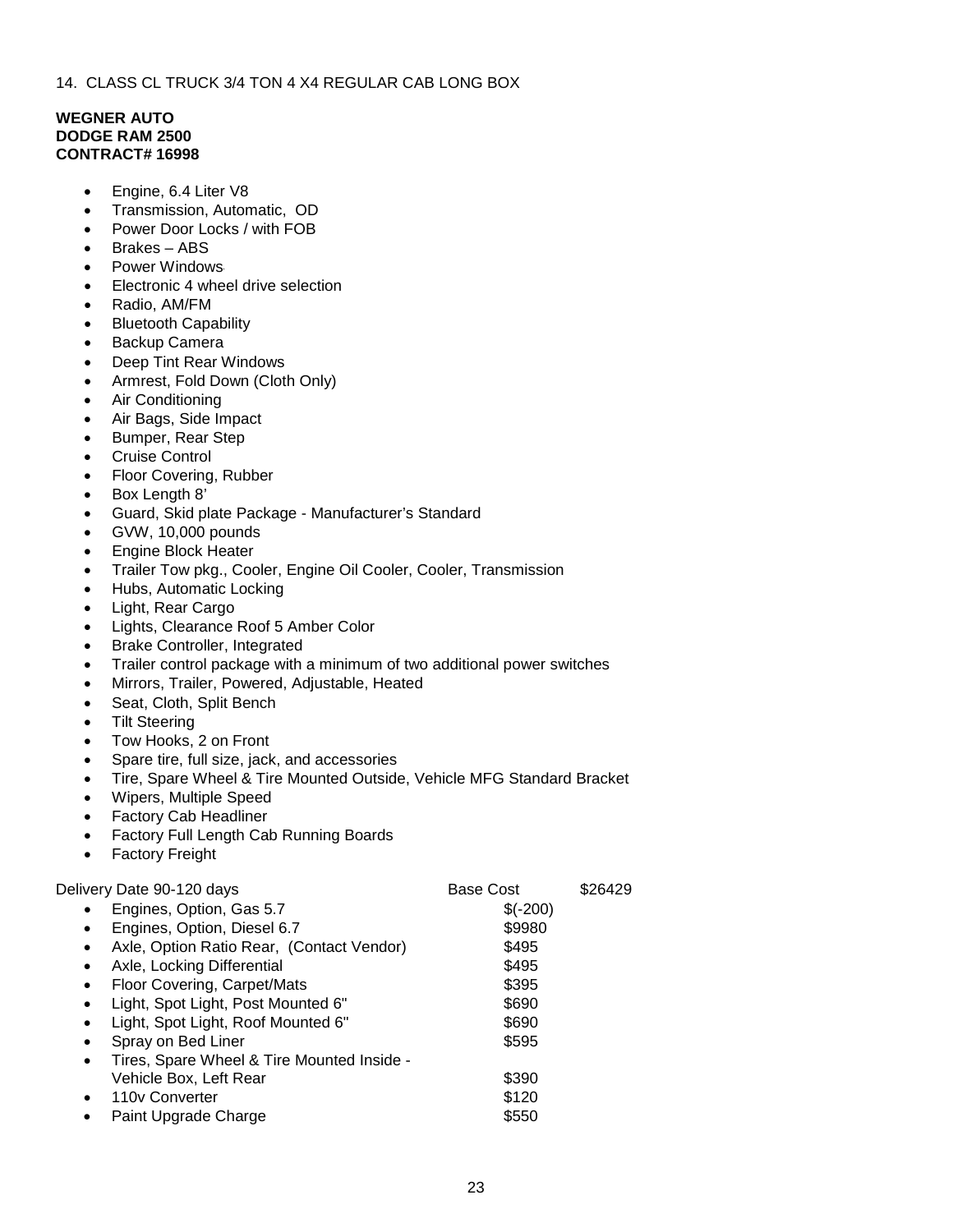15. CLASS CL TRUCK 3/4 TON 4 X4 EXTENDED CAB SHORT BOX

# **BECK MOTORS CHEVROLET SILVERADO CONTRACT# 16992**

- Engine, 6.0 Liter V8
- Transmission, Automatic, OD
- Power Door Locks with FOB
- Brakes ABS
- Power Windows
- Deep Tint Rear Windows
- Electronic 4 wheel drive selection
- Radio, AM/FM
- Bluetooth Capability
- Backup Camera
- Armrest, Fold Down
- Air Conditioning
- Air Bags, Side Impact
- Bumper, Rear Step
- Cruise Control
- Floor Covering, Rubber
- Doors, 4 Opening
- Box Length 78.9"
- Guard, Skid plate Package Manufacturer's Standard
- GVW, 9500 Lb.
- Engine Block Heater
- Trailer Tow pkg., Cooler, Engine Oil Cooler, Cooler, Transmission
- Hubs, Automatic Locking
- Light, Rear Cargo
- Lights, Clearance Roof 5 Amber Color
- Brake Controller, Integrated
- Trailer control package with a minimum of two additional power switches
- Mirrors, Trailer, Powered, Adjustable, Heated
- Tow Hooks, 2 on Front
- Seat, Cloth, Split Bench
- Seat, Bench Type, Second
- **Tilt Steering**
- Spare tire, full size, jack, and accessories
- Tire, Spare Wheel & Tire Mounted Outside, Vehicle MFG Standard Bracket
- Wipers, Multiple Speed
- Factory Cab Headliner
- Factory Full Length Cab Running Boards (4" black round)
- **Factory Freight**

Delivery Date 60-90 days **Base Cost** \$29553 Engines, Option, Diesel 6.6L \$9330 Long Box Length 97.8" **\$213** Floor Covering, Carpet/Mats  $$200$ Light, Spot Light, Post Mounted 6" \$650 Light, Spot Light, Roof Mounted 6" \$650 **Deactivate Daytime Running Lights \$75 Seats, Vinyl NC** Seats,  $2^{nd}$  Delete  $\sqrt{6}$  S(-176) **Spray on Bed Liner \$525** • Tires, Spare Wheel & Tire Mounted Inside - Vehicle Box, Left Rear \$125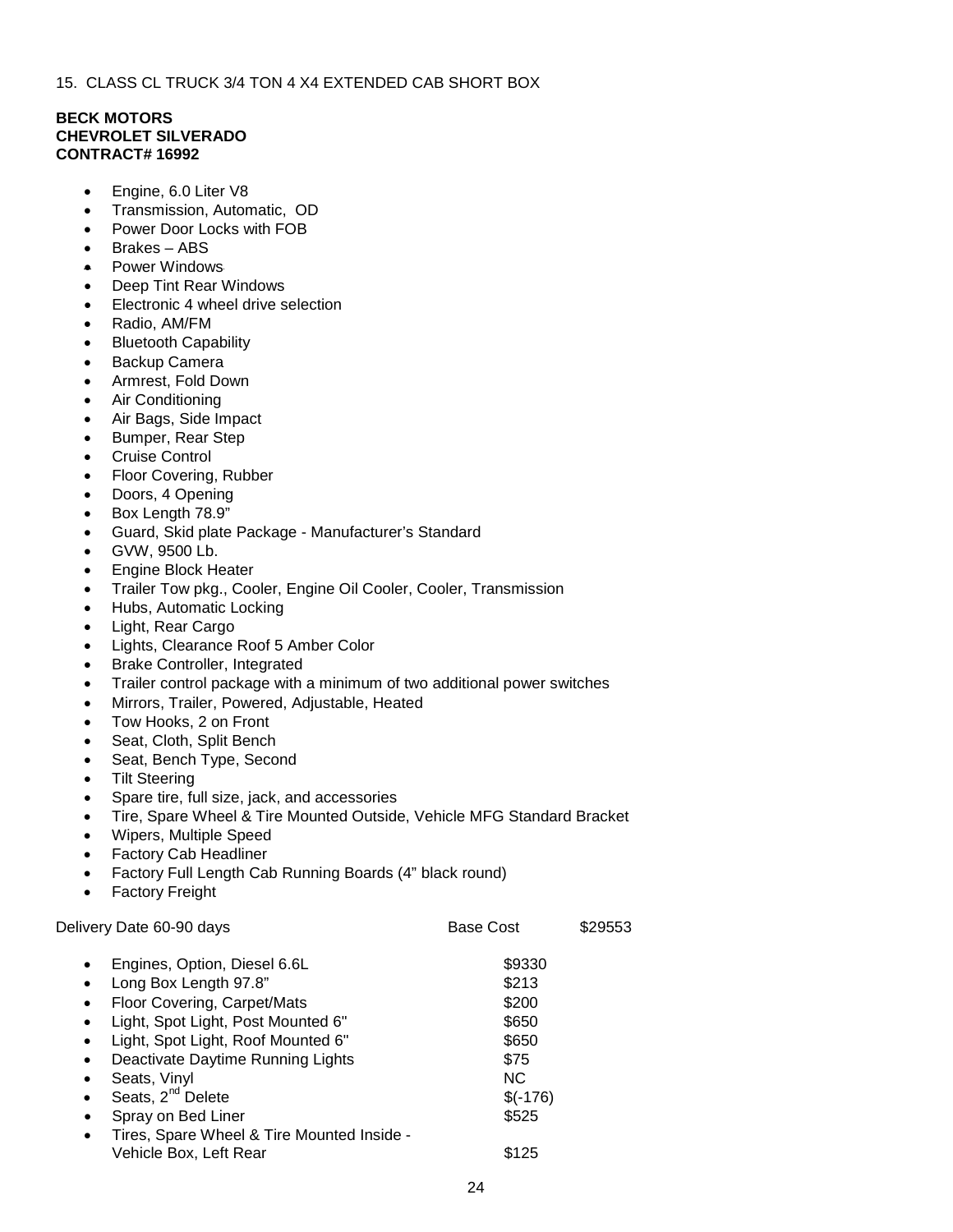- 
- 110v Converter \$150
- 
- Paint Upgrade Charge \$499<br>• Delete Amber Clearance Lights \$ (-38) • Delete Amber Clearance Lights \$(-38)
- Cargo Box LED Lighting  $&$  Tie Downs
- Provisions for Roof Mounted Beacon \$30<br>• Power Driver's Seat \$615
- 
- Power Driver's Seat \$615<br>• Rear Window Defogger \$195 • Rear Window Defogger

• Manufacturer's Maintenance Plan \$90 (2 oil changes & tire rotations)<br>• Paint Upgrade Charge \$499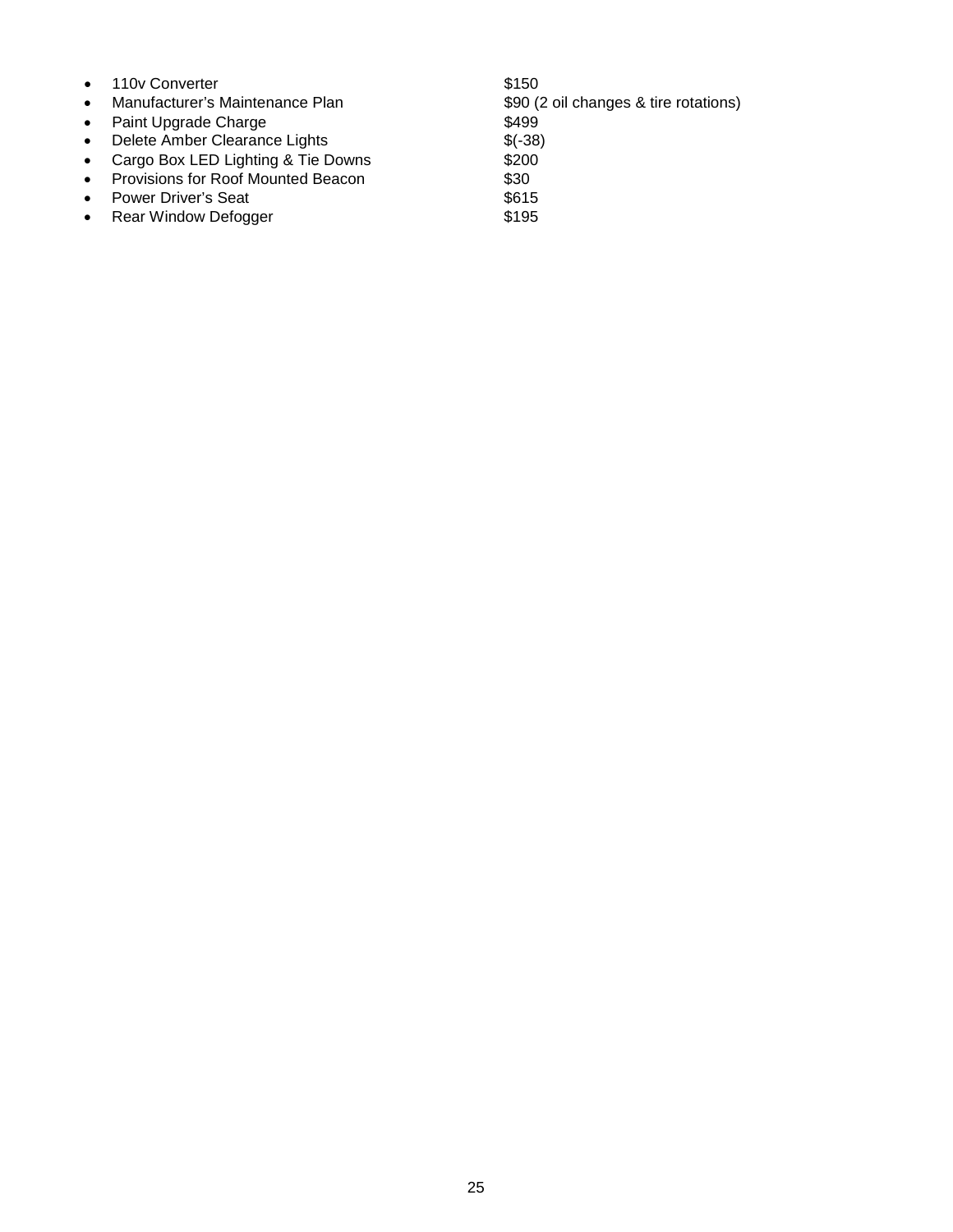# **WEGNER AUTO DODGE RAM 2500 CONTRACT# 16998**

- Engine, 6.4 Liter V8
- Transmission, Automatic, OD
- Power Door Locks with FOB
- Brakes ABS
- Power Windows
- Deep Tint Rear Windows
- Electronic 4 wheel drive selection
- Radio, AM/FM
- Bluetooth Capability
- Backup Camera
- Armrest, Fold Down (Cloth Only)
- Air Conditioning
- Air Bags, Side Impact
- Bumper, Rear Step
- Cruise Control
- Floor Covering, Rubber
- Doors, 4 Full Rear Opening
- Box Length 6' 4"
- Guard, Skid plate Package Manufacturer's Standard
- GVW, 10,000 pounds
- Engine Block Heater
- Trailer Tow pkg., Cooler, Engine Oil Cooler, Cooler, Transmission
- Hubs, Automatic Locking
- Light, Rear Cargo
- Lights, Clearance Roof 5 Amber Color
- Brake Controller, Integrated
- Trailer control package with a minimum of two additional power switches
- Mirrors, Trailer, Powered, Adjustable, Heated
- Seat, Cloth, Split Bench
- Seat, Bench Type, Second
- Tilt Steering
- Spare tire, full size, jack, and accessories
- Tire, Spare Wheel & Tire Mounted Outside, Vehicle MFG Standard Bracket
- Tow Hooks, 2 on Front
- Wipers, Multiple Speed
- Factory Cab Headliner
- Factory Full Length Cab Running Boards
- Factory Freight

| Delivery Date 90-120 days                               | <b>Base Cost</b> | \$28831 |
|---------------------------------------------------------|------------------|---------|
| Engines, Option, Gas 5.7<br>$\bullet$                   | $$(-200)$        |         |
| Engines, Option, Diesel 6.7<br>$\bullet$                | \$9810           |         |
| Axle, Option Ratio Rear, (Contact Vendor)<br>$\bullet$  | \$395            |         |
| Axle, Locking Differential<br>$\bullet$                 | \$495            |         |
| Long Box Length 8'<br>$\bullet$                         | \$450            |         |
| Floor Covering, Carpet/Mats<br>$\bullet$                | \$395            |         |
| Light, Spot Light, Post Mounted 6"<br>$\bullet$         | \$690            |         |
| Light, Spot Light, Roof Mounted 6"                      | \$690            |         |
| Spray on Bed Liner<br>$\bullet$                         | \$595            |         |
| 110 <sub>v</sub> Converter<br>$\bullet$                 | \$120            |         |
| Tires, Spare Wheel & Tire Mounted Inside -<br>$\bullet$ |                  |         |
| Vehicle Box, Left Rear                                  | \$390            |         |
|                                                         |                  |         |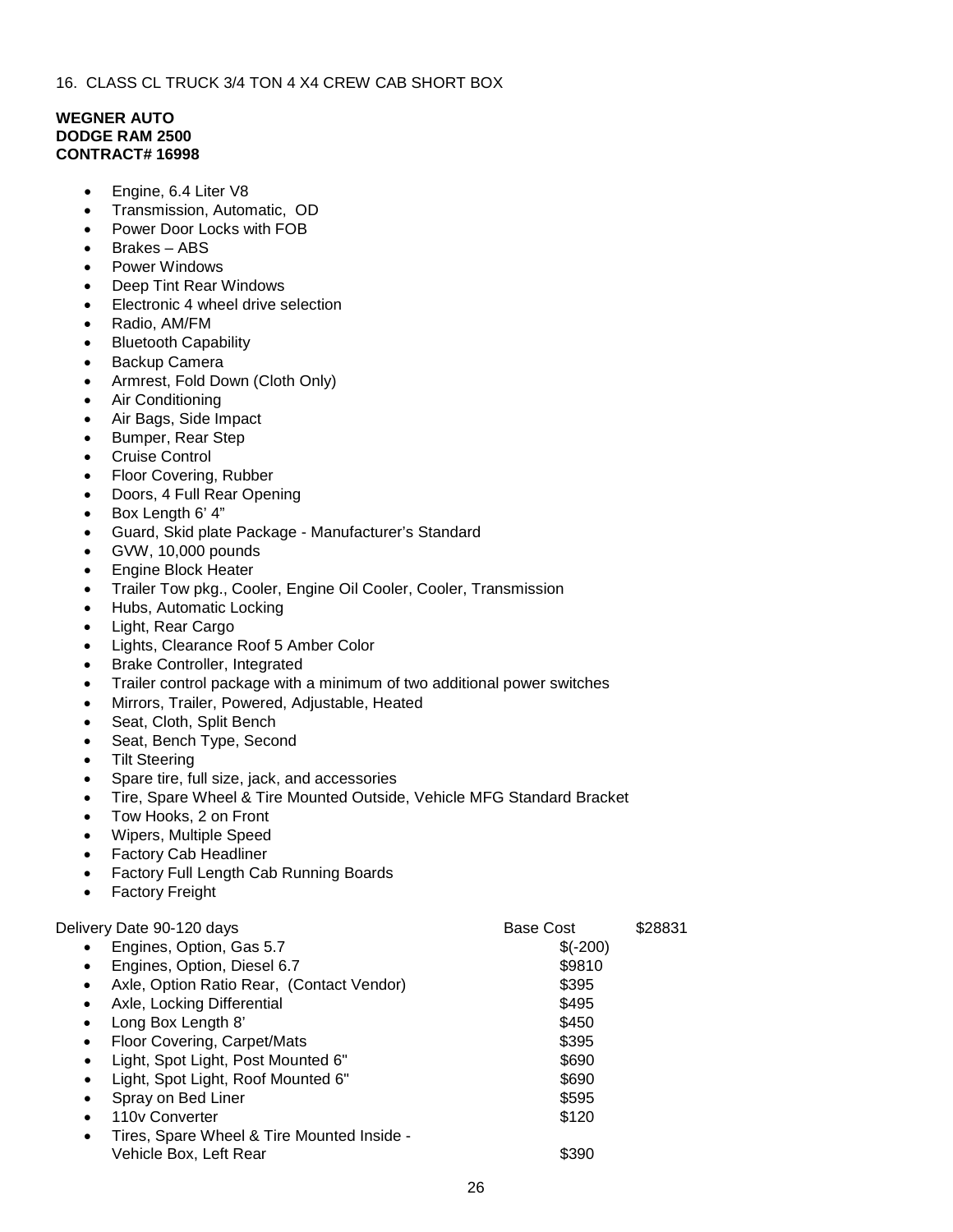| • Paint Upgrade Charge  | \$550  |
|-------------------------|--------|
| $\bullet$ Ram Box       | \$1595 |
| • Auto Level Suspension | \$1895 |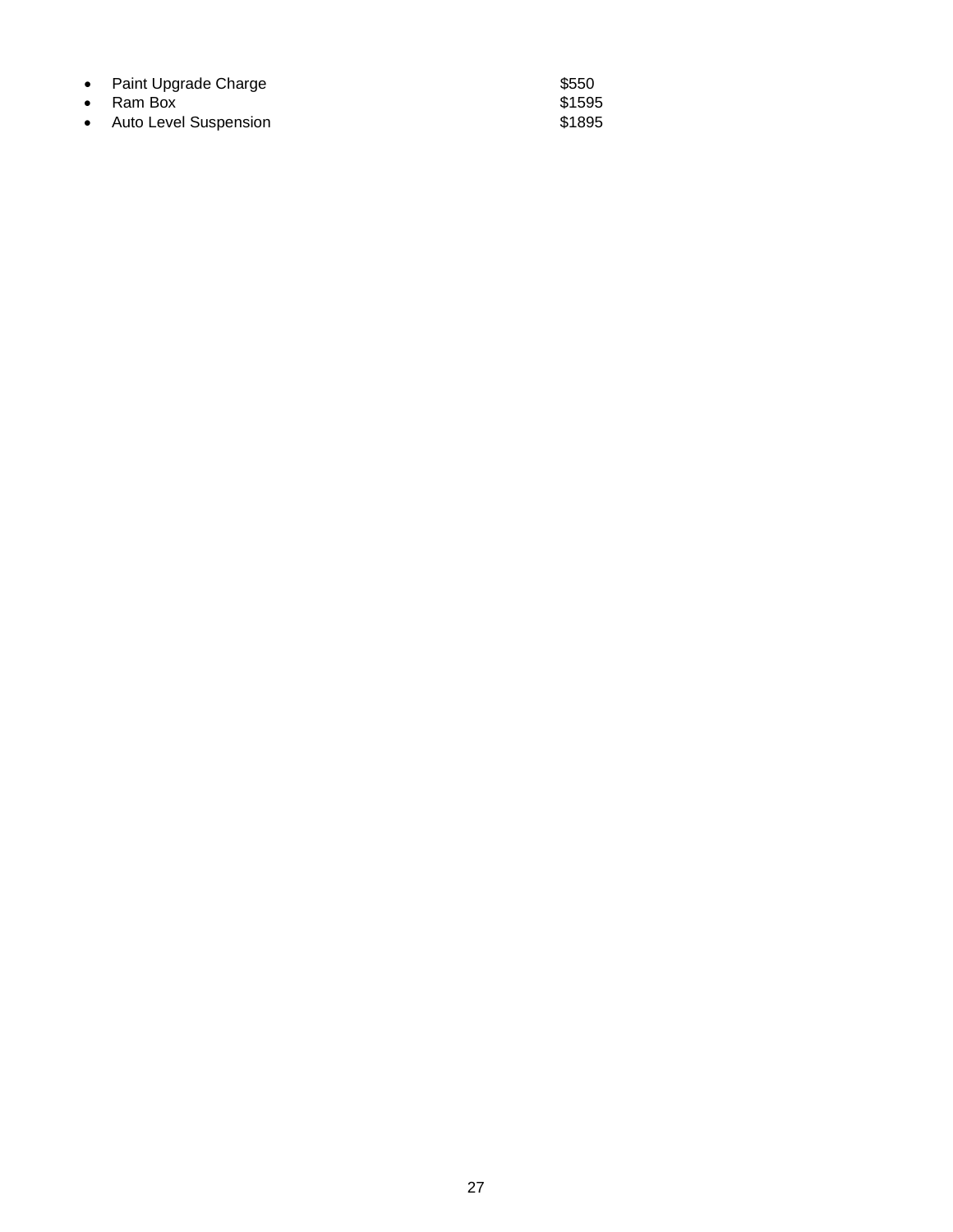## **BOYER TRUCKS FORD F350 CONTRACT# 16993**

- Engine, 6.2 Liter V8
- Transmission, Automatic
- Power Door Locks
- Brakes ABS
- Power Windows<br>● Deep Tint Rear \
- Deep Tint Rear Windows
- Radio, AM/FM
- Bluetooth Capability
- Backup Camera
- Armrest, Fold Down (Cloth Only)
- Air Conditioning
- Air Bags, Side Impact
- Bumper, Rear Step
- Cruise Control
- Floor Covering, Rubber
- Box Length 8'
- Single Rear Wheels
- Axle, Rear Limited Slip [example: Posi Track]
- Engine Block Heater
- Trailer Tow pkg., Cooler, Engine Oil Cooler, Cooler, Transmission
- Light, Rear Cargo
- Lights, Clearance Roof, 5 Amber Color
- **Brake Controller, Integrated**
- Trailer control package with a minimum of two additional power switches
- Mirrors, Trailer, Powered, Adjustable, Heated
- Seats, Cloth, Split Bench
- Tilt Steering
- Spare tire, full size, jack, and accessories
- Tire, Spare Wheel & Tire Mounted Outside, Vehicle MFG. Standard Bracket
- Tow Hooks, 2 on Front
- Wipers, Multiple Speed
- Factory Cab Headliner
- Factory Full Length Cab Running Boards
- **Factory Freight**

| Delivery Date 120 days                                                                                                                                                                                                                                                                                                                                                                            | <b>Base Cost</b> | \$27188                                                                                          |
|---------------------------------------------------------------------------------------------------------------------------------------------------------------------------------------------------------------------------------------------------------------------------------------------------------------------------------------------------------------------------------------------------|------------------|--------------------------------------------------------------------------------------------------|
| Engines, Option, 6.7L<br>$\bullet$<br>Axle, Rear Ratio Option (Contact Vendor)<br>$\bullet$<br>Box Delete/with filler hose kit<br>$\bullet$<br>Floor Covering, Carpet/Mats<br>$\bullet$<br>Dual Rear Wheels - 13000GVW<br>$\bullet$<br>Seats, Vinyl<br>$\bullet$<br>Seats, Bucket<br>$\bullet$<br>Spray on Bed Liner<br>$\bullet$<br>110y Converter<br>$\bullet$<br><b>CD Player</b><br>$\bullet$ |                  | \$9075<br>NC.<br>$$(-215)$<br>\$730<br>\$2015<br>$$(-92)$<br>\$515<br>\$495<br>\$75<br><b>NC</b> |
| Paint Upgrade Charge<br>$\bullet$                                                                                                                                                                                                                                                                                                                                                                 |                  | \$681                                                                                            |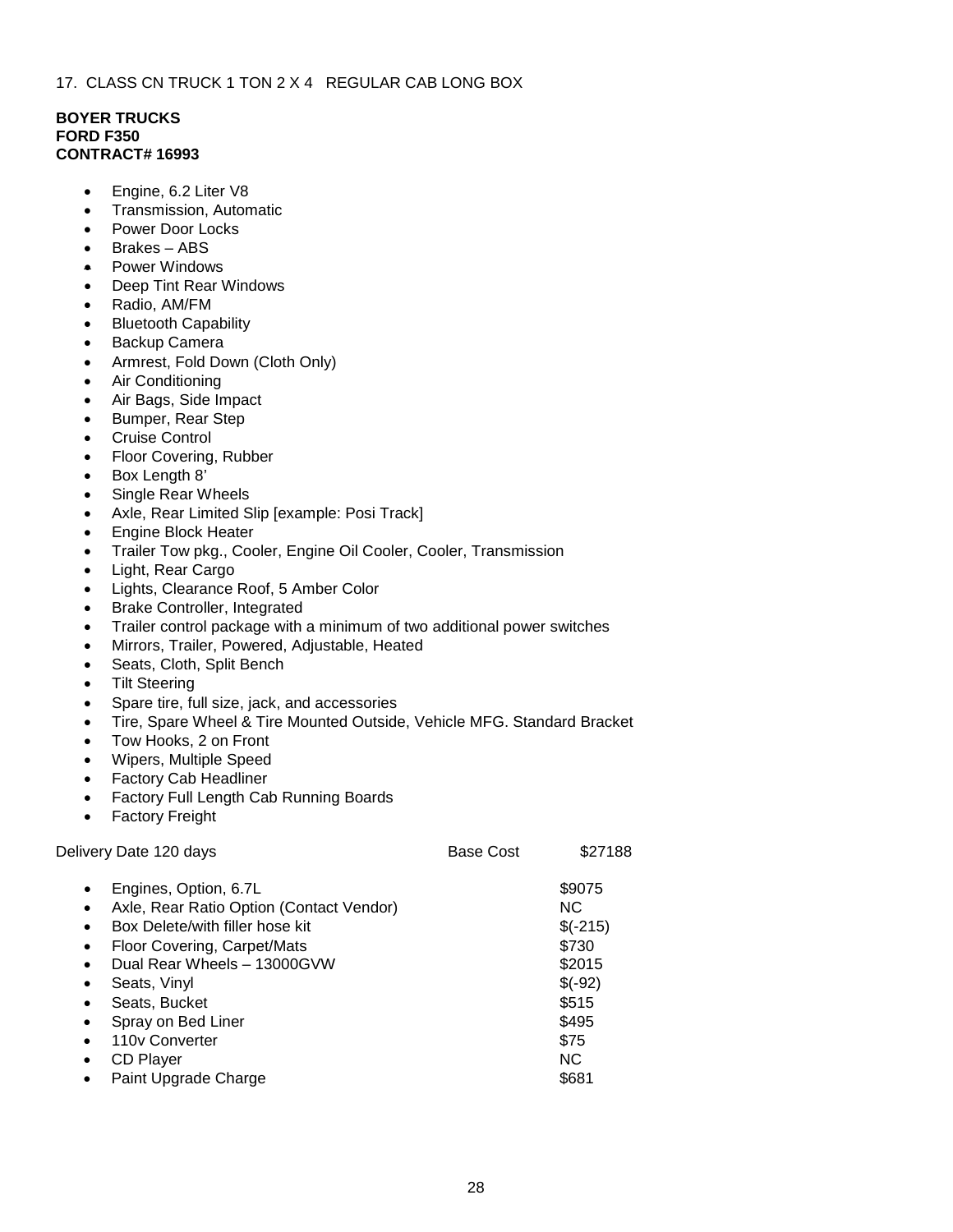## **BOYER TRUCKS FORD F350 CONTRACT# 16993**

- Engine, 6.2 Liter V8
- Transmission, Automatic
- Power Door Locks
- Brakes ABS
- Power Windows
- Deep Tint Rear Windows
- Radio, AM/FM
- Bluetooth Capability
- Backup Camera
- Armrest, Fold Down (Cloth Only)
- Air Conditioning
- Air Bags, Side Impact
- Bumper, Rear Step
- Cruise Control
- Floor Covering, Rubber
- Doors, Four Opening
- Box Length 8'
- Single Rear Wheels
- Axle, Rear Limited Slip [example: Posi Track]
- Engine Block Heater
- Trailer Tow pkg., Cooler, Engine Oil Cooler, Cooler, Transmission
- Light, Rear Cargo
- Lights, Clearance Roof, 5 Amber Color
- **Brake Controller, Integrated**
- Trailer control package with a minimum of two additional power switches
- Mirrors, Trailer, Powered, Adjustable, Heated
- Seats, Cloth, Split Bench
- **Tilt Steering**
- Spare tire, full size, jack, and accessories
- Tire, Spare Wheel & Tire Mounted Outside, Vehicle MFG. Standard Bracket
- Tow Hooks, 2 on Front
- Wipers, Multiple Speed
- Factory Cab Headliner
- Factory Full Length Cab Running Boards
- Factory Freight

| Delivery Date 120 days                                                                                                                                                                                                                                                                                                                                                                          | <b>Base Cost</b> | \$29060                                                                                                                 |
|-------------------------------------------------------------------------------------------------------------------------------------------------------------------------------------------------------------------------------------------------------------------------------------------------------------------------------------------------------------------------------------------------|------------------|-------------------------------------------------------------------------------------------------------------------------|
| Engines, Option, Diesel 6.7L<br>$\bullet$<br>Short Box Length 6.5'<br>$\bullet$<br>Box Delete/with filler hose kit<br>$\bullet$<br>Floor Covering, Carpet/Mats<br>$\bullet$<br>Dual Rear Wheels - 13000GVW<br>PTO-Provision W/Elec Throttle Control<br>Seats, Vinyl<br>٠<br>Seats, Bucket<br>٠<br>Spray on Bed Liner<br>$\bullet$<br>110y Converter<br><b>CD Player</b><br>Paint Upgrade Charge |                  | \$9075<br>$$(-200)$<br>$$(-215)$<br>\$730<br>\$765<br>\$280<br>$$(-92)$<br>\$515<br>\$495<br>\$75<br><b>NC</b><br>\$681 |
|                                                                                                                                                                                                                                                                                                                                                                                                 |                  |                                                                                                                         |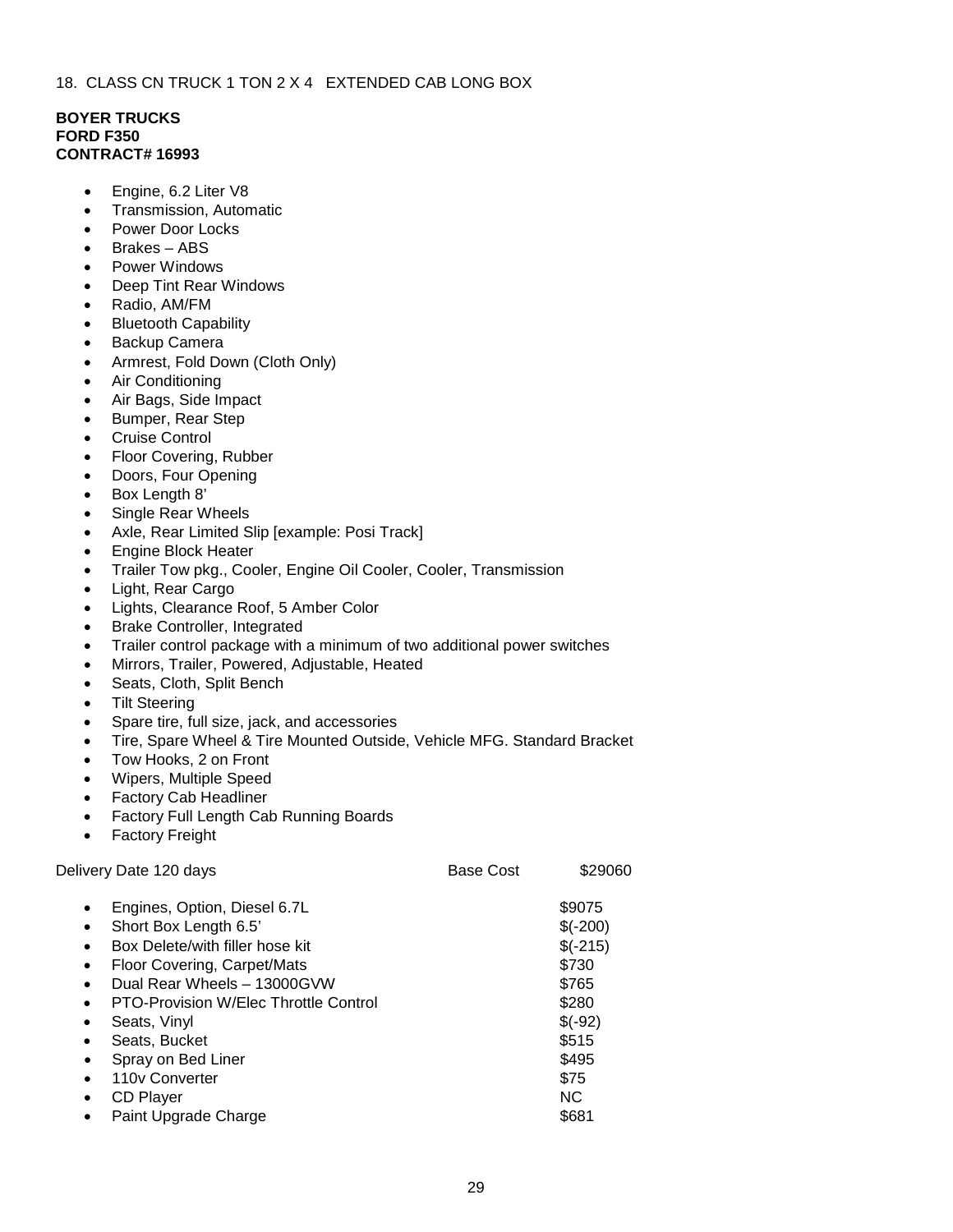## **BOYER TRUCKS FORD F350 CONTRACT# 16993**

- Engine, 6.2 Liter V8
- Transmission, Automatic
- Power Door Locks
- Brakes ABS
- Power Windows
- Deep Tint Rear Windows
- Radio, AM/FM
- Bluetooth Capability
- Backup Camera
- Armrest, Fold Down (Cloth Only)
- Air Conditioning
- Air Bags, Side Impact
- Axle, Rear Limited Slip [example: Posi Track]
- Bumper, Rear Step
- Cruise Control
- Floor Covering, Rubber
- Cab, 6 Passenger, Crew Cab
- Doors, 4 Full Rear Opening
- Box Length 8'
- Single Rear Wheels
- Engine Block Heater
- Trailer Tow pkg., Cooler, Engine Oil Cooler, Cooler, Transmission
- Light, Rear Cargo
- Lights, Clearance, Roof, 5 Amber
- Brake Controller, Integrated
- Trailer control package with a minimum of two additional power switches
- Mirrors, Trailer, Powered, Adjustable, Heated
- Seats, Cloth, Split Bench
- Seat, Bench Type Second
- **Tilt Steering**
- Spare tire, full size, jack, and accessories
- Tire, Spare Wheel & Tire Mounted Outside, Vehicle MFG. Standard Bracket
- Tow Hooks, 2 on Front
- Wipers, Multiple Speed
- Factory Cab Headliner
- Factory Full Length Cab Running Boards
- Factory Freight

| Engines, Option, Diesel 6.7L<br>\$9075<br>Axle, Rear Ratio Option (Contact Vendor)<br>NC.<br>$\bullet$<br>Short Box Length 6.5'<br>$$(-200)$<br>$\bullet$<br>$$(-215)$<br>Box Delete/with filler hose kit<br>$\bullet$<br>\$730<br>Floor Covering, Carpet/Mats<br>$\bullet$<br>Dual Rear Wheels - 13000GVW<br>\$765<br><b>PTO-Provision W/Elec Throttle Control</b><br>\$280<br>$\bullet$<br>$$(-289)$<br>Seats, Vinyl<br>٠<br>\$615<br>Seats, Bucket<br>$\bullet$<br>\$495<br>Spray on Bed Liner<br>$\bullet$<br>\$75<br>110 <sub>v</sub> Converter<br>$\bullet$<br><b>NC</b><br><b>CD Player</b><br>$\bullet$<br>\$681<br>Paint Upgrade Charge | Delivery Date 120 days | <b>Base Cost</b> | \$30132 |
|--------------------------------------------------------------------------------------------------------------------------------------------------------------------------------------------------------------------------------------------------------------------------------------------------------------------------------------------------------------------------------------------------------------------------------------------------------------------------------------------------------------------------------------------------------------------------------------------------------------------------------------------------|------------------------|------------------|---------|
|                                                                                                                                                                                                                                                                                                                                                                                                                                                                                                                                                                                                                                                  |                        |                  |         |
|                                                                                                                                                                                                                                                                                                                                                                                                                                                                                                                                                                                                                                                  |                        |                  |         |
|                                                                                                                                                                                                                                                                                                                                                                                                                                                                                                                                                                                                                                                  |                        |                  |         |
|                                                                                                                                                                                                                                                                                                                                                                                                                                                                                                                                                                                                                                                  |                        |                  |         |
|                                                                                                                                                                                                                                                                                                                                                                                                                                                                                                                                                                                                                                                  |                        |                  |         |
|                                                                                                                                                                                                                                                                                                                                                                                                                                                                                                                                                                                                                                                  |                        |                  |         |
|                                                                                                                                                                                                                                                                                                                                                                                                                                                                                                                                                                                                                                                  |                        |                  |         |
|                                                                                                                                                                                                                                                                                                                                                                                                                                                                                                                                                                                                                                                  |                        |                  |         |
|                                                                                                                                                                                                                                                                                                                                                                                                                                                                                                                                                                                                                                                  |                        |                  |         |
|                                                                                                                                                                                                                                                                                                                                                                                                                                                                                                                                                                                                                                                  |                        |                  |         |
|                                                                                                                                                                                                                                                                                                                                                                                                                                                                                                                                                                                                                                                  |                        |                  |         |
|                                                                                                                                                                                                                                                                                                                                                                                                                                                                                                                                                                                                                                                  |                        |                  |         |
|                                                                                                                                                                                                                                                                                                                                                                                                                                                                                                                                                                                                                                                  |                        |                  |         |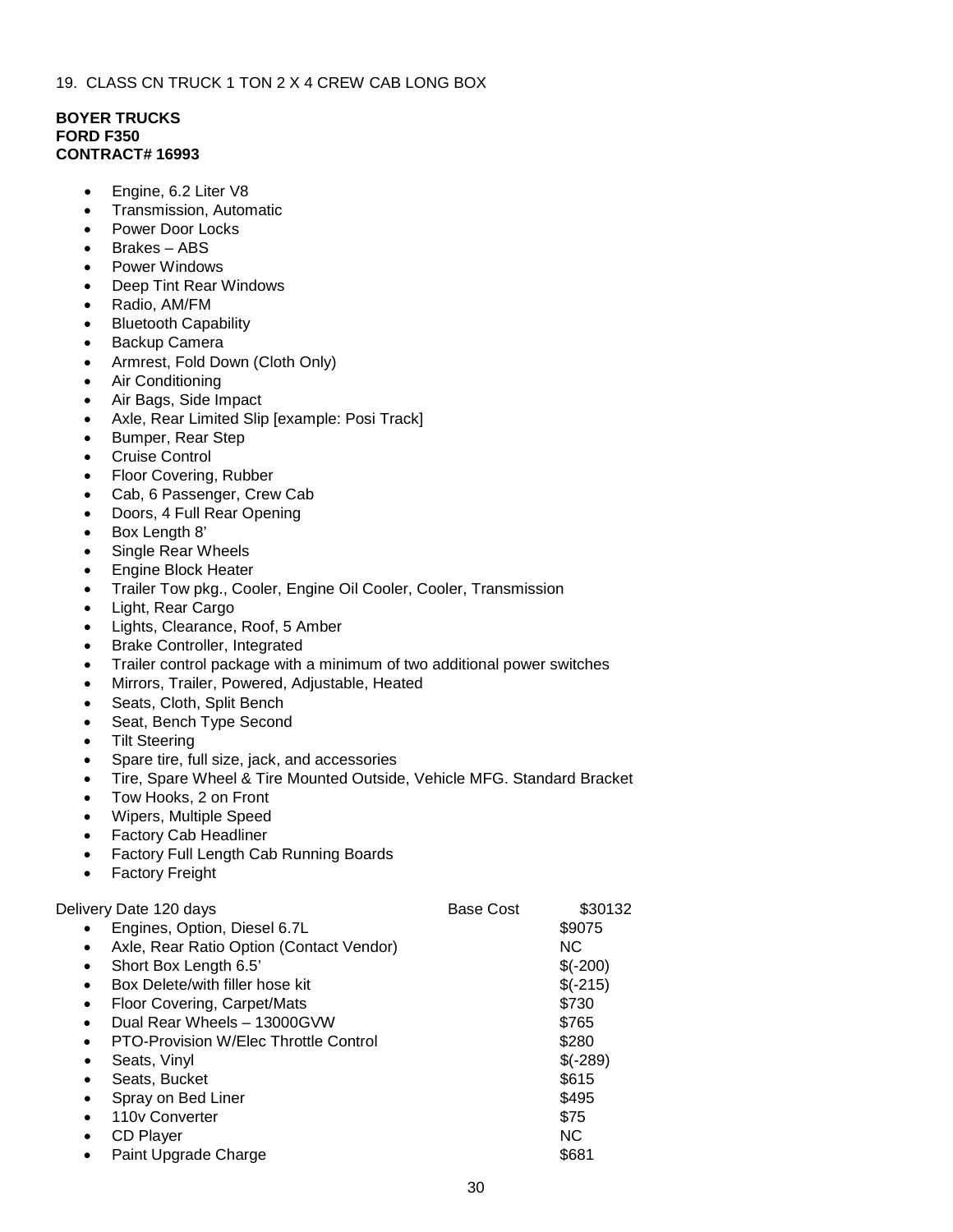# **WEGNER AUTO DODGE RAM 3500 CONTRACT# 16998**

- Engine, 6.4 Liter V8
- Transmission, Automatic
- Power Door Locks
- Brakes ABS
- Power Windows
- Electronic 4 wheel drive selection
- Radio, AM/FM
- Bluetooth Capability
- Backup Camera
- Deep Tint Rear Windows
- Armrest, Fold Down (Cloth Only)
- Air Conditioning
- Air Bags, Side Impact
- Bumper, Rear Step
- Cruise Control
- Floor Covering, Rubber
- Box Length 8'
- Single Rear Wheels
- Guard, Skid plate Package Manufacturer's Standard
- Engine Block Heater
- Trailer Tow pkg., Cooler, Engine Oil Cooler, Cooler, Transmission
- Light, Rear Cargo
- Lights, Clearance Roof, 5 Amber Color
- Brake Controller, Integrated
- Trailer control package with a minimum of two additional power switches
- Mirrors, Trailer, Powered, Adjustable, Heated
- Tow Hooks, 2 on Front
- Seats, Cloth, Split Bench
- Tilt Steering
- Spare tire, full size, jack, and accessories
- Tire, Spare Wheel & Tire Mounted Outside, Vehicle MFG. Standard Bracket
- Wipers, Multiple Speed
- Factory Cab Headliner
- Factory Full Length Cab Running Boards
- Factory Freight

| Delivery Date 90-120 days                               | Base Cost | \$26791 |
|---------------------------------------------------------|-----------|---------|
| Engines, Option, Gas 5.7<br>$\bullet$                   | $$(-200)$ |         |
| Engines, Option, Diesel 6.7<br>$\bullet$                | \$9910    |         |
| Axle, Rear Ratio Option (Contact Vendor)<br>$\bullet$   | \$495     |         |
| Floor Covering, Carpet/Mats<br>$\bullet$                | \$395     |         |
| Dual Rear Wheels - 13000GVW                             | \$1650    |         |
| Spray on Bed Liner<br>$\bullet$                         | \$595     |         |
| 110y Converter<br>$\bullet$                             | \$120     |         |
| Tires, Spare Wheel & Tire Mounted Inside -<br>$\bullet$ |           |         |
| Vehicle Box, Left Rear                                  | \$390     |         |
| Paint Upgrade Charge<br>$\bullet$                       | \$550     |         |
| Auto Level RR Suspension<br>$\bullet$                   | \$1895    |         |
| <b>Bed Lighting</b>                                     | \$200     |         |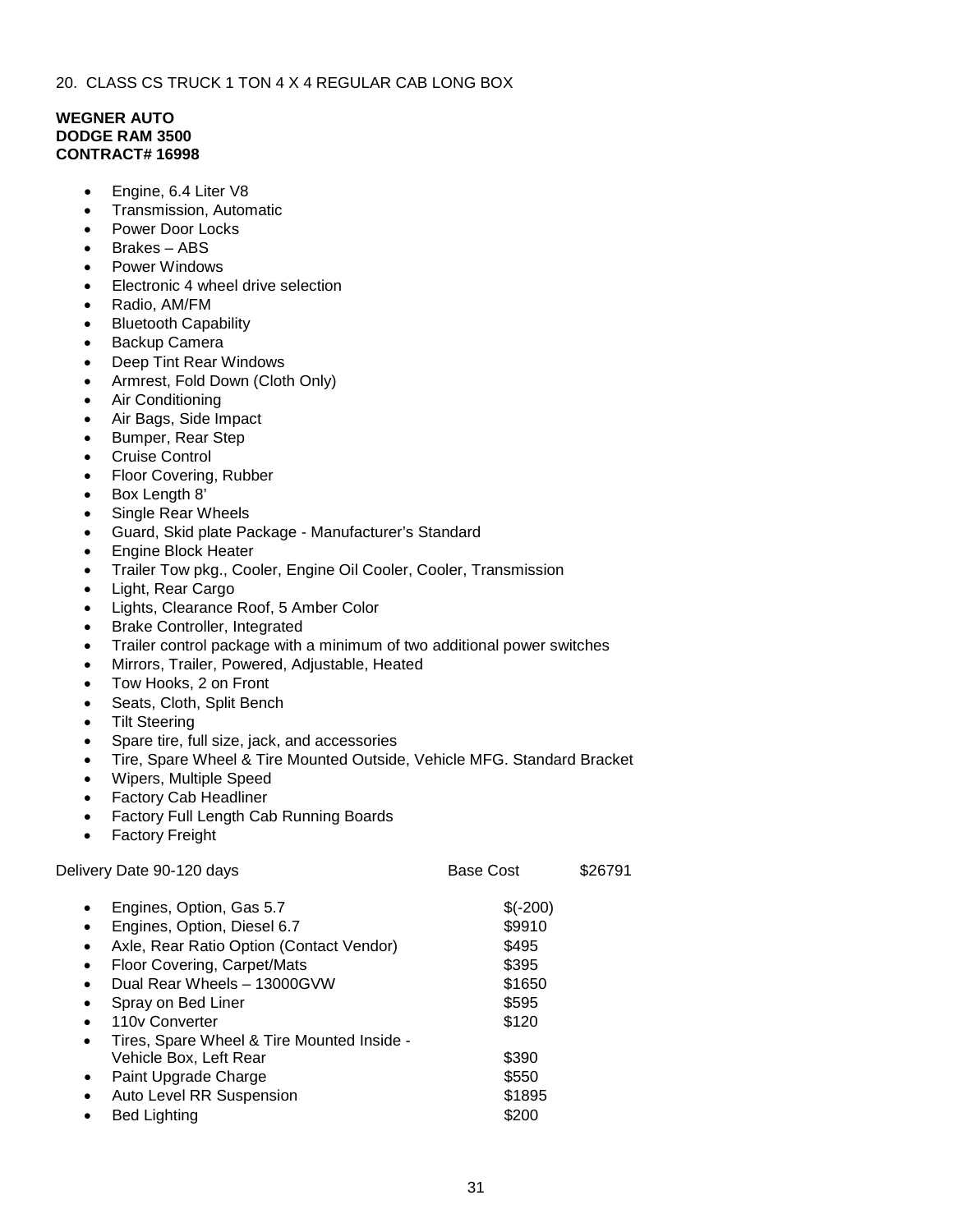### **LAMB MOTORS FORD F350 CONTRACT# 16997**

- Engine, 6.2 Liter V8 Minimum
- Transmission, Automatic
- Power Door Locks
- Brakes ABS
- Power Windows
- Electronic 4 wheel drive selection
- Deep Tint Rear Windows
- Radio, AM/FM
- Bluetooth Capability
- Backup Camera
- Armrest, Fold Down (Cloth Only)
- Air Conditioning
- Air Bags, Side Impact
- Bumper, Rear Step
- Cruise Control
- Floor Covering, Rubber
- Doors, 4 Opening
- Box Length 8'
- Single Rear Wheels
- Guard, Skid plate Package Manufacturer's Standard
- Engine Block Heater
- Trailer Tow pkg., Cooler, Engine Oil Cooler, Cooler, Transmission
- Light, Rear Cargo
- Lights, Clearance Roof, 5 Amber Color
- Brake Controller, Integrated
- Trailer control package with a minimum of two additional power switches
- Mirrors, Trailer, Powered, Adjustable, Heated
- Seats, Cloth, Split Bench
- **Tilt Steering**
- Spare tire, full size, jack, and accessories
- Tire, Spare Wheel & Tire Mounted Outside, Vehicle MFG. Standard Bracket
- Tow Hooks, 2 on Front
- Wipers, Multiple Speed
- Factory Cab Headliner
- Factory Full Length Cab Running Boards
- Factory Freight

# Delivery Date 60-90 days **Base Cost** \$30757 • Engines, Option, Diesel 6.7L \$9200 Axle, Rear Ratio Option (Contact Vendor) \$450 • Short Box Length 6.5' NC **Dual Rear Wheels – 13000GVW \$1659** PTO-Provision W/Elec Throttle Control **\$380** • Seats, Vinyl \$100 • Seats, Bucket \$615 **• Spray on Bed Liner \$595** and 110v Converter \$175 example of the state of the state of the state of the state of the state of the state of the state of the state of the state of the state of the state of the state of the state of the state of the state of the state of the example Start \$280 • All Terrain Tires \$365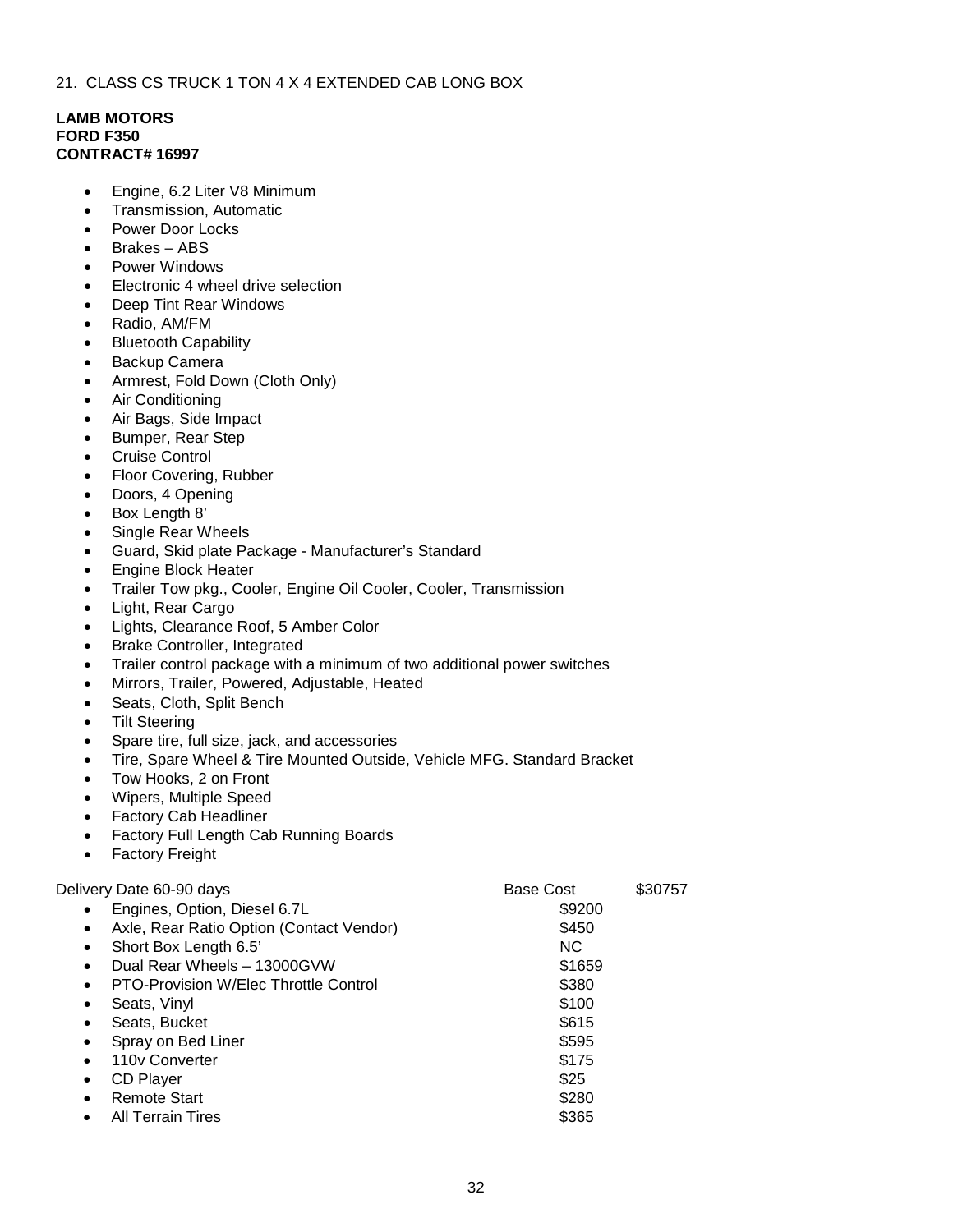# **WEGNER AUTO DODGE RAM 3500 CONTRACT# 16998**

- Engine, 6.4 Liter V8
- Transmission, Automatic
- Power Door Locks
- Brakes ABS
- Power Windows
- Electronic 4 wheel drive selection
- Deep Tint Rear Windows
- Radio, AM/FM
- Bluetooth Capability
- Backup Camera
- Armrest, Fold Down (Cloth Only)
- Air Conditioning
- Air Bags, Side Impact
- Bumper, Rear Step
- Cruise Control
- Floor Covering, Rubber
- Cab, 6 Passenger, Crew Cab
- Doors, 4 Full Rear Opening
- Box Length 8'
- Single Rear Wheels
- Guard, Skid plate Package Manufacturer's Standard
- Engine Block Heater
- Trailer Tow pkg., Cooler, Engine Oil Cooler, Cooler, Transmission
- Light, Rear Cargo
- Lights, Clearance, Roof, 5 Amber
- Hubs, Automatic Locking
- Brake Controller, Integrated
- Trailer control package with a minimum of two additional power switches
- Mirrors, Trailer, Powered, Adjustable, Heated
- Seats, Cloth, Split Bench
- Seat, Bench Type Second
- **Tilt Steering**
- Spare tire, full size, jack, and accessories
- Tire, Spare Wheel & Tire Mounted Outside, Vehicle MFG. Standard Bracket
- Tow Hooks, 2 on Front
- Wipers, Multiple Speed
- Factory Cab Headliner
- Factory Full Length Cab Running Boards
- Factory Freight

Delivery Date 90-120 days **Base Cost** \$32042 Engines, Option, Gas 5.7 \$(-200) **Engines, Option, Diesel 6.7** \$9910 Axle, Rear Ratio Option (Contact Vendor) \$495

- Axle, Locking Differential  $$495$
- Short Box Length 6' 4"  $\quad$  \$(-100)
- Floor Covering, Carpet/Mats **\$395**
- **Dual Rear Wheels 13000GVW \$1895**
- Light, Spot Light, Post Mounted 6"  $$690$
- Light, Spot Light, Roof Mounted 6" \$690
- Spray on Bed Liner \$595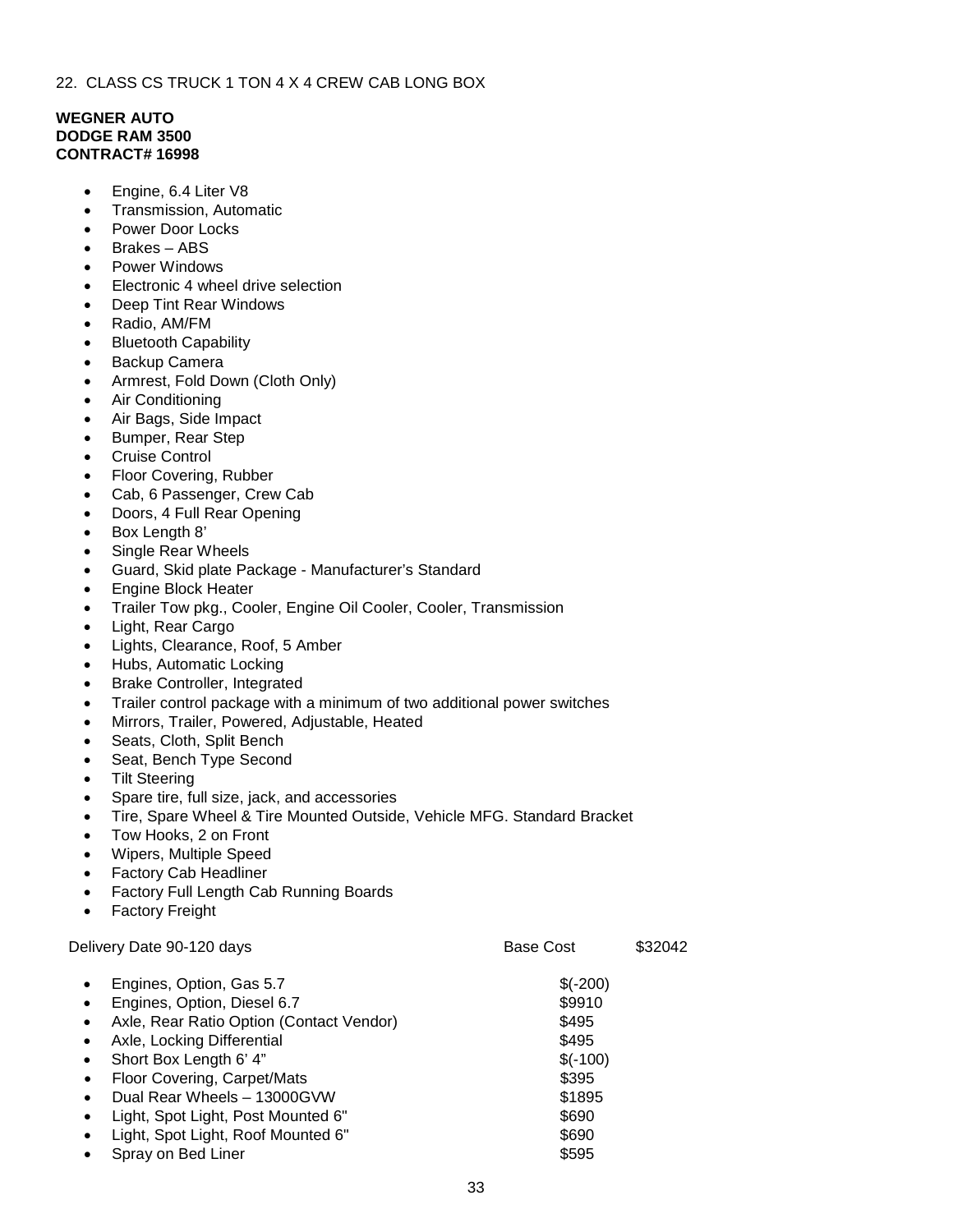| • Tires, Spare Wheel & Tire Mounted Inside - |       |
|----------------------------------------------|-------|
| Vehicle Box. Left Rear                       | \$390 |
| • 110y Converter                             | \$120 |
| • Paint Upgrade Charge                       | \$550 |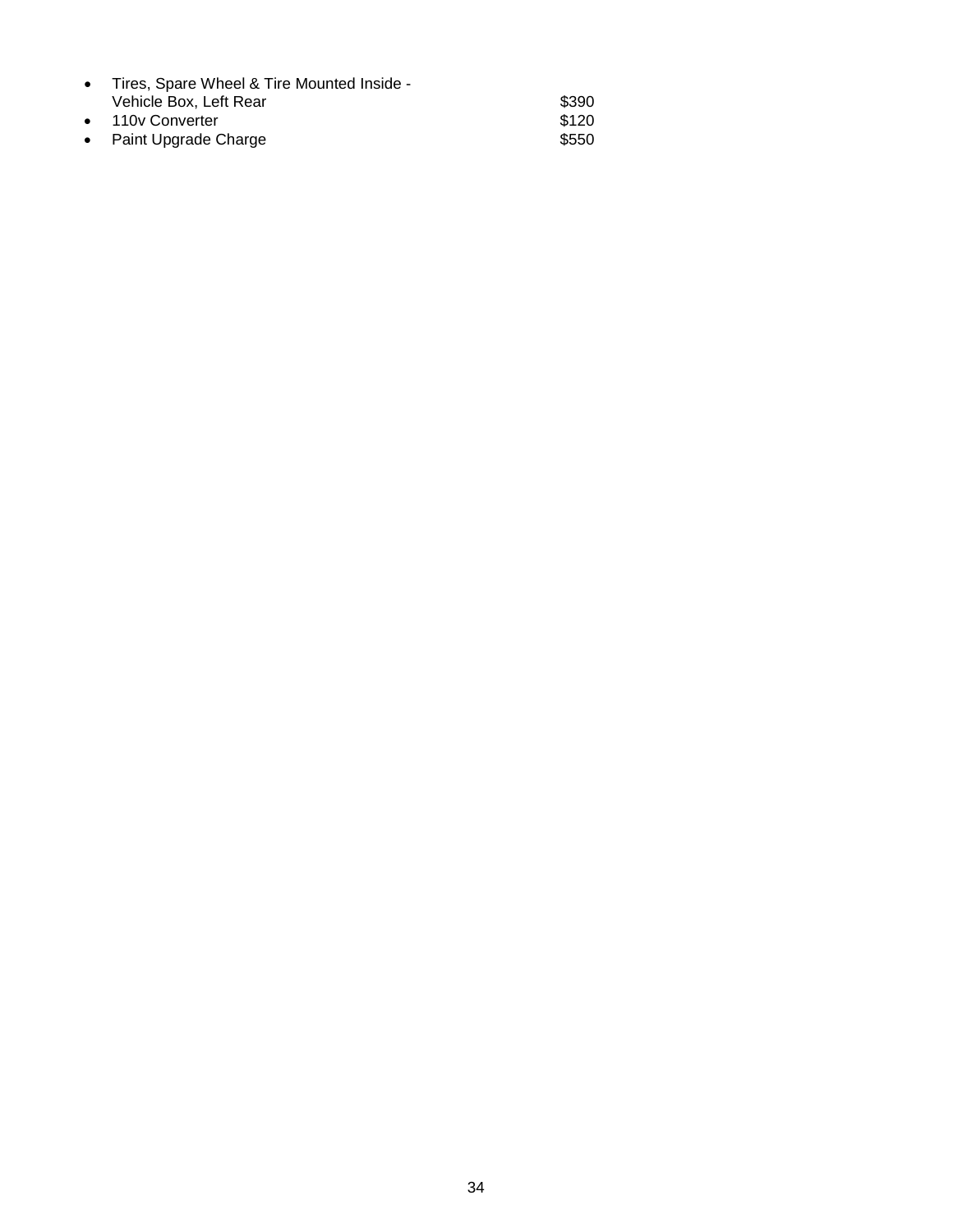# **CAB AND CHASSIS TRUCKS**

**Item number 23 below is for a cab and chassis truck.**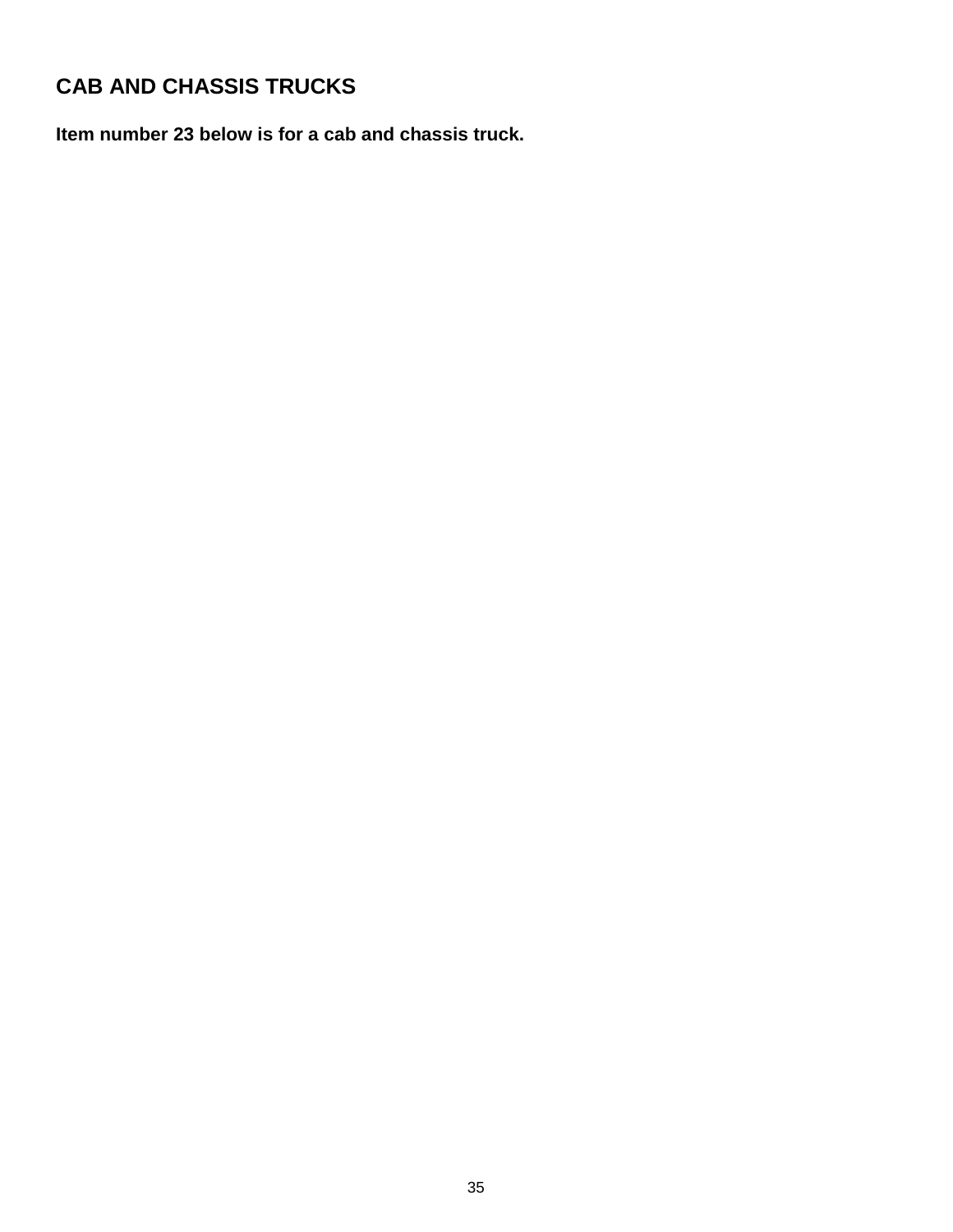### **IVERSON CHRYSLER DODGE RAM 5500 CONTRACT# 16994**

- Engine, 6.4 Liter V8
- Transmission, Automatic
- Deep Tint Rear Windows
- Doors, Four Opening on Extended and Crew Cab
- Radio, AM/FM
- Bluetooth Capability
- Backup Camera
- Power Door Locks
- Brakes ABS
- Brake Controller, Integrated
- Trailer control package with a minimum of two additional power switches
- Power Windows
- Armrest, Fold Down
- Air Conditioning
- Air Bags, Side Impact
- **Cruise Control**
- Floor Covering, Rubber
- Dual Rear Wheels
- Guard, Skid Plate Package Manufacturer's Standard
- Engine Block Heater
- Trailer Tow pkg., Cooler, Engine Oil Cooler, Cooler, Transmission
- Lights, Clearance, Roof, 5 Amber
- Measurement Cab to Axle 60"
- Mirrors, Trailer, Powered, Adjustable, Heated
- Seats, Cloth, Split Bench
- **Tilt Steering**
- Spare tire, full size, jack, and accessories
- Tire, Spare Wheel & Tire Mounted Outside, Vehicle MFG. Standard Bracket
- Tow Hooks, 2 on Front
- Wiper, Multiple Speed
- Fuel Filler Hose Extension Kit
- Factory Cab Headliner
- PTO-Provision W/Elec Throttle Control
- Factory Full Length Cab Running Boards
- Factory Freight

| Delivery Date 120 days                          | Base Cost | Regular Cab<br>Crew Cab | \$35503<br>\$38585 |
|-------------------------------------------------|-----------|-------------------------|--------------------|
| Engines, Option, Diesel 6.7L                    | \$8750    |                         |                    |
| Axle, Lock In.<br>٠                             | <b>NC</b> |                         |                    |
| Floor Covering, Carpet/Mats<br>٠                | \$150     |                         |                    |
| Light, Spot Light, Post Mounted 6"              | \$600     |                         |                    |
| Light, Spot Light, Roof Mounted 6"<br>$\bullet$ | \$650     |                         |                    |
| Measurement Cab to Axle 84"<br>٠                | \$500     |                         |                    |
| Measurement Cab to Axle 108"<br>$\bullet$       | \$600     |                         |                    |
| Measurement Cab to Axle 120"<br>٠               | \$700     |                         |                    |
| Seats, Vinyl<br>$\bullet$                       | \$220     |                         |                    |
| <b>CD Player</b><br>٠                           | \$240     |                         |                    |
| Paint Upgrade Charge<br>٠                       | \$390     |                         |                    |
| <b>Dual Alternators</b><br>٠                    | \$390     |                         |                    |
| Fog Lamps<br>٠                                  | \$140     |                         |                    |
| 2 Extra Keys                                    | \$125     |                         |                    |
|                                                 |           |                         |                    |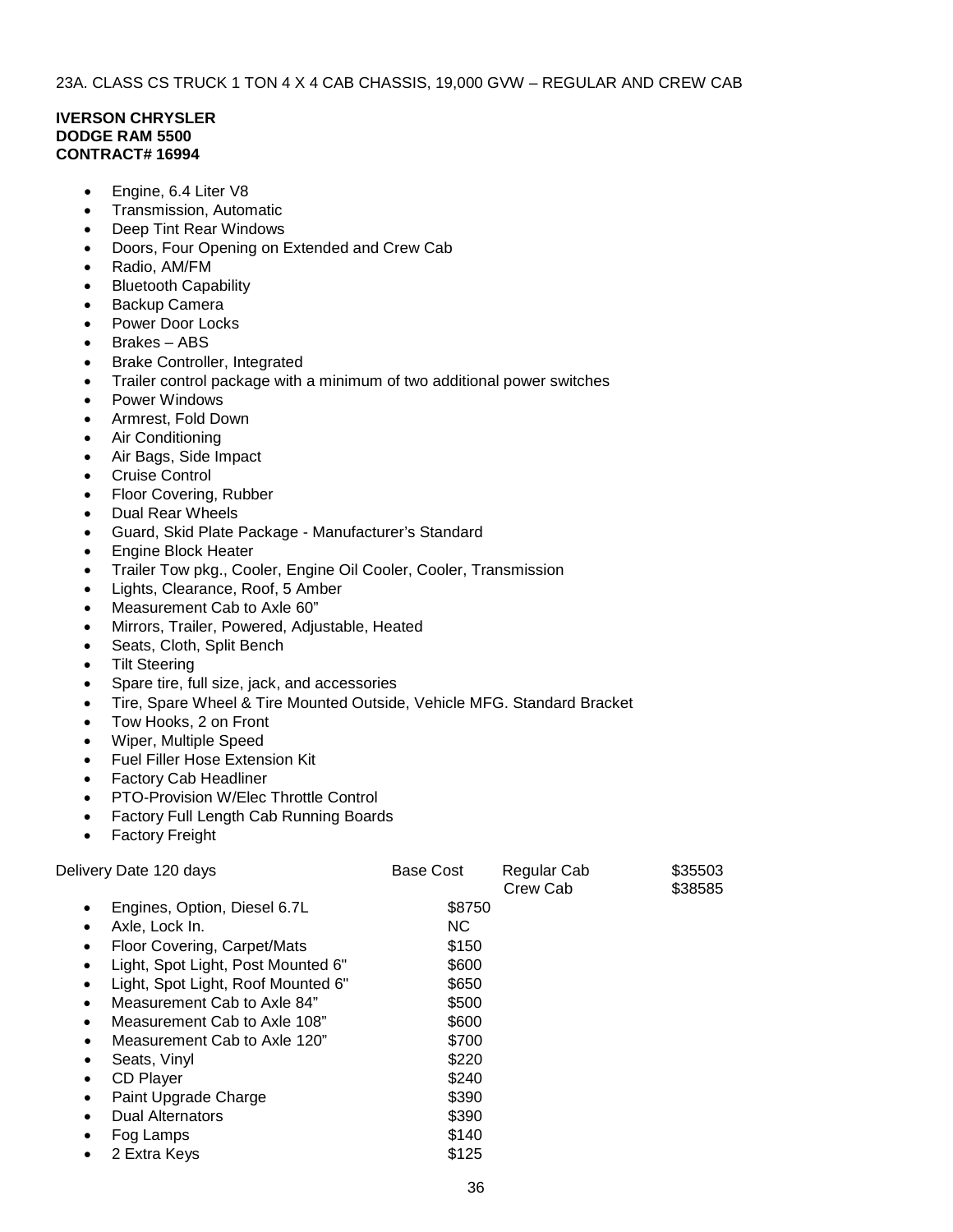#### 23B. CLASS CS TRUCK 1 TON 4 X 4 CAB CHASSIS, 19,000 GVW – EXTENDED CAB

### **LAMB MOTORS FORD F550 CONTRACT# 16997**

- Engine, 6.8 Liter V10
- Transmission, Automatic
- Deep Tint Rear Windows
- Doors, Four Opening on Extended and Crew Cab
- Radio, AM/FM
- Bluetooth Capability
- Backup Camera
- Power Door Locks
- Brakes ABS
- Brake Controller, Integrated
- Trailer control package with a minimum of two additional power switches
- Power Windows
- Armrest, Fold Down (Cloth Only)
- Air Conditioning
- Air Bags, Side Impact
- Cruise Control
- Floor Covering, Rubber
- Dual Rear Wheels
- Guard, Skid Plate Package Manufacturer's Standard
- Engine Block Heater
- Trailer Tow pkg., Cooler, Engine Oil Cooler, Cooler, Transmission
- Hubs, Manual Locking
- Lights, Clearance, Roof, 5 Amber
- Measurement Cab to Axle 60"
- Mirrors, Trailer, Powered, Adjustable, Heated
- Seats, Cloth, Split Bench
- **Tilt Steering**
- Spare tire, full size, jack, and accessories
- Tire, Spare Wheel & Tire Mounted Outside, Vehicle MFG. Standard Bracket
- Tow Hooks, 2 on Front
- Wiper, Multiple Speed
- Fuel Filler Hose Extension Kit
- Factory Cab Headliner
- PTO-Provision W/Elec Throttle Control
- Factory Full Length Cab Running Boards
- Factory Freight

| Delivery Date 90-120 days                              | <b>Base Cost</b> | <b>Extended Cab</b> | \$40929 |
|--------------------------------------------------------|------------------|---------------------|---------|
| Engines, Option, Diesel 6.7L<br>$\bullet$              | \$9200           |                     |         |
| Axle, Option Ratio Rear, (Contact Vendor)<br>$\bullet$ | \$460            |                     |         |
| Axle, Lock In.<br>٠                                    | \$460            |                     |         |
| Light, Spot Light, Post Mounted 6"<br>$\bullet$        | \$750            |                     |         |
| Light, Spot Light, Roof Mounted 6"<br>$\bullet$        | \$750            |                     |         |
| Measurement Cab to Axle 84"<br>$\bullet$               | \$538            |                     |         |
| Measurement Cab to Axle 108"<br>$\bullet$              | \$791            |                     |         |
| Measurement Cab to Axle 120"<br>$\bullet$              | \$949            |                     |         |
| Seats, Vinyl<br>٠                                      | \$100            |                     |         |
| Seats, Bucket<br>٠                                     | \$615            |                     |         |
| <b>CD Player</b><br>$\bullet$                          | \$25             |                     |         |
| 110 <sub>v</sub> Converter                             | \$175            |                     |         |
|                                                        |                  |                     |         |

All Terrain Mud & Snow Tires 6415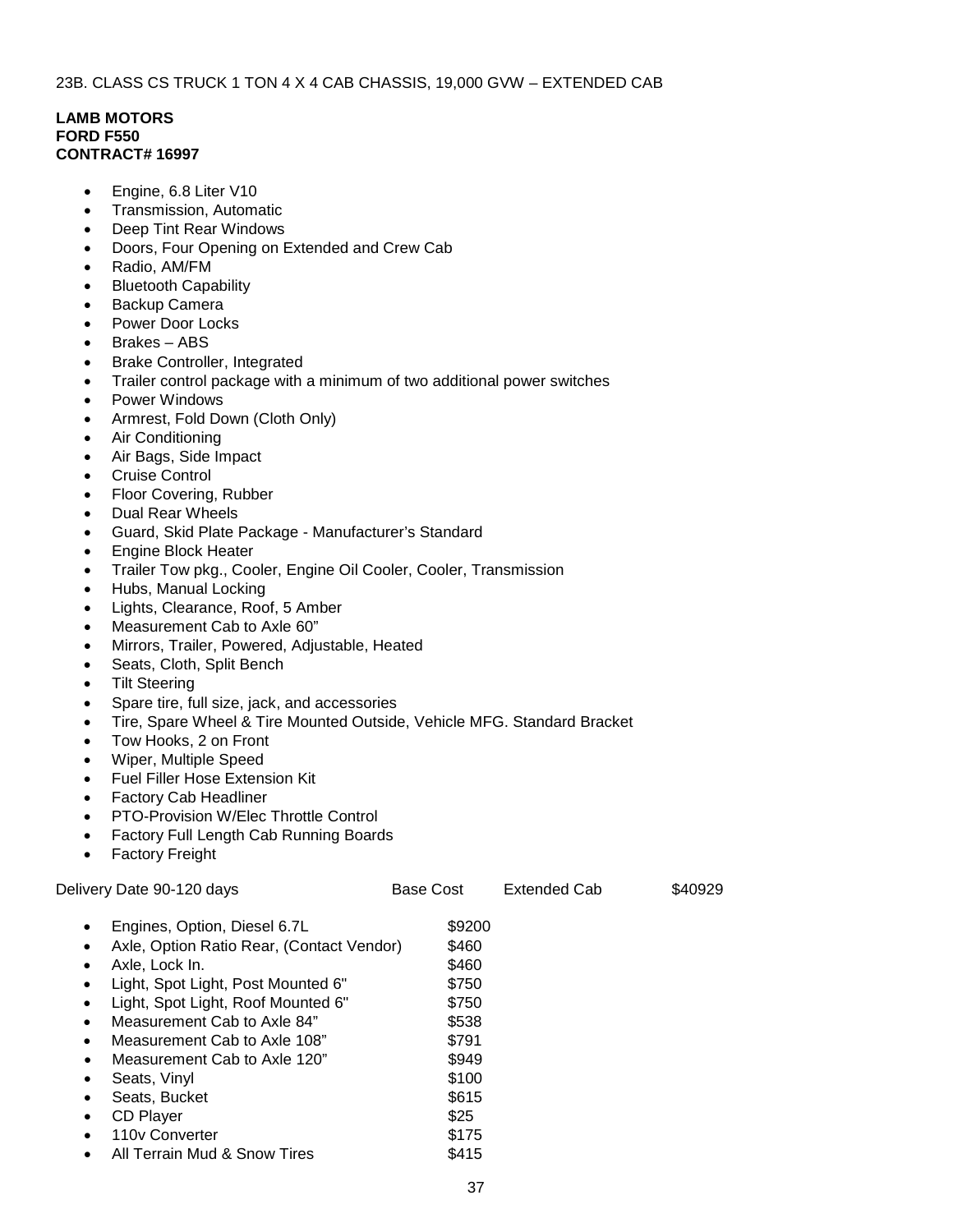| Remote Start                                | \$265 |
|---------------------------------------------|-------|
| Fire & Peccus Package (available w/ Diesel) | QABO  |

- Fire & Rescue Package (available w/ Diesel) \$1505<br>• Rapid Heat Supplemental Heater (w/Diesel) \$125
- Rapid Heat Supplemental Heater (w/Diesel) \$125
- Utility Lighting Off Side Mirrors **\$195**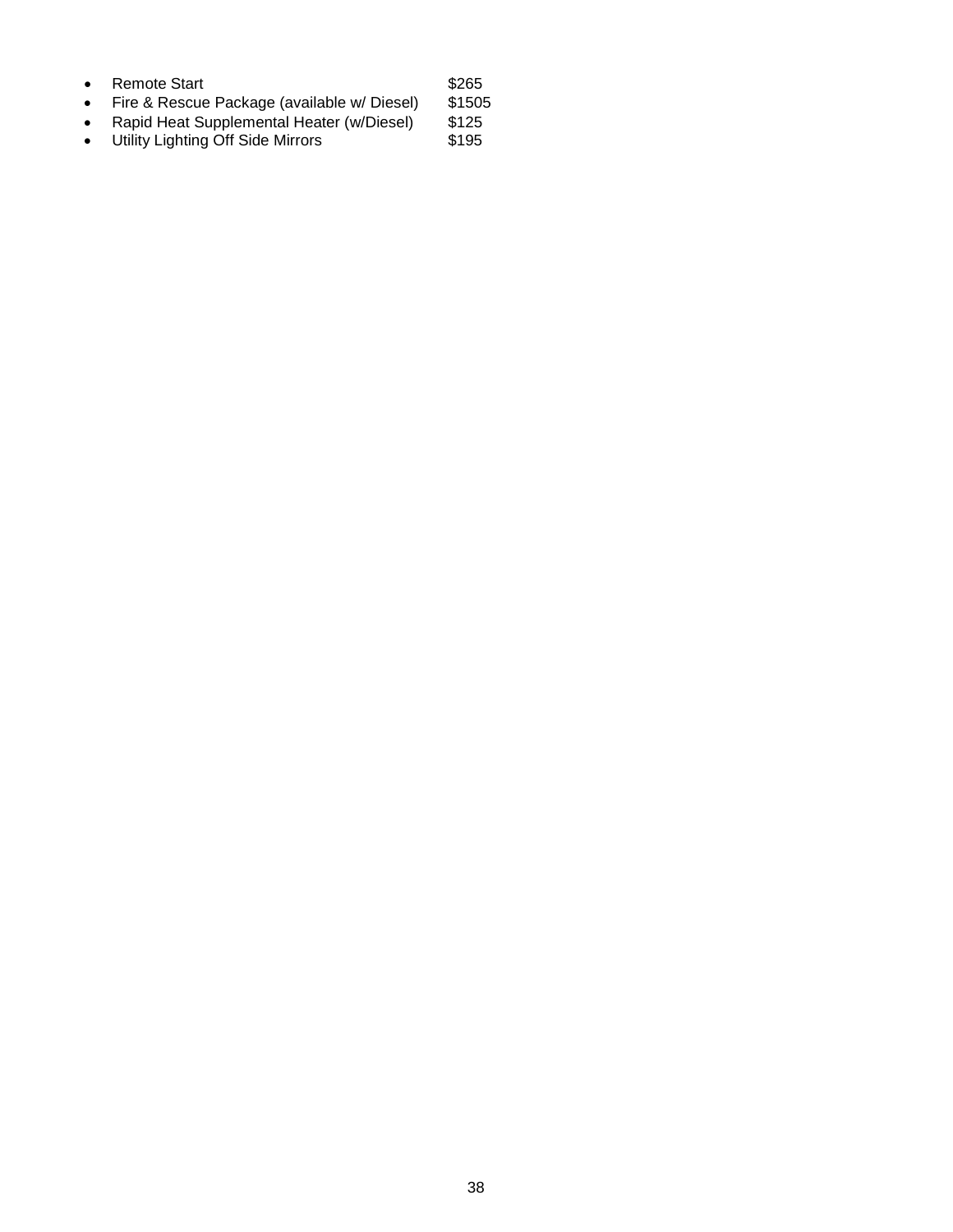# **POLICE VEHICLES**

**Item numbers 24 through 33 below are for Police sedans, sport utility vehicles and pickups.**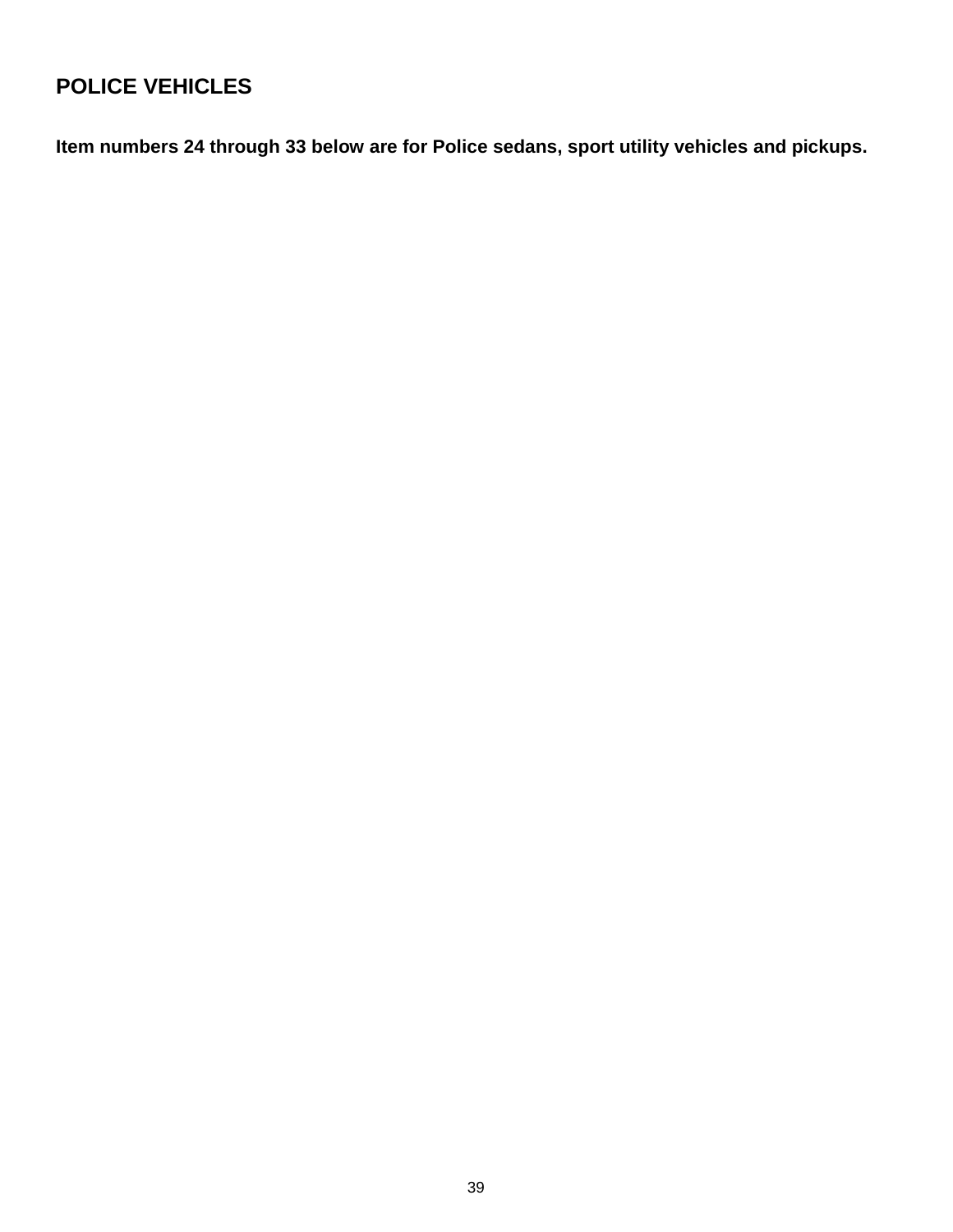### 24. CLASS: AK POLICE PACKAGE 4 DOOR SEDAN: 120 CU/FT MIN, ALL WHEEL DRIVE

# **LAMB MOTORS FORD INTERCEPTOR SEDAN CONTRACT# 16997**

- Engine, 3.5 liter V-6 with eco-boost equipped engine, 364 horsepower
- All-wheel drive
- Transmission, Automatic 6 speed, with cooler heavy duty Police type
- Alternator, 220 Amp with integral regulator
- Air Conditioning
- Locks, Power deck release
- Rear Door In-operable
- Rear Power Door Lock Switch
- Rear Power Door Lock In-operable
- Rear Window In-operable
- Back-up camera (package 77B) (customer must specify if camera is displayed in rear view mirror or center console screen)
- Power Door Locks
- Brakes ABS
- Power Steering with oil cooler
- Power Windows
- Radio, Heavy duty suppression kit, electro-magnetic interference suppression kit to minimize interference between the electronic ignition control system and two way radio equipment to be installed in the vehicle by state.
- Axle, power train shall be geared to produce maximum power and top speed no less than 120 mph.
- Battery, 84 Amp 690 C.C.A.
- Cooling winterized to -35 degrees.
- Cruise control
- Defroster, Rear Window
- Floor Covering Vinyl
- **Floor Covering Trunk**
- Glass, Tinted all windows (factory type solar tint)
- Horns, Dual
- Ignition, Electronic
- **Headlights**
- AM/FM Radio with auxiliary audio/usb port
- Light, Spotlight 6" diameter Halogen, (driver's side A-pillar mounted). "Unity" brand with black housing.
- Lighting, deactivate door light switches**. Deactivate all courtesy lighting interior and exterior and courtesy horn.**
- Locks, single key system, 3 keys. (Minimum 3 keys provided). Keyless entry. Standard keyless entry and other function should remain.
- Side air bags
- Factory installed Police power supply point (front) with required connector (package 77E)
- Manual, factory owner manual
- Mirror, inside day & night adjustable
- Mirrors, remote control left and right side
- Seats upholstery heavy duty in harmonizing colors.
- Seats, heavy duty cloth bucket seat, 45/45, Electric Driver, Regular Passenger
- Seats, Cloth Front, Vinyl Rear
- Steering, tilt wheel
- Suspension, police heavy duty front/rear springs, struts and stabilizer bar.
- Speedometer, certified calibration 0/140 MPH in 1 MPH increments
- Tires and wheels, BSW All Season SPEED RATED
- Tire, spare tire
- Washers, dual windshield filled & winterized to -10 degrees.
- Wipers, intermittent multiple speed.
- Wheel Cover, hubcap (small center style) on black steel wheel
- Standard color is Ingot Silver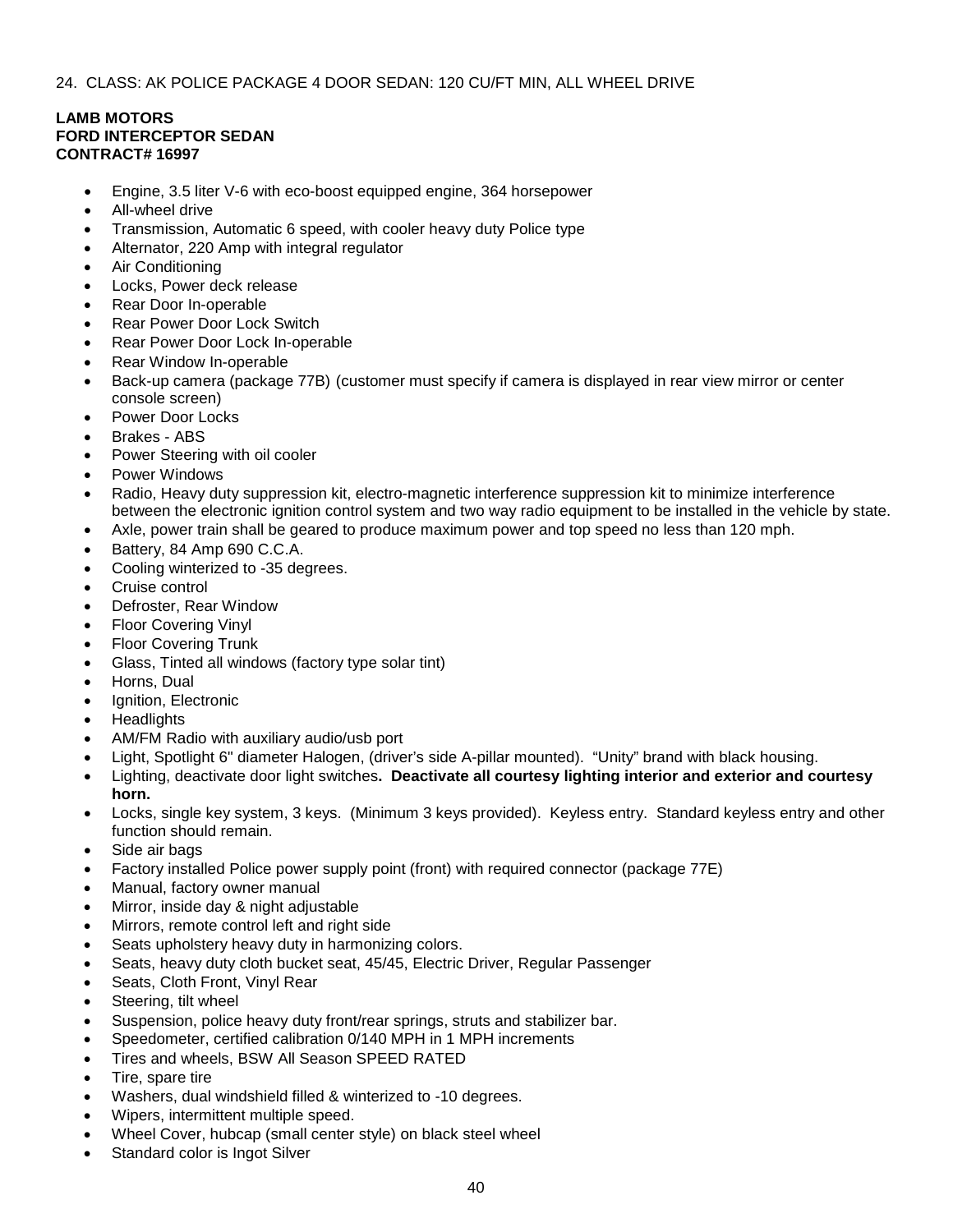• Factory Freight

# Delivery 60-120 days Base Cost \$27222

| $\bullet$ | Lights, Spot Lights (Dual)                                         | \$485      |
|-----------|--------------------------------------------------------------------|------------|
| $\bullet$ | <b>Bluetooth Capability</b>                                        | \$65       |
|           | Satellite Radio should be left operational if standard or no       |            |
|           | charges apply with Bluetooth package (hands free).                 |            |
| $\bullet$ | Factory USB and Aux stereo input if available                      | \$50       |
| $\bullet$ | Full wheel cover (65L)                                             | \$160      |
| $\bullet$ | Painted 18' wheels (package 642)                                   | \$650      |
| $\bullet$ | Floor Covering Carpet with floor mats front and rear               | \$250      |
| $\bullet$ | Heater, Engine Block, (package 41H)                                | \$65       |
| $\bullet$ | Paint upgrade charge, dealer must specify which colors have an     |            |
|           | upgrade charge cost associated with them.                          | \$890      |
| $\bullet$ | LED Spotlight bulb (Unity brand 21L)                               | \$340      |
| $\bullet$ | Rear park sensing (package 76R)                                    | \$365      |
| $\bullet$ | Rear blind spot alert (package 55B)                                | \$575      |
| $\bullet$ | Bumper to frame install kit for use with push bumper (Package 60B) | \$55       |
| $\bullet$ | 3.7L V-6 engine (Eco-boost delete) E-85                            | $$(-1650)$ |
| $\bullet$ | 3.5L V-6 engine with no eco-boost and FWD                          |            |
|           | (eco-boost and AWD Delete) E-85                                    | $$(-2650)$ |
| $\bullet$ | Light Spotlight (Delete)                                           | $$(-100)$  |
| $\bullet$ | Factory installed Police power supply points (77E Delete)          | <b>NC</b>  |
| $\bullet$ | Trunk Release Button - hot at all times                            | \$60       |
| $\bullet$ | Mirrors exterior, heated                                           | \$95       |
| $\bullet$ | Noise Suppression Bonds                                            | \$190      |
| $\bullet$ | Ballistic door panel driver's door level 3 (65E)                   | \$1550     |
| $\bullet$ | Ballistic door panel passenger's door level 3 (65C)                | \$3095     |
| $\bullet$ | Ballistic door panel driver's door level 4 (65F)                   | \$2355     |
| $\bullet$ | Ballistic door panel passenger's door level 4 (65G)                | \$4715     |
| $\bullet$ | Front center plate delete (67C)                                    | <b>NC</b>  |
| $\bullet$ | Heated exterior mirrors (549)                                      | \$95       |
| ٠         | Red/White Dome Light                                               | \$50       |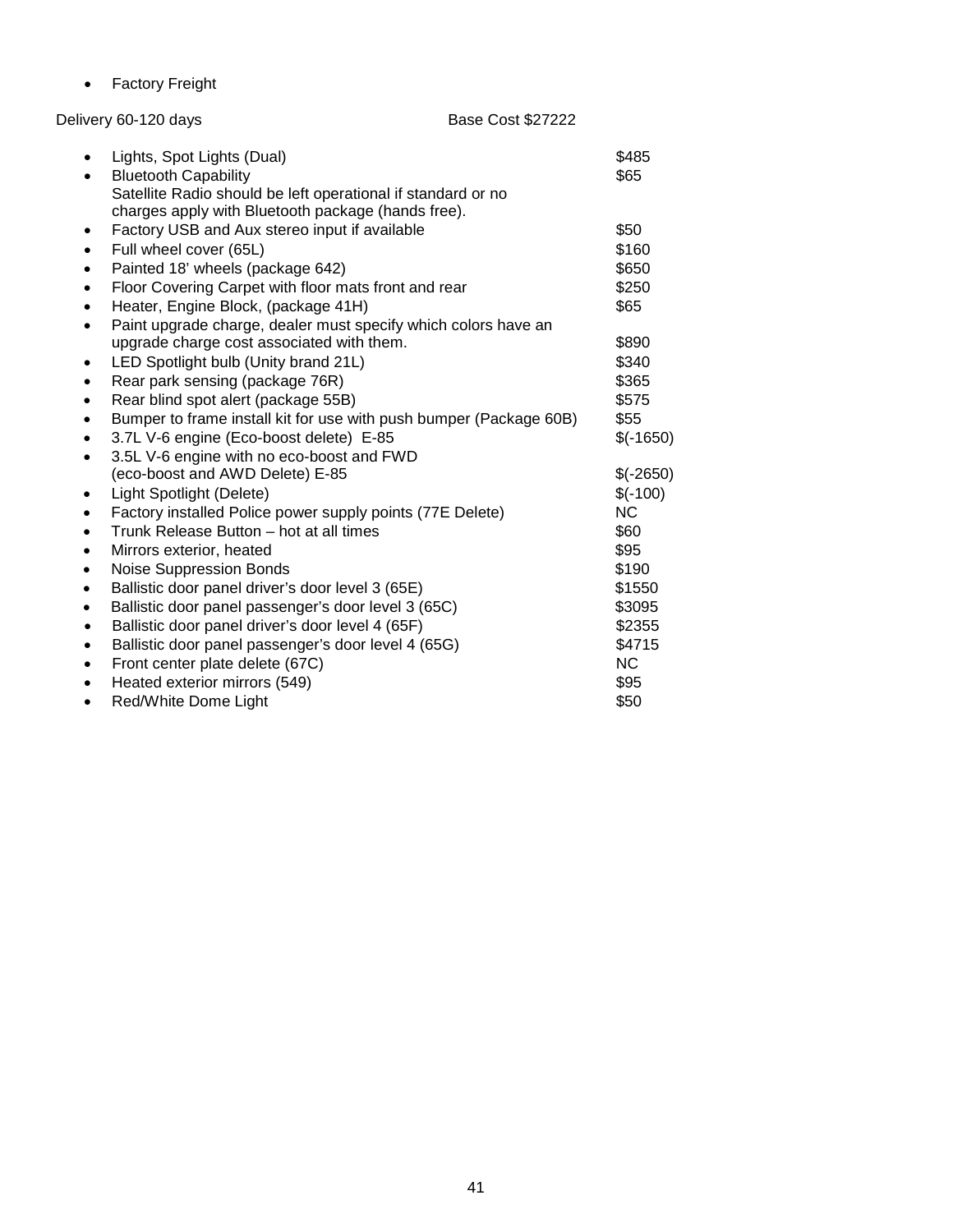#### **WEGNER AUTO DODGE CHARGER CONTRACT# 16998**

- Engine, (5.7 liter V-8) 369 horsepower
- All-Wheel Drive
- Traction/Stability Control
- Transmission, Automatic O/D 4 Speed with cooler, heavy duty Police type
- Alternator, 105 Amp with integral regulator
- Air Conditioning
- Locks, Power deck release
- Rear Door In-operable
- Rear Power Door Lock Switch
- Rear Power Door Lock In-operable
- Rear Window In-operable
- Backup Camera
- Power Door Locks
- Brakes ABS with traction/stability control
- Power Steering with oil cooler
- Power Windows
- Radio, Heavy duty suppression kit, electro-magnetic interference suppression kit to minimize interference
- Axle, power train shall be geared to produce maximum power and top speed no less than 120 mph.
- Battery, 84 Amp 690 C.C.A.
- Cooling, winterized to -35 degrees.
- Cruise control
- Defroster, Rear Window
- Floor Covering Carpet
- Floor Mats, Front and Rear
- Floor Covering Trunk
- Glass, Tinted all windows (factory style tint)
- Horns, Dual
- Ignition, Electronic
- Lights, Headlights
- Dome Light, Center (front headliner), Police style Red and White illumination
- AM/FM Radio with auxiliary audio/usb port
- Light, Under Hood
- Light, Spotlight 6" diameter Halogen, driver's side A-pillar
- Light, Trunk
- Lighting, deactivate door light switches. **Deactivate all courtesy lighting interior and exterior and courtesy horn.**
- Side airbags
- Locks, single key system, 3 keys minimum. Keyless entry. Standard keyless entry and other function should remain.
- Lights, Police Wig Wag headlight and taillight, factory harness
- Factory installed Police power supply points
- Manual, factory owner manual
- Mirror, inside day & night adjustable
- Mirrors, remote control left and right side
- Seats upholstery heavy duty cloth
- Seats, heavy duty cloth bucket seat, 45/45, Electric Driver, Regular Passenger
- Seats, Cloth Front, Vinyl Rear
- Steering, tilt wheel
- Suspension, policy heavy duty front/rear springs, struts and stabilizer bar.
- Speedometer, certified calibration 0/140 MPH in 1 MPH increments
- Tires and wheels, BSW All Season SPEED RATED
- Washers, dual windshield filled & winterized to -10 degrees.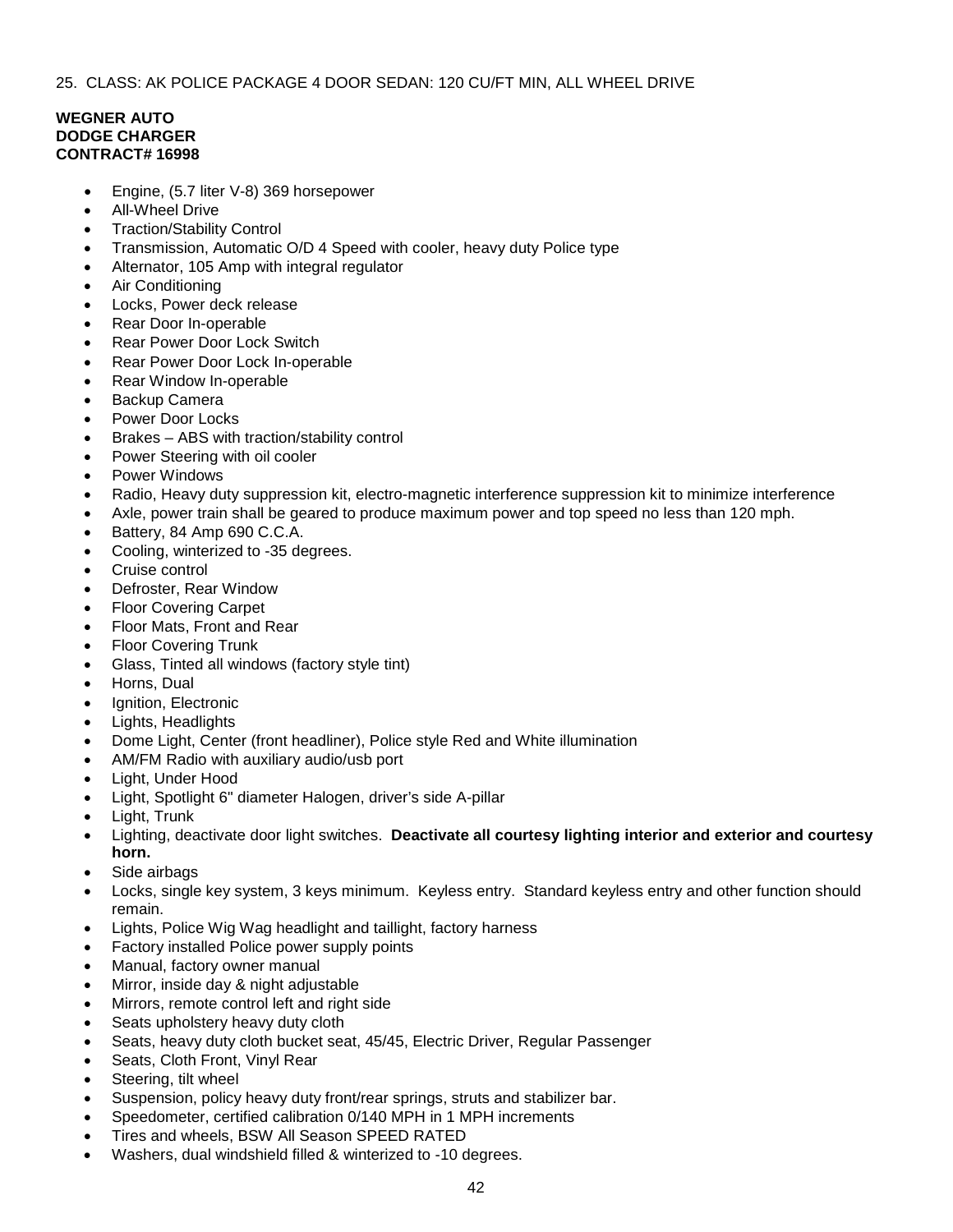- Wipers, intermittent multiple speed.
- Wheel Cover, small hub cap
- Standard Color is Silver
- Factory Freight

Delivery 120-150 days **Base Cost \$23463** 

| $\bullet$ | Lights, Spot Lights (Dual)                                                                                          | \$310      |
|-----------|---------------------------------------------------------------------------------------------------------------------|------------|
|           | 12.1 Inch center integrated screen                                                                                  | \$2494     |
| $\bullet$ | Havis police center console compatible with 12.1 inch<br>center integrated screen (IHCCG) (no armrest or cupholder) | \$995      |
|           | Havis police center console compatible with 12.1 inch                                                               |            |
|           | center integrated screen (IHCCJ) (has armrest or cupholder)                                                         | \$1125     |
|           | <b>Bluetooth Capability</b>                                                                                         |            |
|           | Satellite Radio should be left operational if standard or no                                                        |            |
|           | charges apply with Bluetooth package (hands free).                                                                  | \$595      |
|           | <b>Street Appearance Package</b>                                                                                    | \$595      |
|           | Paint Upgrade Charge, dealer must specify which                                                                     |            |
|           | colors have a paint upgrade charge                                                                                  | \$595      |
| $\bullet$ | Heater, Engine Block, Manufacturers Standard.                                                                       | \$195      |
|           | Floor Covering, Rubber                                                                                              | <b>NC</b>  |
| $\bullet$ | Full wheel cover                                                                                                    | \$230      |
|           | Full size spare tire                                                                                                | <b>STD</b> |
| $\bullet$ | Spare tire relocation kit (TBH)                                                                                     | \$230      |
|           | LED Spotlight bulb (Unity brand)                                                                                    | \$350      |
| ٠         | <b>Rear Park Sensing</b>                                                                                            | \$462      |
| ٠         | Light, Map Light (overhead)                                                                                         | \$190      |
| $\bullet$ | Rear Wheel Drive (AWD Delete)                                                                                       | $$(-1000)$ |
|           | <b>Power Heated Mirrors</b>                                                                                         | \$260      |
| $\bullet$ | Patrol Pkg Base Prep                                                                                                | \$2280     |
|           | <b>Steel Seat Back Inserts</b>                                                                                      | \$335      |
| $\bullet$ | Police Floor Console                                                                                                | \$595      |
| ٠         | Additional Non-key alike FOBs                                                                                       | \$189      |
| ٠         | <b>Security Alarm</b>                                                                                               | \$250      |
| $\bullet$ | <b>Graphics - Front Doors</b>                                                                                       | \$575      |
| $\bullet$ | Graphics - All Doors                                                                                                | \$1195     |
| $\bullet$ | Graphics - Hood                                                                                                     | \$460      |
| $\bullet$ | Graphics - Roof                                                                                                     | \$470      |
|           | Graphics - Decklid                                                                                                  | \$375      |
|           | Passenger Door Ballistic                                                                                            | \$2650     |
|           | <b>Driver Side Ballistic</b>                                                                                        | \$2650     |
|           | <b>Equipment Mounting Bracket</b>                                                                                   | \$265      |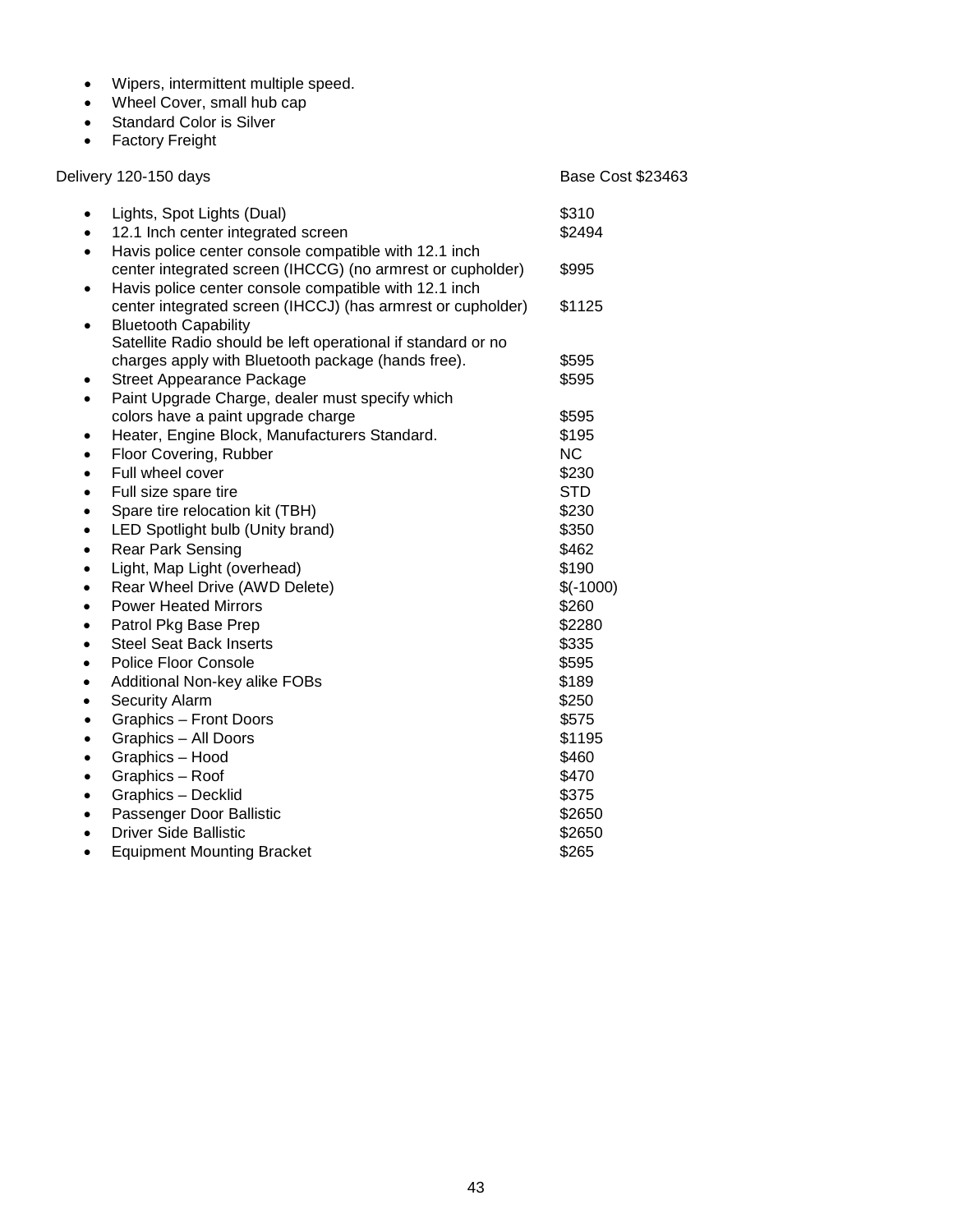## **JERRY'S AUTOMOTIVE CHEVROLET CAPRICE CONTRACT# 16995**

- Engine, 6.0 Liter V8 rated at 354 HP Flex Fuel
- **Rear Wheel Drive**
- Limited Slip rear differential (standard on 6.0L engine)
- Transmission, Automatic, transmission and cooler heavy duty police type.
- Traction and stability control
- Brakes, Heavy Duty Police with ABS
- Locks, Power Deck Release
- Power Door Locks
- Rear doors inoperable
- Backup Camera
- 118 inch min wheel base
- Power Brakes heavy duty police type
- Power Steering factory installed to include fluid cooler.
- Power Windows
- Radio, AM/FM auxiliary audio/usb port
- Air Conditioning, Factory Installed.
- Alternator, 150 Amp
- Axle, Powertrain shall be geared to produce maximum power and top speed no less than 120 MPH.
- Battery, 700 CCA.
- Cooling, Winterized to -35 degrees.
- Cooling, Heavy duty radiator with coolant recovery system.
- Cooling, Fan HD thermostatic speed control or equivalent police type.
- Cooler. Engine oil cooler.
- Cruise Control.
- Defroster, Rear window.
- Floor Covering , Heavy Duty Vinyl
- Floor Covering, trunk
- Gauges, Dial type mechanical lighted in conjunction with dash lights.
- Glass, Tinted all windows (factory type tint)
- Hood Release, inside.
- Horns, Dual.
- Ignition, Electronic
- Light, Headlights Standard
- Lighting, deactivate door light switches. **Deactivate all courtesy lighting interior and exterior and courtesy horn.**
- Light, Spotlight 6" diameter Halogen, (driver's side A-pillar mounted). "Unity" brand with black housing.
- Exterior lamp flashing module, factory installed (option 6J7)
- Interior Compartment Capacity Minimum 111 cu.ft (as determined by EPA passenger compartment volume index)
- Light, Trunk.
- Locks, Single key system 3 **(required)** keys furnished. Keyless entry. Standard keyless entry and other function should remain.
- Manual, factory owner manual
- Mirror, Inside Day and night adjustable.
- Mirrors, Remote Control Right & Left outside.
- Mirrors, Heated
- Seats, Upholstery, heavy duty cloth front with vinyl rear in harmonizing color.
- Seat, Heavy duty front foam padded police type. Bucket type, Electric Driver With Power Lumbar,
- Steering, Tilt Wheel.
- Speedometer, Calibrated within 1 MPH up to 120 MPH in increments of 1 MPH.
- Suspension, police heavy duty front/rear springs, struts and stabilizer bar(s)
- Tire size of P235/50R18 with rating sufficient for vehicle's top speed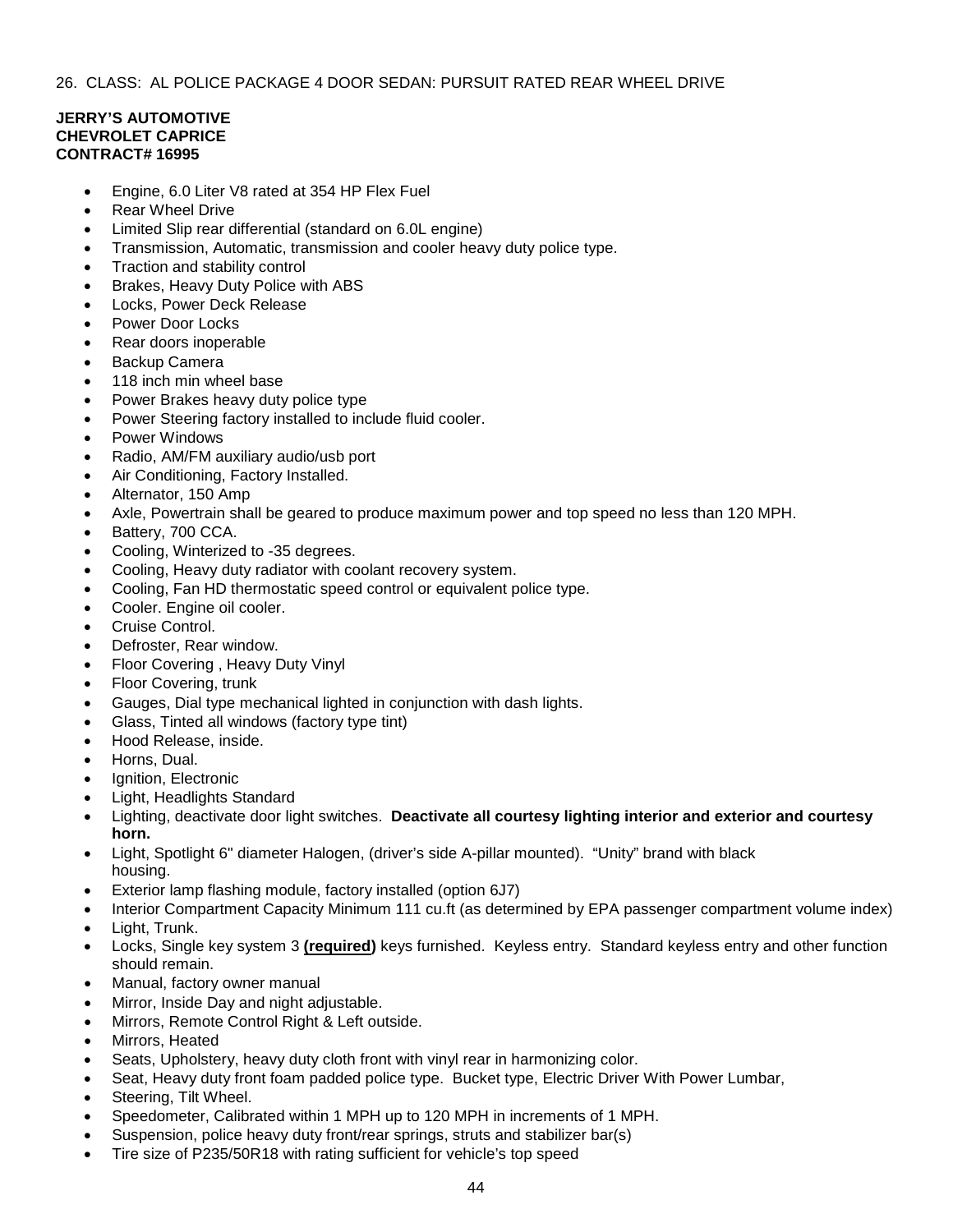- Wheels, Heavy duty Police, steel construction
- Washers, Dual windshield filled & winterized to –10 degrees.
- Wipers. multiple speed, intermittent
- Wheel Cover, Hub Cap (small center style)
- Standard color is White
- Factory Freight

| Delivery 180 days                                                                                                                               | <b>Base Cost \$26181</b> |
|-------------------------------------------------------------------------------------------------------------------------------------------------|--------------------------|
| Lights, Spot Lights (Dual)<br><b>Bluetooth Capability</b><br>$\bullet$                                                                          | \$1020                   |
| Satellite Radio should be left operational if standard or no<br>charges apply with Bluetooth package (hands free).<br>Dual Battery<br>$\bullet$ | STD<br>\$250             |
| Paint Upgrade Charge, dealer must specify which<br>$\bullet$<br>colors have an upgrade charge                                                   | NC.                      |
| Full wheel cover<br>$\bullet$<br>Full size spare tire<br>$\bullet$                                                                              | \$50<br><b>STD</b>       |
| 3.6L V-6 300 horsepower (6.0L V-8 Delete)<br>$\bullet$<br>Exterior lamp flashing module, factory installed (Delete)<br>$\bullet$                | NC.<br>$$(-200)$         |
| Light Spotlight (Delete)<br>$\bullet$<br>Light, Map Light (Delete) – red & white<br>٠                                                           | $$(-400)$<br>$$(-100)$   |
| Manufacturer's Maintenance Plan<br>$\bullet$<br>Rear Seat Roof Rail Airbags<br>$\bullet$                                                        | \$295<br>STD             |
| Flashing Red & Blue Trunk Lamps<br>$\bullet$<br>Delete Daytime Running Lamps<br>$\bullet$                                                       | \$495<br>\$95            |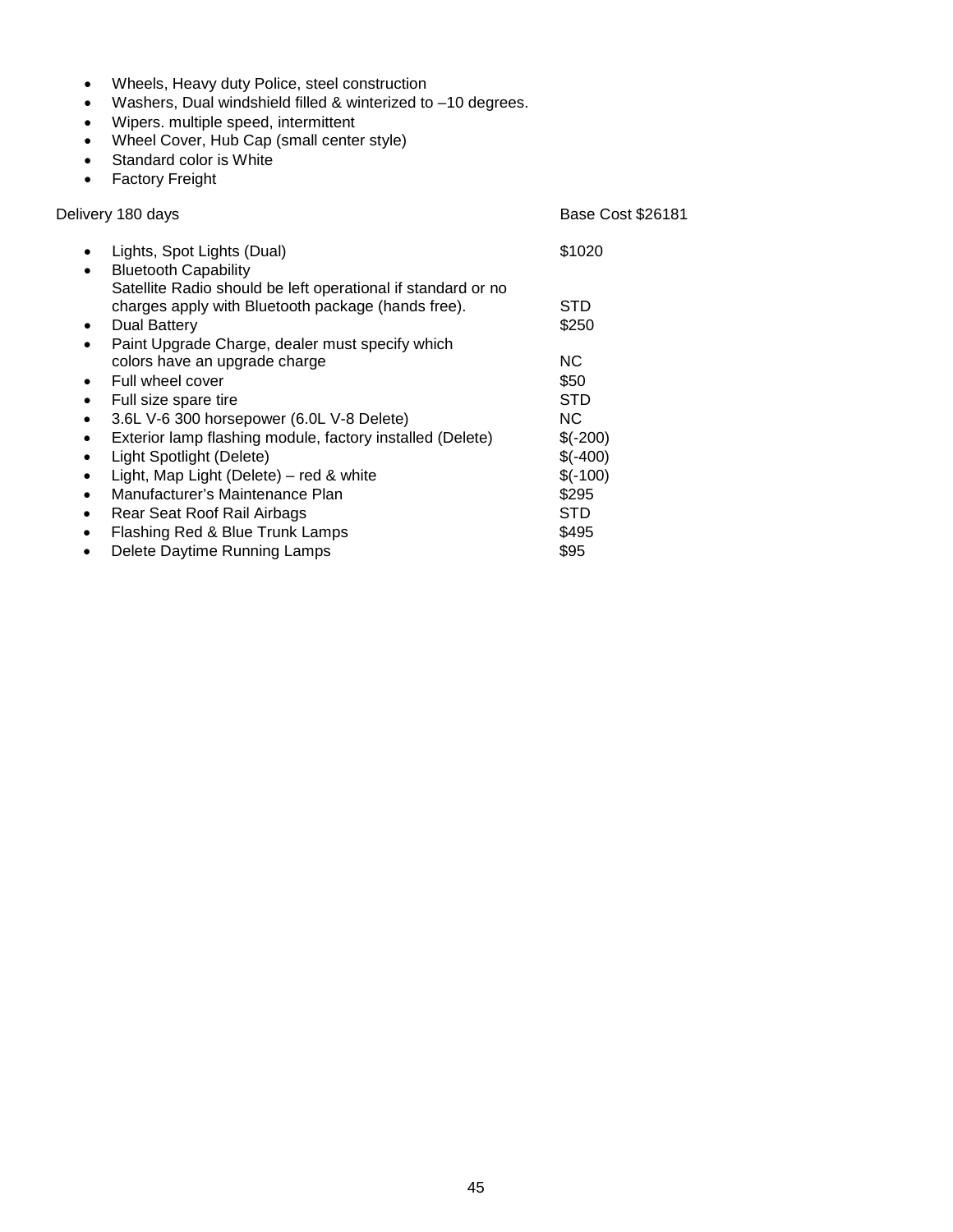27. CLASS BJ TRUCK UTILITY ALL WHEEL DRIVE: 4 DOOR. WHEELBASE 119 INCH MIN.

# **WEGNER AUTO DODGE DURANGO SPECIAL SERVICE CONTRACT# 16998**

- Engine, 5.7 Liter V-8 355 HP
- Seating Capacity 5 Passengers
- Cargo Volume 70 Cubic Feet
- Overall Length 202"
- Transmission, Automatic, OD
- Police engine cooling package
- 220 Amp Alternator
- 750 CCA Heavy duty battery
- Interior center mounted Police dome light with red and white illumination
- Backup Camera
- Power Door Locks
- Power Windows
- Power locks
- Radio, AM/FM with auxiliary audio port/usb
- Air Bags, Side Impact
- Rear Heat and Air Conditioning
- Police wiring and interior power supply for lighting/police equipment
- Cruise Control/Tilt
- Floor Covering, Carpet
- Guard, Skid Plate Package Manufacturer's Standard (includes skid plates for the fuel tank, transfer case and front suspension)
- Towing Capacity 5000 pounds
- Heavy duty suspension, police rated (PPV)
- Brakes ABS, 4-wheel disc brakes
- Trailer Tow pkg., Cooler, Engine Oil Cooler, Cooler, Transmission
- Mirrors, Right & Left Outside
- **Rear Window Defroster**
- Seats, Front, Bucket, Cloth
- Power adjustable driver's seat
- Seat Covering heavy duty cloth
- Wipers, Multiple Speed
- Wiper, Rear Window
- Dark tinted glass
- Factory Freight

Delivery 120-150 days **Base Cost \$29220** 

|           | <b>Bluetooth Capability</b>                                 |       |  |
|-----------|-------------------------------------------------------------|-------|--|
|           | Satellite radio not disconnected if standard with Bluetooth | \$595 |  |
|           | Light, Spot Light, Post Mounted 6" (black housing)          | \$690 |  |
|           | Light, Spot Light, Roof Mounted 6"                          | \$690 |  |
| $\bullet$ | Engine block heater                                         | \$195 |  |
|           | Daytime Running Lights                                      | \$240 |  |
|           | <b>Full Size Spare</b>                                      | \$395 |  |
|           | Push Bar                                                    | \$990 |  |
|           | Fog Lights                                                  | \$290 |  |
| $\bullet$ | <b>CD Player</b>                                            | \$595 |  |
| $\bullet$ | <b>Full Center Console</b>                                  | \$350 |  |
| $\bullet$ | Paint upgrade charge, dealer must specify which             |       |  |
|           | colors have an upgrade charge                               | \$595 |  |
|           |                                                             |       |  |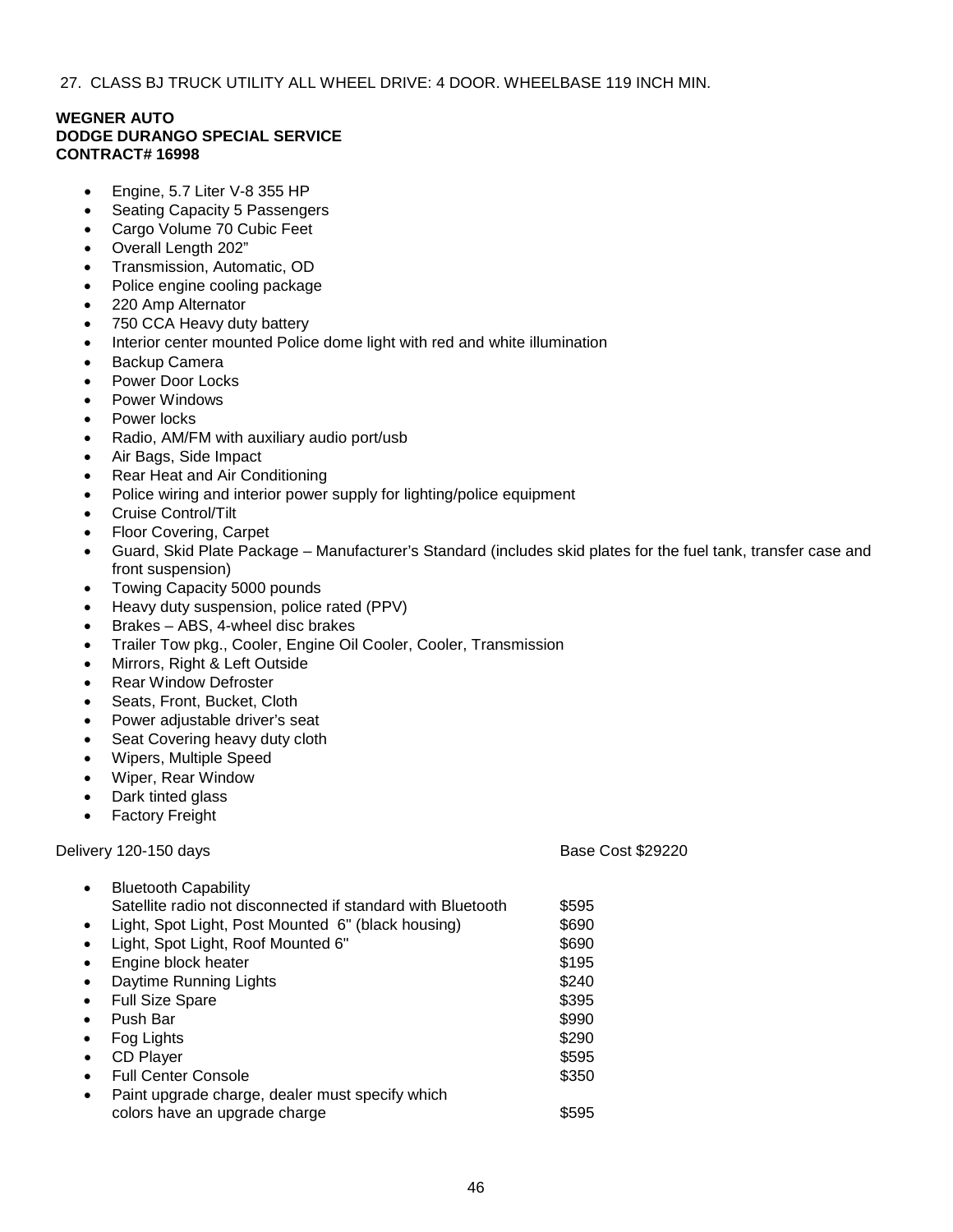# **LAMB CHEVROLET CHEVROLET TAHOE SPECIAL SERVICE NON-PURSUIT CONTRACT# 16996**

- Engine 5.3 Liter V-8, 355 HP
- Transmission, Automatic Overdrive
- 8.5 inch ground clearance
- Shift Lever, Column
- Interior dial or push button style 4X4 control
- Power Door Locks
- Brakes ABS 4-wheel disc brakes
- Power Windows
- Radio, AM/FM with auxiliary audio/USB Port
- Backup Camera
- Air Conditioning
- Front and rear Heat and Air Conditioning
- Cruise Control/Tilt Steering
- Floor Covering, Vinyl
- Guard, Skid Plate Package Manufacturer's Standard
- Trailer Tow pkg., Cooler, Engine Oil Cooler, Cooler, Transmission
- Hubs Automatic Locking
- Interior center mounted Police dome light with red and white illumination
- Liftgate, Rear Entry
- **Rear Window Defroster**
- Seat, Bench Type Second, Vinyl
- 40/20/40 Front split Bench Seat. 20% Center Portion Removed– Floor under console is untrimmed
- Driver seat power adjustable
- Suspension, heavy duty front and rear stabilizer bars, heavy duty springs, heavy duty shock absorbers.
- Tires, All Season Mfg. Std.
- Tire, Manufacturers Standard Spare
- Tires, spare wheel & tire mounted outside vehicle. Mfg. Std. Bracket
- Wipers, Multiple Speed,
- Wiper, Rear Window
- Dark tinted glass
- Police wiring and interior power supply for lighting/police equipment
- Headlamp and tail lamp flasher, factory installed
- **Factory Freight**

Delivery 70-100 days **Base Cost \$33653** Delivery 70-100 days **• Bluetooth Capability 6225** Floor Covering, Carpet \$290 Light, Spot Light, Post Mounted 6" (black housing) \$750 Light, Spot Light, Roof Mounted 6" \$850 **Property** Rear cloth seat  $\sim$  \$100 **Engine block heater \$195** 110 volt accessory outlet \$125 Paint upgrade charge, dealer must specify which colors have an upgrade charge  $$595$ • Headlight/tail light flasher (Delete) \$(-100) • Manufacturer's Maintenance Plan \$175 **• Remote Start \$490** Fow Hooks \$150 Paint Sealant – Interior Protection **\$495** • Splash Guards \$275 **Product Seats with Console 5395**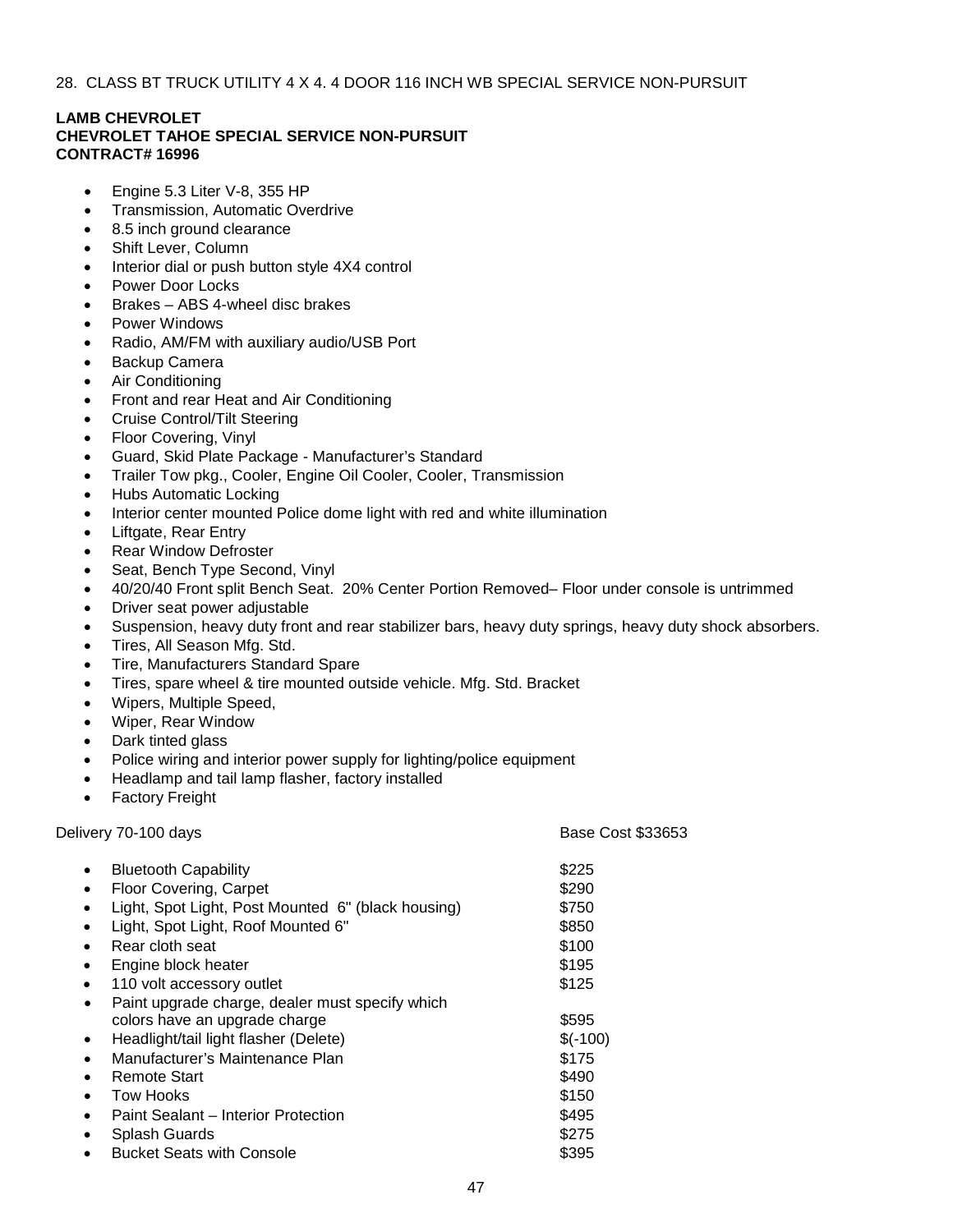# **LAMB MOTORS FORD INTERCEPTOR SUV CONTRACT# 16997**

- Engine, 3.5 liter V-6 with eco-boost equipped engine, 364HP
- All-wheel drive
- Transmission, Automatic 6 speed, with cooler heavy duty Police type
- Alternator, 220 Amp with integral regulator
- Front controlled heat and air conditioning
- Locks, Power deck release
- Rear Door In-operable
- Rear Power Door Lock Switch
- Rear Power Door Lock In-operable
- Back-up camera (package 21B) (customer specifies mirror or center screen)
- Rear Window In-operable
- Power Door Locks
- Brakes ABS
- Power Steering with oil cooler
- Power Windows
- Radio, Heavy duty suppression kit, electro-magnetic interference suppression kit to minimize interference between the electronic ignition control system and two way radio equipment to be installed in the vehicle by state.
- Axle, power train shall be geared to produce maximum power and top speed no less than 119 mph (pursuit rated)
- Battery, 84 Amp 690 C.C.A.
- Cooling, winterized to -35 degrees.
- Cruise control
- Defroster, Rear Window
- Floor Covering Vinyl
- **Floor Covering Trunk**
- Dark tinted glass
- Horns, Dual
- Ignition, Electronic
- **Headlights**
- Dome Light, Center (front headliner), Police style with Red and White illumination.
- AM/FM Radio with auxiliary audio/usb port
- Light, Under Hood (Dealer Installation)
- Light, Map light windshield header mount
- Light, Spotlight 6" diameter Halogen, (driver's side A-pillar mounted). "Unity" brand with black housing.
- Light, Trunk
- Lighting, deactivate door light switches. **Deactivate all courtesy lighting interior and exterior and courtesy horn.**
- Locks, single key system, 3 keys. (Minimum 3 keys provided). Keyless entry. Standard keyless entry and other function should remain.
- Side air bags
- Factory installed Police power supply points with required connector (package )
- Manual, factory owner manual
- Mirror, inside day & night adjustable
- Mirrors, remote control left and right side
- Seats upholstery heavy duty cloth in harmonizing colors.
- **Factory Freight**

Delivery 60-120 days **Base Cost \$31422** Cost \$31422 • Lights, Spot Lights (Dual) \$350 **Property** Rear Heat and Air conditioning the state of the state  $$610$ Wig Wag headlight flasher (controller not included) \$950 **Property Internal Superior Contract Contract Superior Contract Contract Superior S555**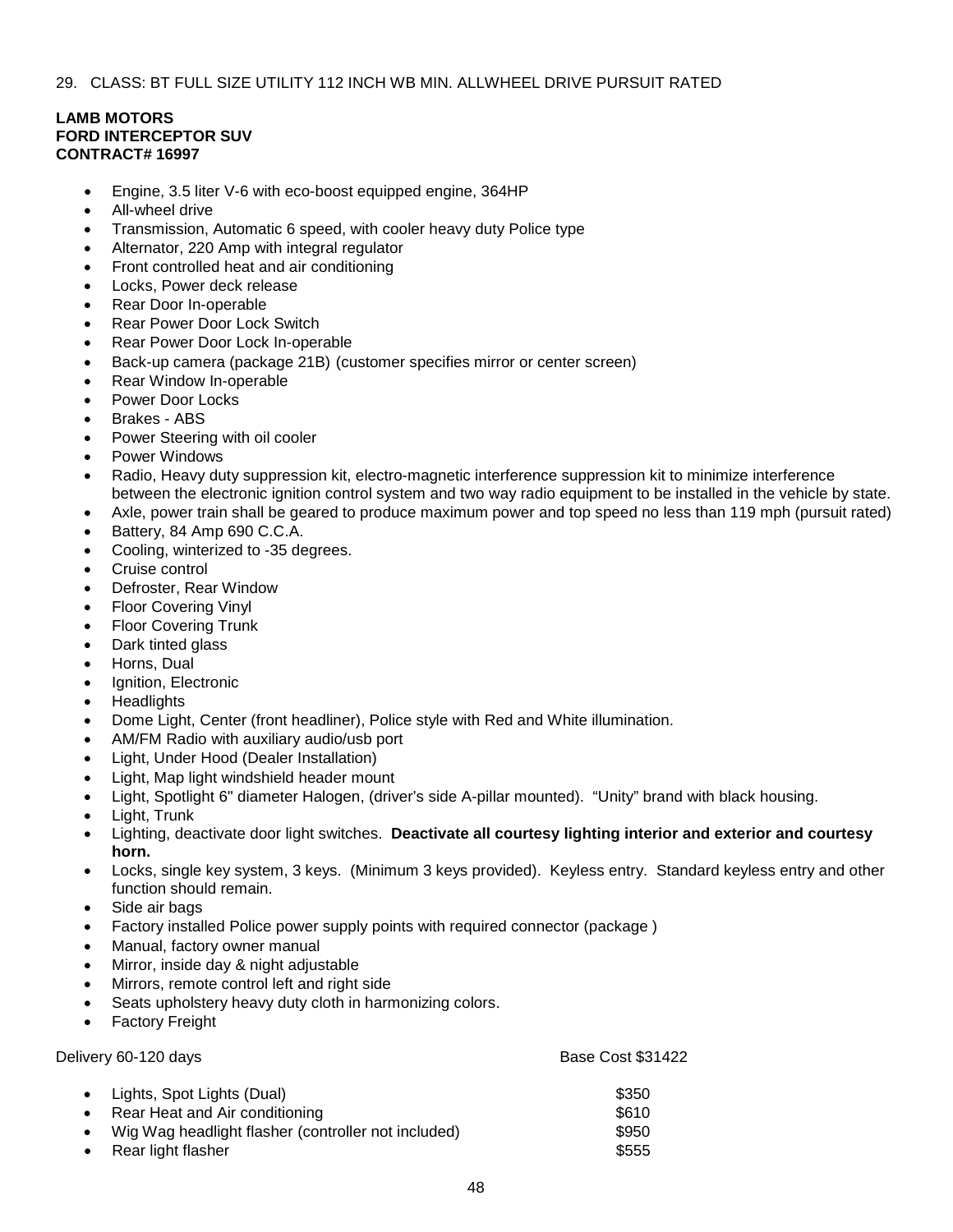| $\bullet$ | Headlamp pre-wire (wig wag prep) (60A)                                                      | \$150      |
|-----------|---------------------------------------------------------------------------------------------|------------|
| $\bullet$ | <b>Bluetooth Capability</b><br>Satellite Radio should be left operational if standard or no |            |
|           | charges apply with Bluetooth package (hands free).                                          | \$295      |
|           | Factory USB and Aux stereo input if available                                               | \$295      |
| $\bullet$ |                                                                                             | \$50       |
|           | Dome light Red and White cargo area (Package 17T)                                           |            |
| $\bullet$ | Enhanced PTU cooler (Package 52B)                                                           | \$2925     |
| $\bullet$ | Full wheel cover (64B)                                                                      | \$160      |
| $\bullet$ | Painted 18' wheels (package 64E)                                                            | \$575      |
| $\bullet$ | Floor Covering Carpet with floor mats front and rear                                        | \$225      |
| $\bullet$ | Heater, Engine Block, (package 441H)                                                        | \$95       |
| $\bullet$ | Paint upgrade charge, dealer must specify which                                             |            |
|           | colors have an upgrade charge                                                               | \$890      |
| $\bullet$ | LED Spotlight bulb (Unity brand 51R)                                                        | \$395      |
| $\bullet$ | Rear park sensing (package 76R)                                                             | \$295      |
| $\bullet$ | Rear blind spot alert (package 55B)                                                         | \$745      |
| $\bullet$ | 3.7L V-6 engine (Eco-boost delete) E-85                                                     | $$(-2065)$ |
| $\bullet$ | Light Spotlight (Delete)                                                                    | $$(-100)$  |
| $\bullet$ | <b>CD Player</b>                                                                            | \$25       |
| $\bullet$ | <b>Noise Suppression Bonds</b>                                                              | \$100      |
| $\bullet$ | <b>Heated Exterior Mirrors</b>                                                              | \$90       |
| $\bullet$ | Ballistic door panel driver's door level 3 ballistics (90D)                                 | \$1585     |
| $\bullet$ | Ballistic door panel passenger's door level 3 ballistics (90E)                              | \$3170     |
| $\bullet$ | Ballistic door panel driver's door level 4 ballistics (90F)                                 | \$2415     |
| $\bullet$ | Ballistic door panel passenger's door level 4 ballistics (90G)                              | \$4830     |
| $\bullet$ | Front center plate delete (67C)                                                             | NC.        |
| $\bullet$ | Heated exterior mirrors (549)                                                               | \$90       |
| $\bullet$ | Police Engine Idle feature (47A)                                                            | \$275      |
| $\bullet$ | Front Interior visor light bar. Red Driver's side, Blue passenger's side                    | \$1215     |
| ٠         | Police Silent Mode (No buzzers, no chimes)                                                  | \$165      |
|           |                                                                                             |            |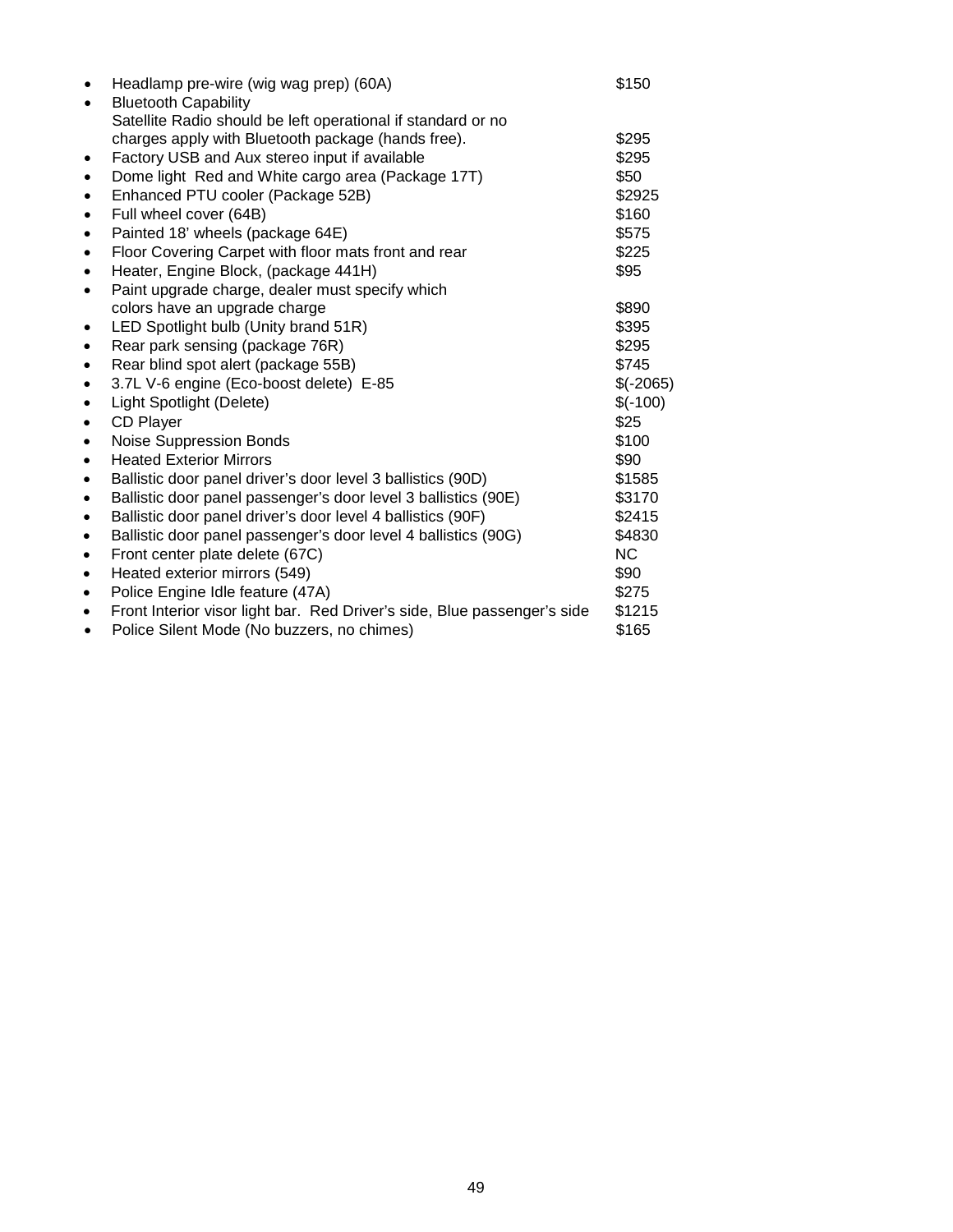# **JERRY'S AUTOMOTIVE CHEVROLET TAHOE PURSUIT RATED CONTRACT# 16995**

- Engine size 5.3 Liter, V8, 355 HP
- Transmission, Automatic Overdrive
- Axle, rear axle ratio of 3.08 which is geared to produce maximum power and top speed no less than 119 mph.
- Heavy duty rear locking differential
- 120 cu.ft interior volume
- 115 inch wheelbase
- Shift Lever, Column
- Interior dial or push button style 4X4 control
- Power Door Locks
- Brakes ABS 4-wheel disc brakes
- Power Windows
- Radio, AM/FM with auxiliary audio/USB Port
- Backup Camera
- Air Conditioning
- Front and rear Heat and Air Conditioning (no rear control if available)
- Cruise Control/Tilt Steering
- Floor Covering, Vinyl
- Guard, Skid Plate Package Manufacturer's Standard
- Hubs Automatic Locking
- Interior center mounted Police dome light with red and white illumination
- Keys, 3 minimum with keyless entry and all standard functions
- Liftgate, Rear Entry
- **Rear Window Defroster**
- Front Seats cloth
- Rear seat Bench Type, Vinyl
- 40/20/40 Front split Bench Seat. 20% Center Portion Removed– Floor under console is untrimmed
- Driver seat power adjustable
- Suspension, heavy duty front and rear stabilizer bars, heavy duty springs, heavy duty shock absorbers.
- Tires, P265/60R17 All-Season, Police, V-Rated
- Tire, Manufacturers Standard Spare full size
- Tires, spare wheel & tire mounted outside vehicle. Mfg. Std. Bracket
- Wipers, Multiple Speed,
- Wiper, Rear Window
- Dark tinted glass
- Police wiring and interior power supply for lighting/police equipment
- Headlamp and tail lamp flasher, factory installed
- **Factory Freight**

# Delivery 90-120 days **Base Cost \$34700** Delivery 90-120 days

| $\bullet$<br>$\bullet$<br>$\bullet$<br>$\bullet$<br>$\bullet$<br>$\bullet$<br>$\bullet$<br>$\bullet$<br>$\bullet$<br>$\bullet$ | <b>Bluetooth Capability</b><br>Floor Covering, Carpet<br>Light, Spot Light, Post Mounted 6" (black housing)<br>Light, Spot Light, Roof Mounted 6"<br>Front and rear cloth seats<br>Engine block heater<br>Ballistic Panels with hinge reinforcement<br>110 volt accessory outlet<br>Delete Daytime Running Lamps<br>Remote Start | \$200<br>\$395<br>\$600<br>\$700<br>\$200<br>\$90<br>\$1995 per door; Front Only<br><b>STD</b><br>\$95<br>\$495 |
|--------------------------------------------------------------------------------------------------------------------------------|----------------------------------------------------------------------------------------------------------------------------------------------------------------------------------------------------------------------------------------------------------------------------------------------------------------------------------|-----------------------------------------------------------------------------------------------------------------|
| $\bullet$                                                                                                                      | Rear Window Switches Inoperable                                                                                                                                                                                                                                                                                                  | \$75                                                                                                            |
|                                                                                                                                |                                                                                                                                                                                                                                                                                                                                  |                                                                                                                 |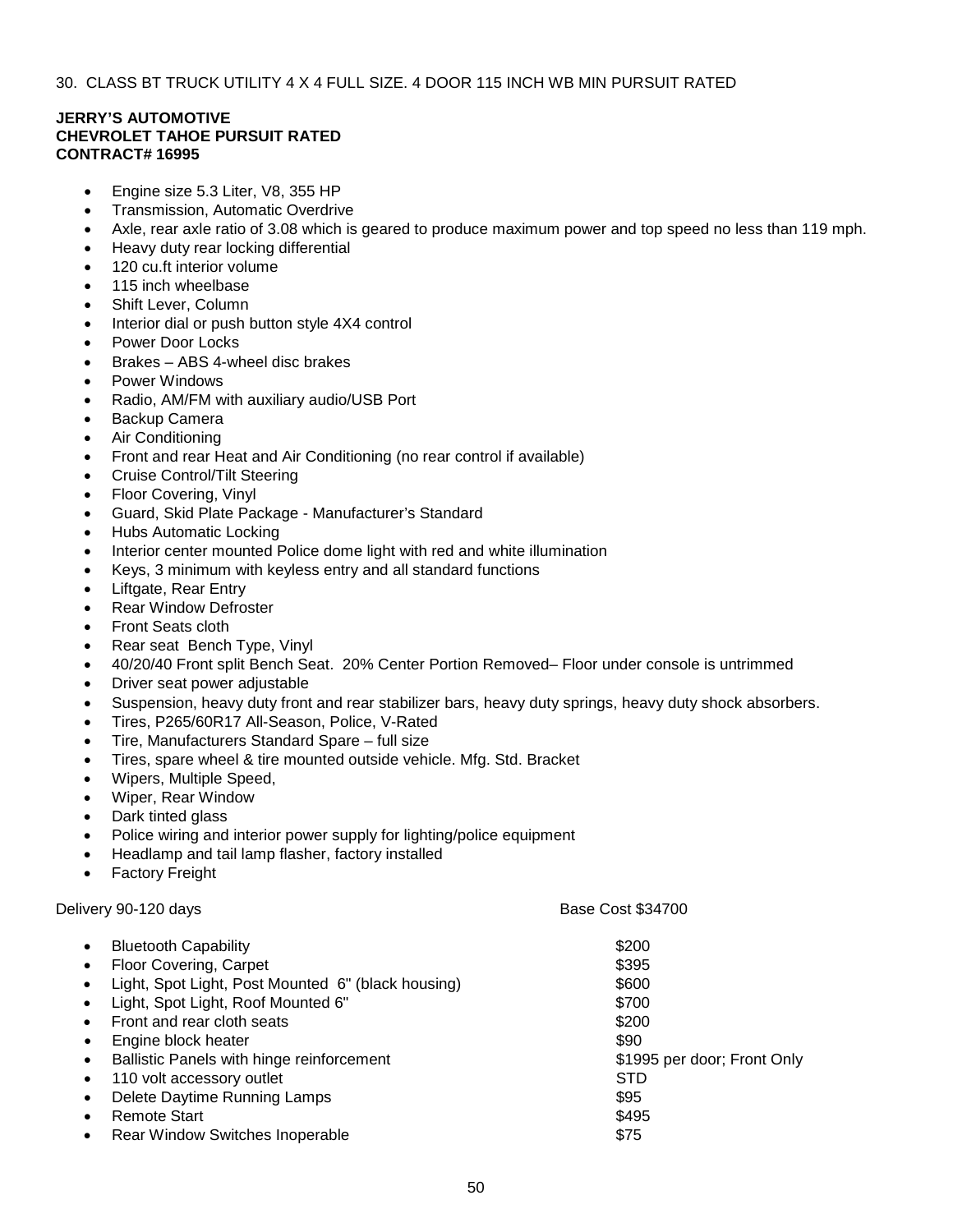| $\bullet$ | Paint upgrade charge, dealer must specify which |            |
|-----------|-------------------------------------------------|------------|
|           | colors have an upgrade charge                   | \$495      |
|           | • Trailer Tow package                           | <b>STD</b> |
|           | • Headlight/tail light flasher (Delete)         | $$(-200)$  |
| $\bullet$ | Manufacturer's Maintenance Plan                 | \$295      |
|           | • Rear Power Locks Inoperable                   | \$75       |
| $\bullet$ | <b>Power Pedals</b>                             | \$150      |
|           | • Tow Hooks                                     | \$50       |
|           |                                                 |            |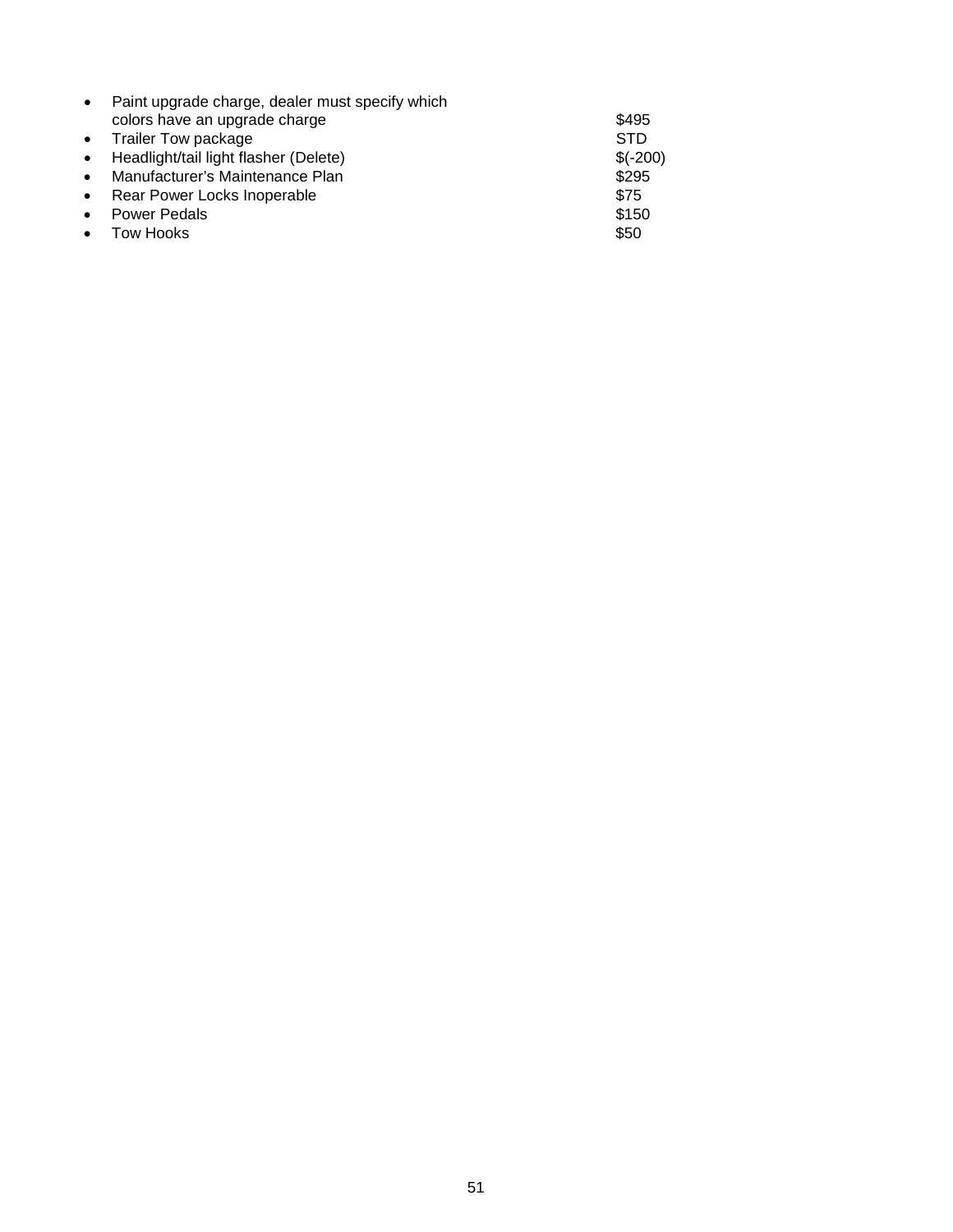#### **WEGNER AUTO DODGE RAM 1500 SPECIAL SERVICE CONTRACT# 16998**

- Engine, 5.7 Liter, V8, 395 HP
- Four Wheel Drive
- Locking differential
- Transmission, Automatic, 6 speed with column mounted shifter
- Electronic/Traction Stability Control
- 1400 pound payload capacity
- 140" wheelbase
- 220 amp alternator
- Power Door Locks
- Brakes ABS
- Power Windows
- Radio, AM/FM with Auxiliary audio/USB port
- Backup Camera
- Air Conditioning/Heat
- Air Bags, Side Impact
- Bumper, Rear Step
- Cruise Control/Tilt
- 4 opening doors (no "suicide" doors)
- Floor Covering, Rubber
- Dark tinted glass
- Guard, Skid Plate Package Manufacturer's Standard
- Engine Oil Cooler
- **Mirrors**
- Seats, Cloth, Front Bucket (no console), power adjustable driver's seat
- Seat Bench Type, Second, foldup
- Rear Window Defrost
- Wiper, Multiple Speed,
- Police lighting and power supply point, factory installed
- Police Dome Light, Headliner mounted auxiliary with Red and White illumination (factory installed)
- Standard color is White
- Available in high visibility colors such as red or blue (paint upgrade charge may apply in options)
- **Factory Freight**

Delivery 120-150 days **Base Cost \$26510** Delivery 120-150 days • Engine Block Heater  $$120$ Light Truck Tires (10 Ply sidewall) **Example 20 S463** at 110 volt accessory outlet  $$120$ Spotlight, Driver side, A-pillar mounted \$690 Floor covering in carpet with floor mats front and rear \$350 Integrated bedside cargo box if available  $$1595$ Spray in protective bed liner (dealer may install)  $$595$ **• Street Appearance Package \$695** Paint upgrade charge, dealer must specify which colors have an upgrade charge  $$590$ **Example 10 Bluetooth (includes Sirius)** \$761 • Trailer Brake \$380 **Class IV Receiver Hitch \$450** and Sallon Gas Tank \$455 and Sallon Gas Tank \$455 and Sallon Gas Tank \$455 and Sallon Street,  $\frac{1}{3}$ **Daytime Running Lights**  $\frac{1}{2}$  **5160 Power Adjust Pedals 6325 • Remote Start \$595 Power Trailer Tow Mirrors**  6380 Light Truck 8 or 10 ply tires \$495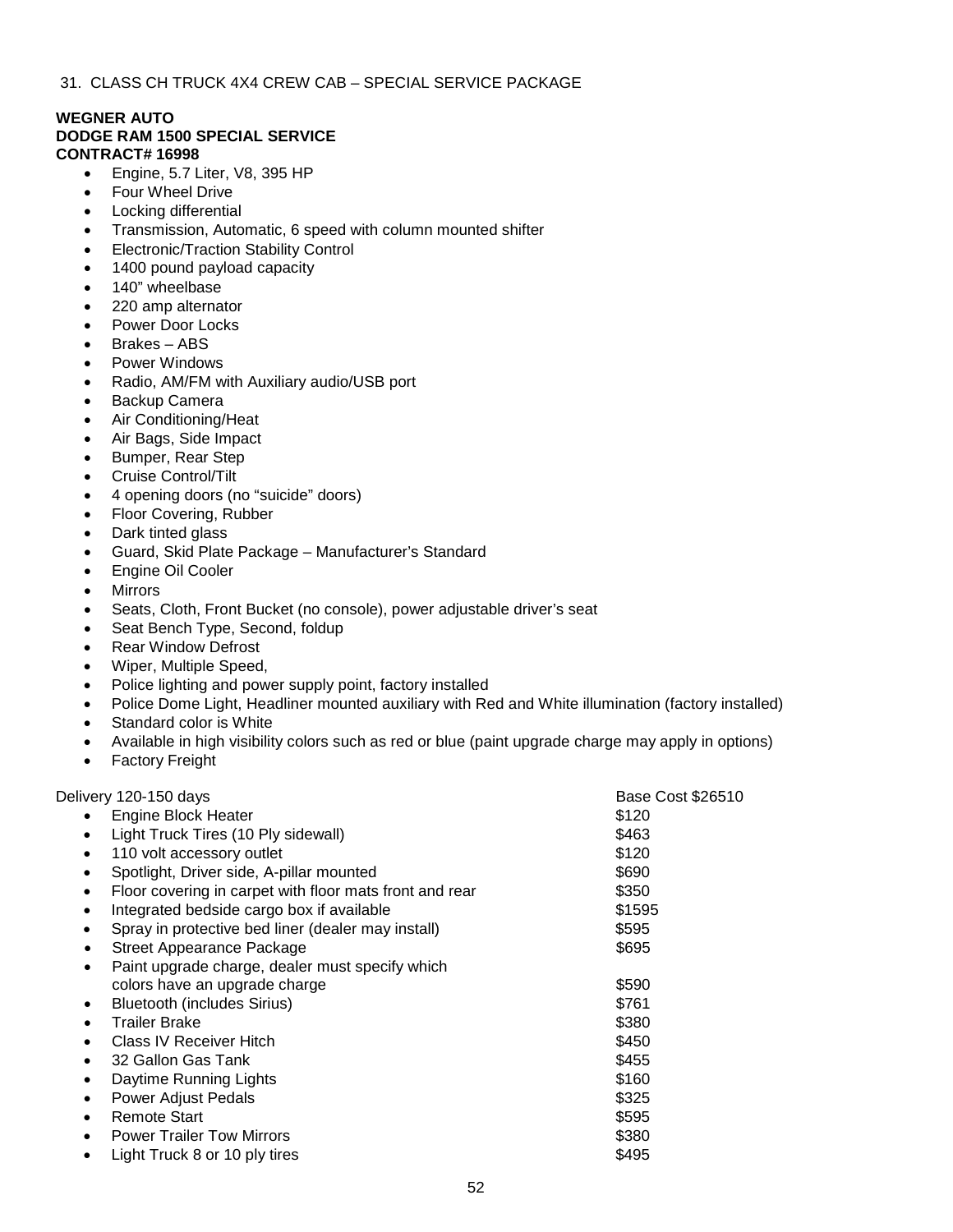32. CLASS CH TRUCK 4X4 CREW CAB – SPECIAL SERVICE PACKAGE

# **LAMB MOTORS FORD F150 SPECIAL SERVICE CONTRACT# 16997**

- Engine, 3.5L with eco-boost, minimum 364 horsepower
- Four Wheel Drive
- Leaf Spring rear suspension, no coil springs
- Transmission, Automatic, with column mounted shifter
- Electronic/Traction Stability Control
- 1400 pound payload capacity
- 143.5" wheelbase
- 170 amp alternator
- Power Door Locks
- Brakes ABS
- Power Windows
- Tinted windows
- Radio, AM/FM with auxiliary audio/USB Port
- Backup Camera
- Air Conditioning/Heat
- Air Bags, Side Impact
- Bumper, Rear Step
- Cruise Control/Tilt
- 4 full opening doors (no "suicide" doors on rear)
- Floor Covering, Rubber
- Guard, Skid Plate Package Manufacturer's Standard
- Engine Oil Cooler
- **Mirrors**
- Seats, Cloth, Front Bucket (no console)
- Seat Bench Type, Second, foldup
- Rear Window Defrost
- Wiper, Multiple Speed
- Police lighting and power supply point, factory installed
- Police Dome Light, Headliner mounted auxiliary with White illumination (factory installed)
- Standard color is White
- Available in high visibility colors such as red or blue (paint upgrade charge may apply in options)
- **Factory Freight**
- Locking differential
- Power remote mirrors
- Electronic push button or dial controlled, dash mounted, four wheel drive control
- 2 keys with keyless entry

Delivery 60-120 days **Base Cost \$30413** Delivery 60-120 days

| $\bullet$ | Engine Block Heater                                     | \$125 |  |
|-----------|---------------------------------------------------------|-------|--|
| $\bullet$ | <b>Bluetooth Capability</b>                             |       |  |
|           | Satellite Radio operational on Highway Patrol           | \$475 |  |
| $\bullet$ | Spotlight, Driver side, A-pillar mounted                | \$775 |  |
| $\bullet$ | Full center console (civilian style)                    | \$175 |  |
| $\bullet$ | Floor covering in carpet with floor mats front and rear | \$195 |  |
| $\bullet$ | Spray in protective bed liner (dealer may install)      | \$595 |  |
| $\bullet$ | Paint upgrade charge, dealer must specify which         |       |  |
|           | colors have an upgrade charge                           | \$495 |  |
| $\bullet$ | <b>Trailer Brake</b>                                    | \$325 |  |
| $\bullet$ | <b>Class IV Receiver Hitch</b>                          | \$95  |  |
| $\bullet$ | Daytime Running Lights                                  | \$85  |  |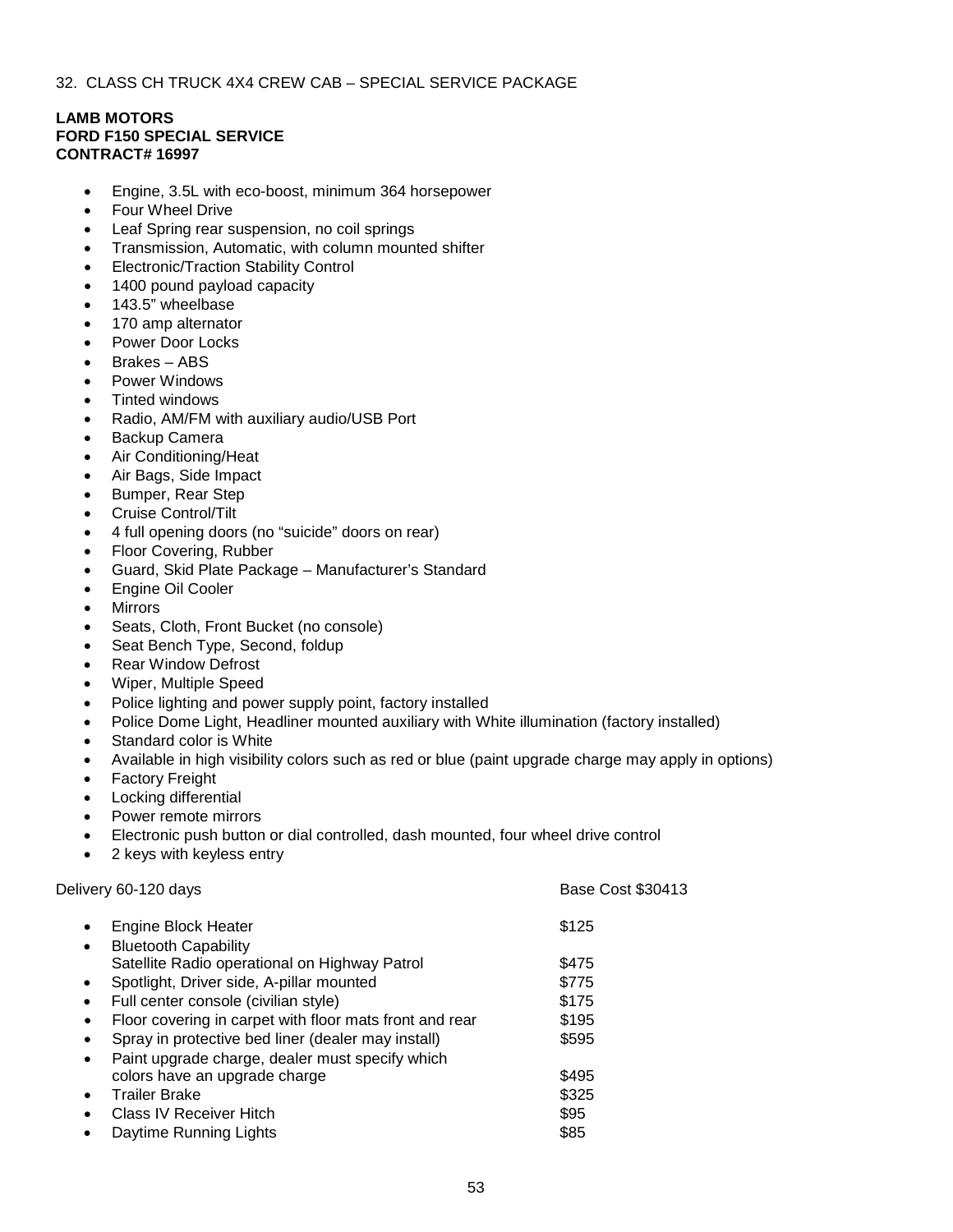| $\bullet$ | Complete off road package (upgraded suspension, tires, skid plates) | \$1550 |
|-----------|---------------------------------------------------------------------|--------|
|           | • Light Truck 8 or 10 ply tires                                     | \$365  |
| $\bullet$ | 36 Gallon Fuel Tank (replaces 23 gallon)                            | \$450  |
| $\bullet$ | 110V/400W Outlet                                                    | \$250  |
| $\bullet$ | <b>Black Running Boards</b>                                         | \$275  |
| $\bullet$ | Front & Rear Chrome Bumpers (chip resistant)                        | \$365  |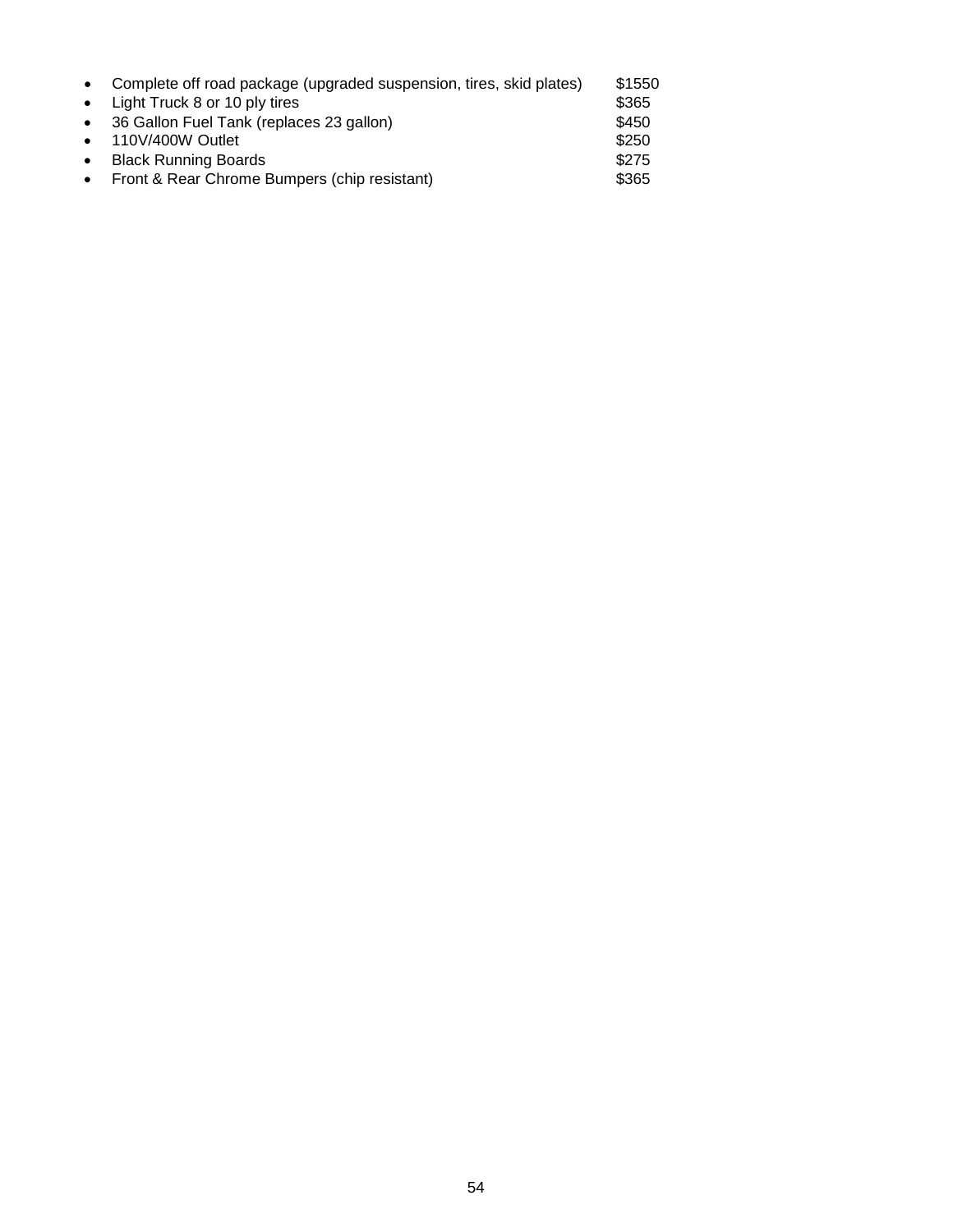# **JERRY'S AUTOMOTIVE CHEVROLET SILVERADO SPECIAL SERVICE CONTRACT# 16995**

- Engine, 5.3 Liter, V8, 355 HP
- Four Wheel Drive
- Leaf Spring rear suspension, no coil springs
- Transmission, Automatic, with column mounted shifter
- Electronic/Traction Stability Control
- 1400 pound payload capacity
- 143.5" wheelbase
- 170 amp alternator
- Power Door Locks
- Brakes ABS
- Power Windows
- Tinted windows
- Radio, AM/FM with auxiliary audio/USB Port
- Backup Camera
- Air Conditioning/Heat
- Air Bags, Side Impact
- Bumper, Rear Step
- Cruise Control/Tilt
- 4 opening doors (no "suicide" doors)
- Floor Covering, Rubber
- Dark tinted glass
- Guard, Skid Plate Package Manufacturer's Standard
- Engine Oil Cooler
- **Mirrors**
- Seats, Cloth, Front Bucket (no console), power adjustable driver's seat
- Seat Bench Type, Second, foldup
- Rear Window Defrost
- Wiper, Multiple Speed
- Police lighting and power supply point, factory installed
- Police Dome Light, Headliner mounted auxiliary with Red and White illumination (factory installed)
- Standard color is White
- Available in high visibility colors such as red or blue (paint upgrade charge may apply in options)
- **Factory Freight**
- Locking differential
- Power remote mirrors
- Electronic push button or dial controlled four wheel drive
- Minimum of 3 keys with keyless entry

# Delivery 90-120 days **Base Cost \$30118**

| $\bullet$ | <b>Engine Block Heater</b>                              |            | \$90  |  |
|-----------|---------------------------------------------------------|------------|-------|--|
| $\bullet$ | <b>Bluetooth Capability</b>                             |            |       |  |
|           | Satellite Radio operational on Highway Patrol           |            | \$200 |  |
| $\bullet$ | Spotlight, Driver side, A-pillar mounted                |            | \$600 |  |
| $\bullet$ | Floor covering in carpet with floor mats front and rear |            | \$395 |  |
| $\bullet$ | Street Appearance package                               |            | \$775 |  |
| $\bullet$ | Spray in protective bed liner (dealer may install)      |            | \$650 |  |
| $\bullet$ | Paint upgrade charge, dealer must specify which         |            |       |  |
|           | colors have an upgrade charge                           |            | \$495 |  |
| $\bullet$ | <b>Trailer Brake</b>                                    |            | \$275 |  |
| ٠         | Class IV Receiver Hitch                                 |            | \$375 |  |
| ٠         | Daytime Running Lights                                  | <b>STD</b> |       |  |
|           |                                                         |            |       |  |